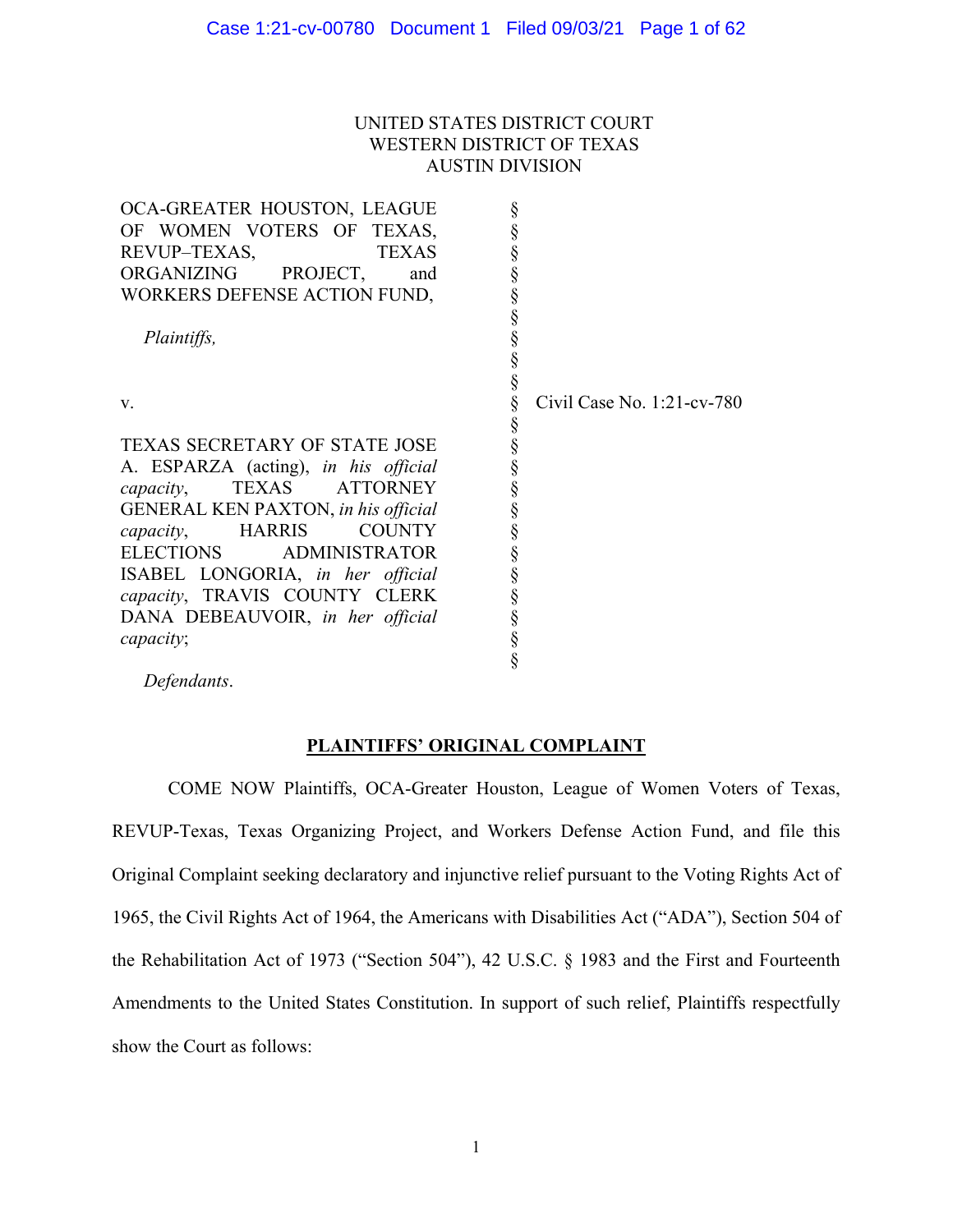### **I. INTRODUCTION**

1. This suit challenges several illegal provisions of Texas's voter suppression bill that aims to make it harder for Texans to vote. The November 2020 Election in Texas saw record turnout. Despite facing a global pandemic, engaged voters from both parties made their voices heard, and the Texas Secretary of State's Director of Elections indicated that the election was "smooth and secure."

2. In response to this increase in civic participation, the Texas Legislature has passed an omnibus elections bill targeting many of the precise methods that local election authorities and community groups have used to make voting easier and more accessible to traditionally marginalized voters. Lawmakers did so in a determined, urgent legislative process, ignoring widespread opposition by diverse groups of Texans—including business executives, faith leaders, community organizers, local elected officials and countless everyday people—and refusing to conduct any serious study of how this new law would impact voters.

3. The new law, Senate Bill 1 ("SB 1"), drastically rewrites the Texas Election Code to make it more burdensome and potentially impossible for many Texas voters and community organizations to participate in the democratic process. SB 1 erects a litany of needless hurdles to voting and couples those hurdles with ill-defined criminal and civil penalties.

4. Egregiously, SB 1 takes particular aim at voters with disabilities, voters with limited English proficiency—who, in Texas, are also overwhelmingly voters of color—and the organizations that represent, assist, and support these voters. The law does so by imposing new hurdles to voting by mail and voting with an assistant, two processes that are open only to limited subsets of voters, including persons with disabilities and with limited English proficiency. SB 1 additionally sets forth vague restrictions on expressive conduct and voter engagement that will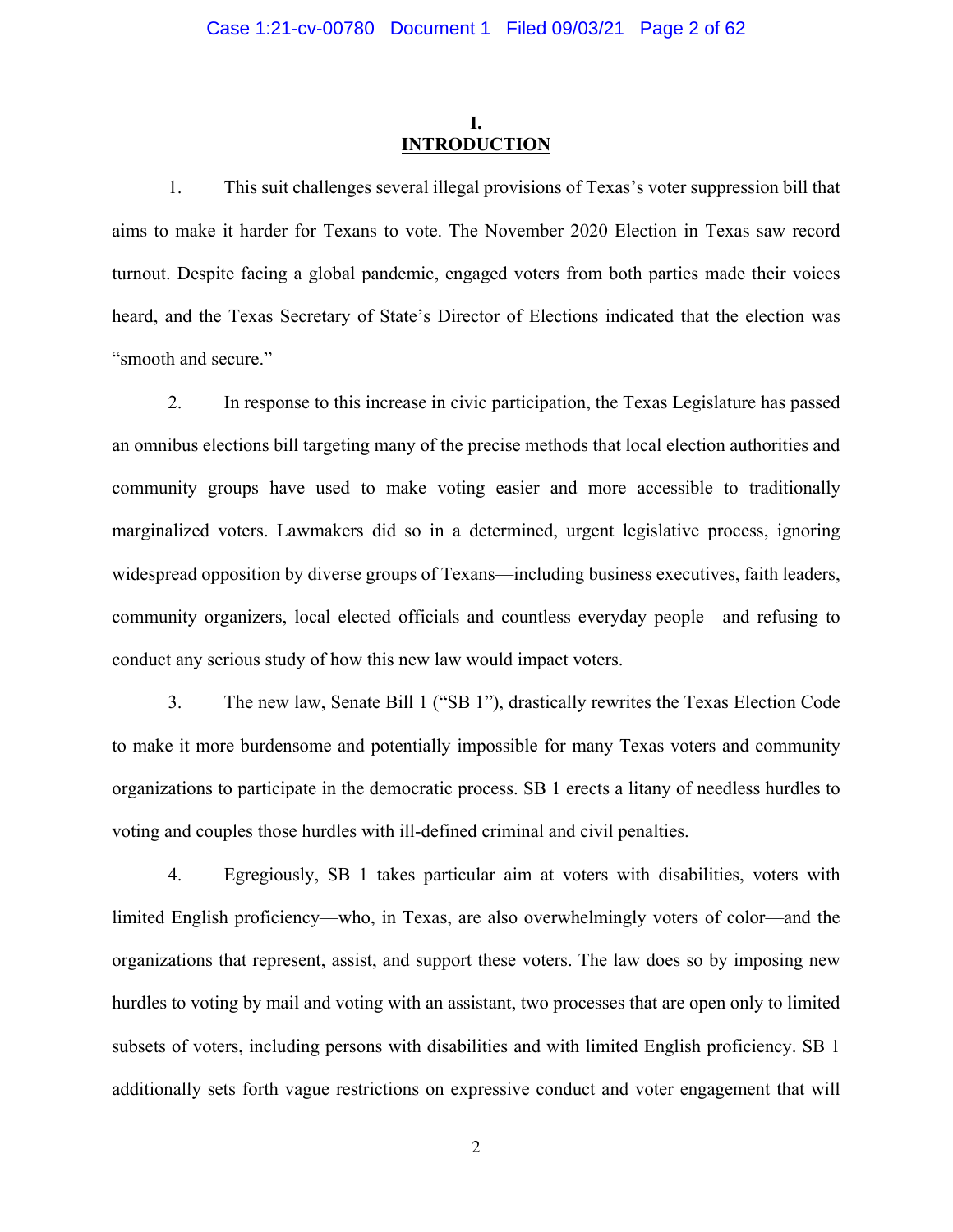#### Case 1:21-cv-00780 Document 1 Filed 09/03/21 Page 3 of 62

burden the First Amendment rights of community organizations and will chill their efforts to educate, engage, and assist voters in their communities.

5. Under SB 1, a voter who needs assistance to cast their ballot will not be able to ask their assistant questions without risking that their assistant be prosecuted for a felony; a blind voter cannot receive assistance navigating the polling place; a voter who inadvertently transposes two digits of their driver's license number will have their ballot thrown out; and community organizers are left to guess whether something they say at their neighbors' doors could land them in jail.

6. The right to vote is a precious and fundamental political right that is preservative of all other rights. *Yick Wo v. Hopkins*, 118 U.S. 356, 370 (1970). This maxim applies in equal measure to the rights of voters with disabilities and voters with limited English proficiency, and it extends as well to the organizations that support those voters. Plaintiffs seek judicial relief to prevent the enforcement of certain of these provisions that, on their face, violate the Voting Rights Act, the Civil Rights Act, the Americans with Disabilities Act, Section 504 of the Rehabilitation Act, and the First and Fourteenth Amendments to the United States Constitution. SB 1's cruel targeting of vulnerable voters and community organizations is illegal and must be enjoined.

## **II. JURISDICTION AND VENUE**

7. This is a civil and constitutional rights action arising under 42 U.S.C. § 1983, the First and Fourteenth Amendment to the United States Constitution, Title II of the ADA, Section 504, the Civil Rights Act of 1964, and the Voting Rights Act of 1965. This Court has jurisdiction over Plaintiffs' claims pursuant to 28 U.S.C. §§ 1331, 1343 and 52 U.S.C. § 10101(d).

8. Venue is proper in this Court under 28 U.S.C. § 1391 because some of the parties, including at least one of the Defendants, reside in this District, and a substantial part of the events giving rise to the claims in this case occurred in this District.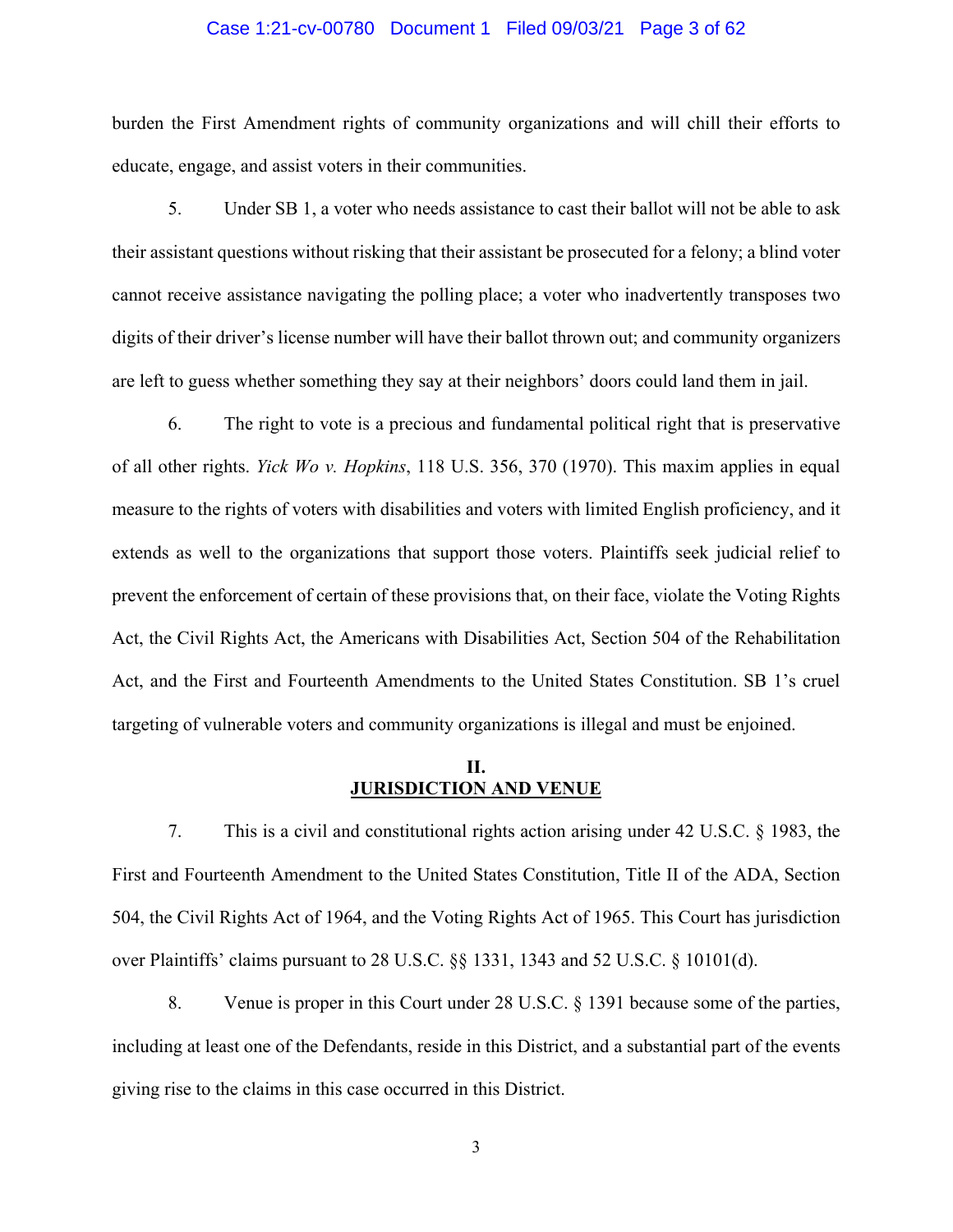## **III. PARTIES**

#### **A. Plaintiffs**

9. Each of the Plaintiffs named below has members who are qualified individuals with disabilities within the meaning of the ADA because they have physical and/or mental impairments that substantially limit one or more of their major life activities, including but not limited to "caring for oneself, performing manual tasks, seeing, hearing, eating, sleeping, walking, standing, lifting, bending, speaking, breathing, learning, reading, concentrating, thinking, communicating, and/or working." 42 U.S.C. § 12102(1), (2); 45 C.F.R. § 1232.3(h).

10. Each of the Plaintiffs named below has members who are qualified individuals with disabilities within the meaning of Section 504 because they have physical and/or mental impairments that substantially limit one or more of their major life activities, including, but not limited to "caring for oneself, performing manual tasks, seeing, hearing, eating, sleeping, walking, standing, lifting, bending, speaking, breathing, learning, reading, concentrating, thinking, communicating, and/or working." 29 U.S.C. § 705(20)(B); 42 U.S.C. § 12102(A).

11. Each of the Plaintiffs named below has members who are entitled to assistance in voting under Section 208 of the Voting Rights Act either because they have a disability or because they have limited English proficiency.

12. Each of the Plaintiffs named below has members who are qualified for the programs, services, and activities offered by Defendants—including vote by mail and in-person voting on Election Day and during early voting—because they are registered to vote in Texas, are otherwise eligible, and intend to vote in the next election, and accordingly are qualified individuals with disabilities entitled to the protections of the ADA and Section 504. 42 U.S.C. § 12131(2); 29 U.S.C. § 794(a).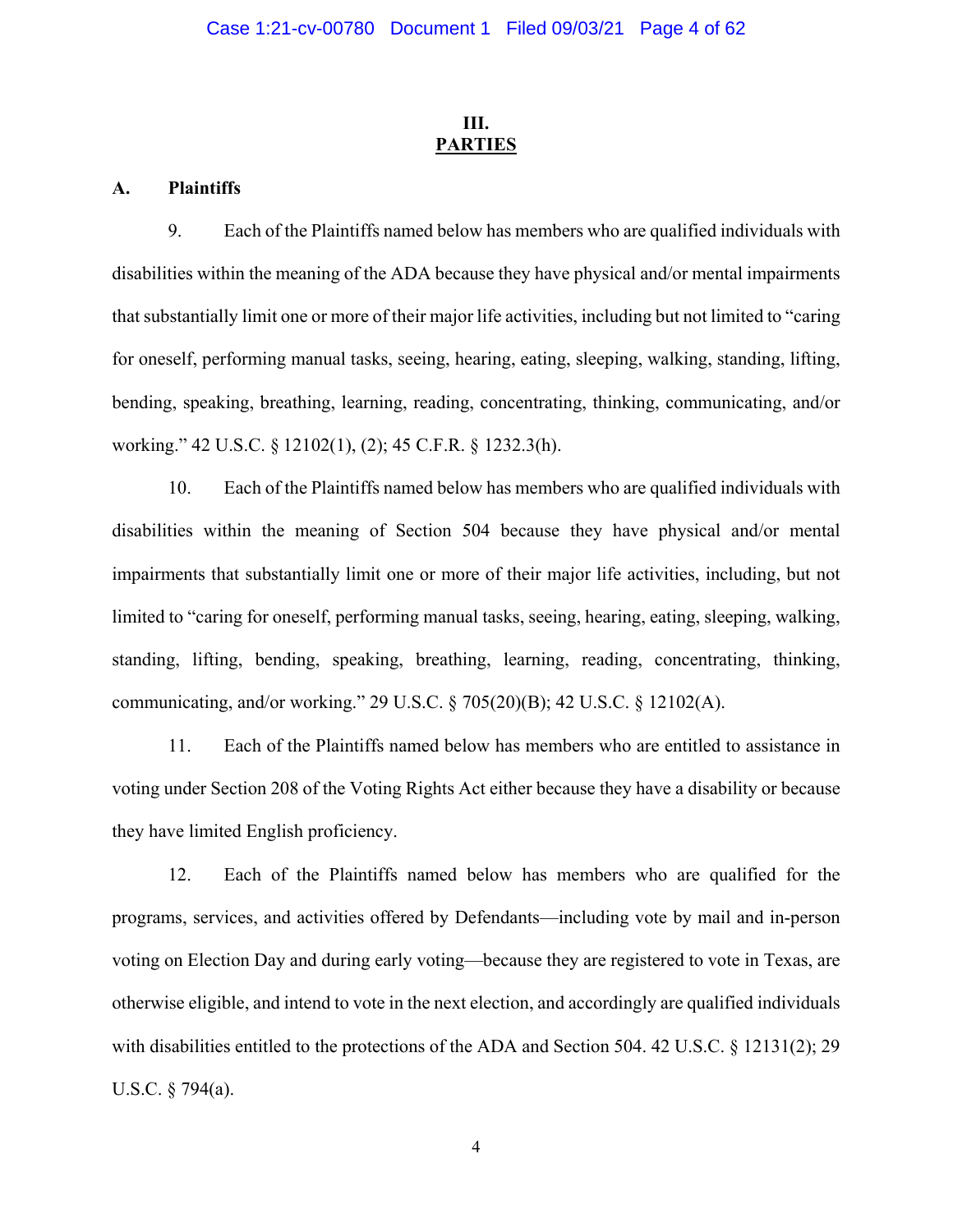#### Case 1:21-cv-00780 Document 1 Filed 09/03/21 Page 5 of 62

13. Each of the Plaintiffs named below engages in "the type of interactive communication concerning political change that is appropriately described as 'core political speech.'" *Meyer v. Grant*, 486 U.S. 414, 422-23 (1988). Plaintiffs' expressive activities go to the heart of the First Amendment, which "protects [their] right not only to advocate their cause but also to select what they believe to be the most effective means for doing so." *Id*.

### OCA-Greater Houston

14. OCA-Greater Houston ("OCA-GH") files this lawsuit on its own behalf and on behalf of its members. OCA is a national membership-driven civil rights organization of community advocates dedicated to advancing the social, political, and economic well-being of Americans of Asian and Pacific Island descent ("AAPIs"). Established in 1979, OCA-GH is one of more than 100 OCA chapters and college affiliates around the country, with a long track record of programs and initiatives that work to advance the four main goals of OCA's mission: (1) to advocate for social justice, equal opportunity and fair treatment; (2) to promote civic participation, education, and leadership; (3) to advance coalitions and community building; and (4) to foster cultural heritage.

15. OCA-GH is a volunteer-driven organization of community advocates that strives to meet the current and evolving needs of a diverse population through a comprehensive continuum of programs targeting different life stages of AAPIs with a focus on developing advocacy, leadership, and civic engagement participation of AAPIs. OCA-GH's board members, along with key community volunteer members, work to fundraise and implement OCA-GH's programs to empower the AAPI community through leadership training; education workshops; arts, cultural, and advocacy awareness; legal clinics; internships; scholarships; mentoring and civic engagement; and monitoring and advocacy of national and local public policy.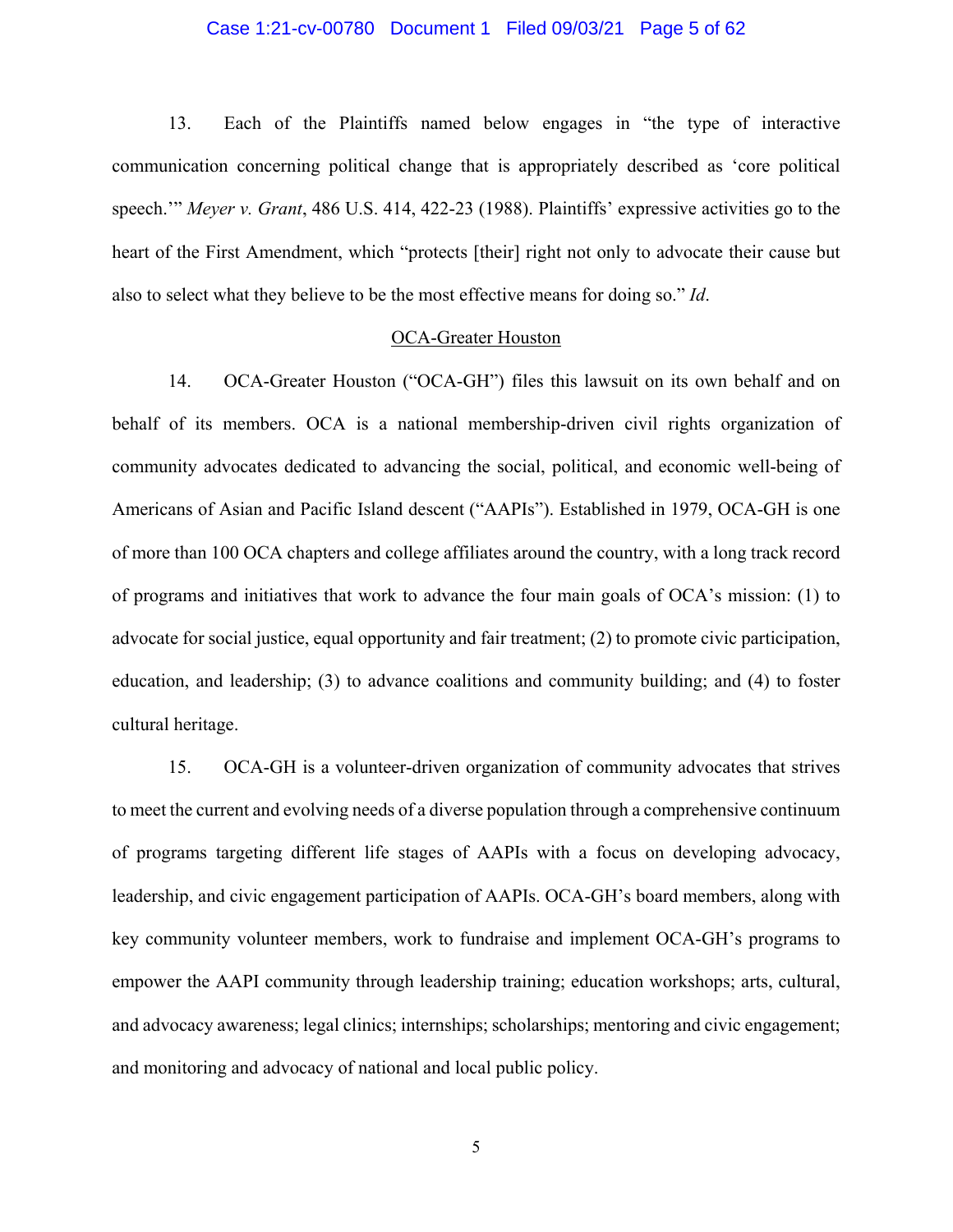#### Case 1:21-cv-00780 Document 1 Filed 09/03/21 Page 6 of 62

16. A significant portion of OCA-GH's members and the community it serves lack the ability to read election materials, including mail-in ballots, in-person ballots, and other voting instructions and materials in the language in which they are provided. These individuals require assistance to vote in person or by mail-in ballot, if eligible to do so. OCA-GH serves its members and the AAPI community by facilitating and providing assistants with common languages to assist voters with reading and understanding election materials, including mail-in and in-person ballots. Some of these assistants receive benefits or compensation from OCA-GH, both as part of OCA-GH's broader activities, such as employees and other volunteers, and then may receive additional benefits specifically to encourage more individuals to serve as assistants for voters in need.

17. In addition to harming OCA-GH's members, the provisions at issue in this case would frustrate OCA-GH's mission of promoting civic participation among the AAPI community, including expanding voter registration and increasing voter turnout among AAPI voters. OCA-GH expends resources to educate its members and community about voter registration, voting, and providing assistance with mail-in or in-person ballots to those eligible to have assistance.

#### League of Women Voters of Texas

18. Plaintiff League of Women Voters of Texas ("LWVTX") sues Defendants on its own behalf and on behalf of its members. LWVTX is a non-partisan, non-profit member organization dedicated to empowering voters and defending democracy. LWVTX strives for a democracy where every person has the desire, the right, the knowledge and the confidence to participate in the democratic process. LWVTX actively works to register eligible people to vote and ensure that they actually cast a ballot that counts. In doing so, LWVTX operates across Texas, registering thousands of voters every year.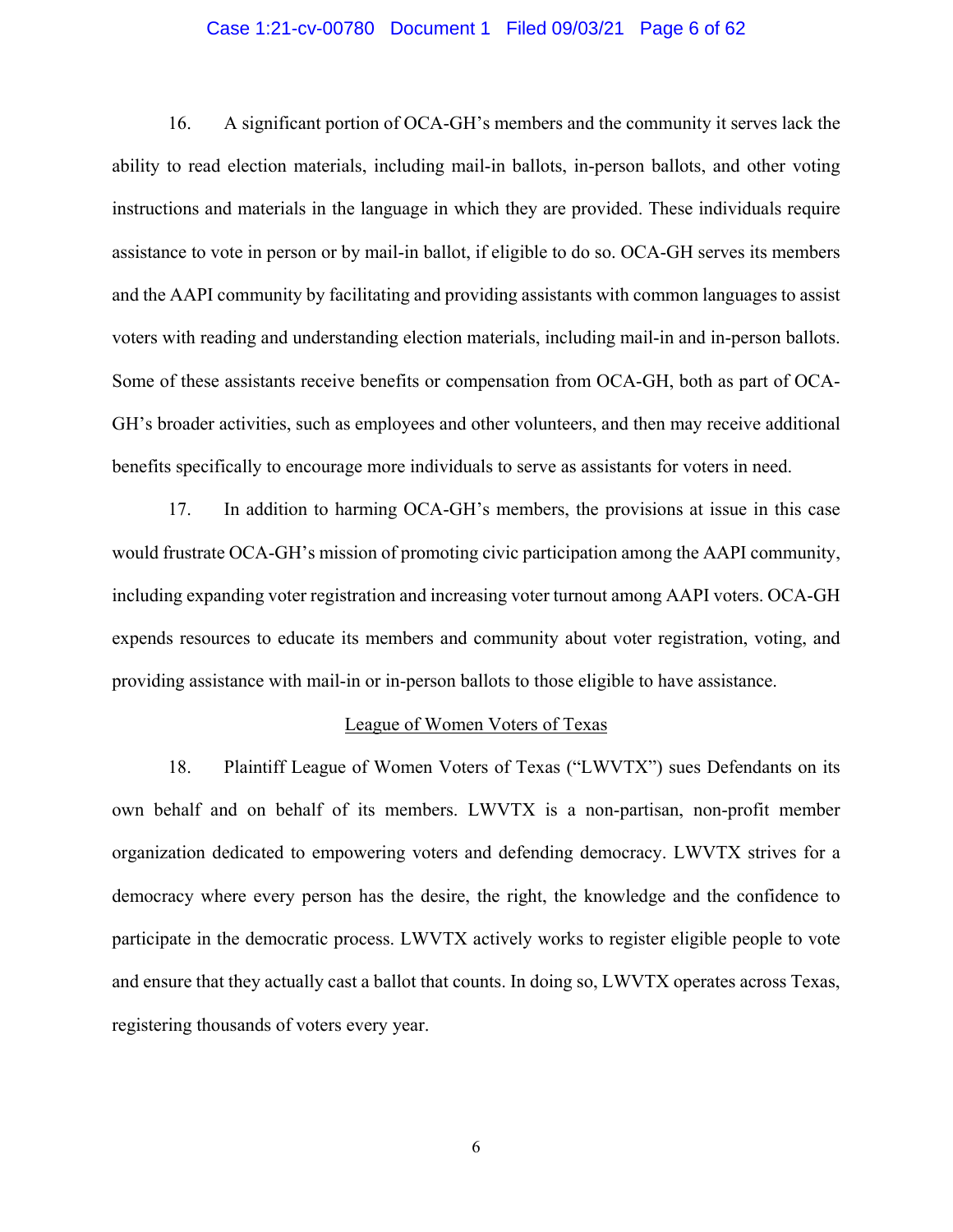#### Case 1:21-cv-00780 Document 1 Filed 09/03/21 Page 7 of 62

19. Around the time of an election, LWVTX members or volunteers also interact with voters directly, for example, in get-out the vote events and by "door-knocking." Depending on the election, LWVTX informs voters statewide about the voting process, registration, process of receiving assistance, and absentee ballots, and numerous LWV members serve as election workers in each major election in the State. LWVTX members also regularly serve as assistants to voters. LWVTX and its members also occasionally support or oppose specific ballot measures, proposals, or initiatives of a non-partisan nature that would advance the interests and mission of the organization. In addition to harming LWVTX's members, the provisions at issue in this case would frustrate LWVTX's mission of expanding voter registration and increasing voter turnout. LWVTX expends resources to educate Texans about registration, voting, and volunteering to work the polls, including education related to the availability of mail-in voting for those eligible and the availability of assistance with mail-in or in-person ballots for those eligible to have assistance.

20. In addition to harming LWVTX's members, enactment of the provisions at issue in this case would frustrate LWVTX's mission of empowering voters and defending democracy. LWVTX expends resources to educate Texans about registration, voting, and volunteering to work the polls, including education related to the availability of mail-in voting options for those eligible and the availability of assistance with mail-in or in-person ballots for those eligible to have assistance.

#### REVUP Texas

21. REVUP-Texas ("REVUP") sues Defendants on its own behalf and on behalf of its members. REVUP is a grassroots organization seeking to empower people with disabilities through voter education and assistance, issue advocacy, mobilization and organizing. REVUP is a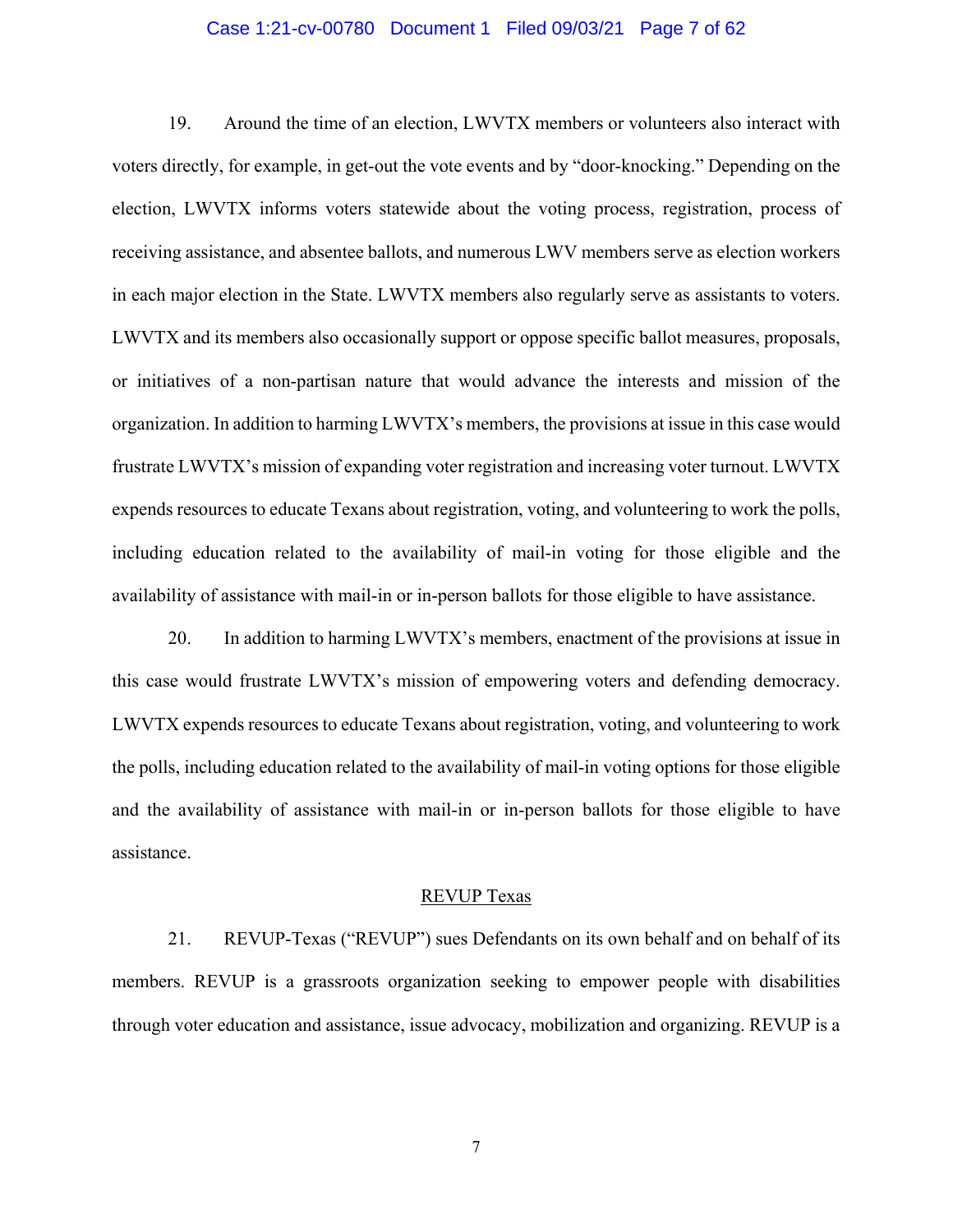#### Case 1:21-cv-00780 Document 1 Filed 09/03/21 Page 8 of 62

member-based organization whose members are primarily individuals with disabilities. "REVUP" is an acronym that stands for "Register, Educate, Vote, Use Power."

22. REVUP's members and the communities it serves include voters who are eligible to vote by mail and to have assistance while voting. REVUP also has members who serve as assistants to persons needing assistance to vote due to a disability. REVUP spends considerable resources to educate its members regarding the requirements to vote by mail or in-person, the availability of assistance, and to connect members and other voters with the assistance they need.

23. The provisions of law at issue in this case will frustrate REVUP's mission to increase voter turnout in the disability community, to recruit and train individuals willing to serve as assistants, and, accordingly, its ability to connect voters with disabilities with needed assistance.

24. REVUP also engages in a variety of advocacy efforts on behalf of its members including support for certain policies and proposals at state and local legislative bodies, and outreach to members to support these policies. This advocacy involves outreach to its own members and others in the disability community through in-person events, trainings, and other events.

#### Texas Organizing Project

25. Plaintiff Texas Organizing Project ("TOP") sues Defendants on its own behalf and on behalf of its members. TOP is a Texas non-profit corporation, organized under section  $501(c)(4)$ of the Internal Revenue Code, with its principal place of business in San Antonio, Texas. TOP is a membership-based organization that empowers low and moderate-income neighborhoods to build political power and stronger communities through issue advocacy, lobbying efforts, and electoral organizing. Founded in 2009, TOP has dozens of employees and hundreds of regular volunteers working in three offices across the state. TOP's membership is comprised thousands of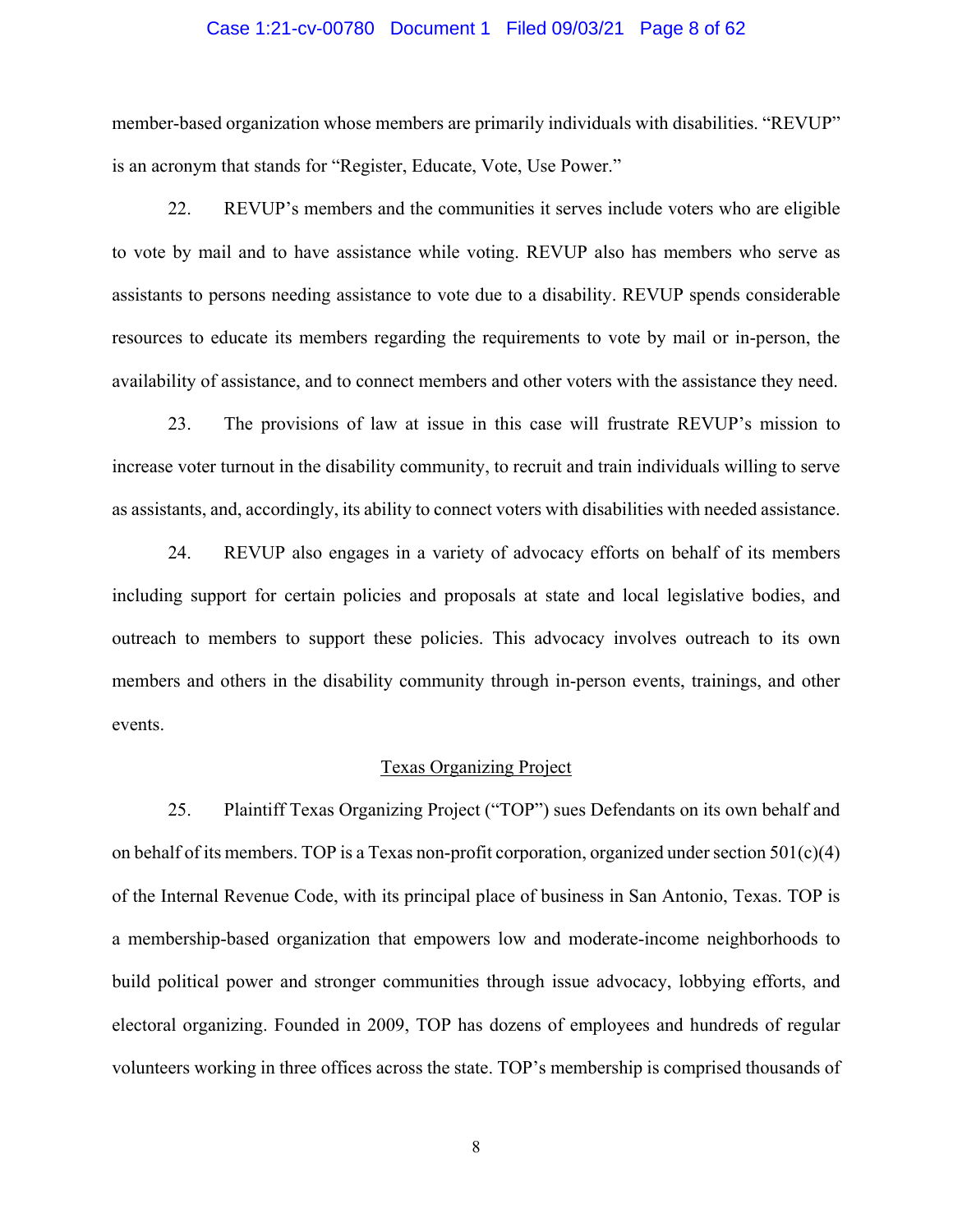#### Case 1:21-cv-00780 Document 1 Filed 09/03/21 Page 9 of 62

low- to moderate-income people, with a particular focus on serving the needs of Black and Latino communities. TOP's membership includes numerous members who speak English as a second language, have physical or intellectual disabilities, and require assistance to vote.

26. TOP engages in a variety of electoral activities, including advocating for public policy changes, get-out-the-vote efforts, assistance with transportation to the polls, assistance in voting for those who qualify, and other community outreach and education activities that include direct contact with voters, in-person and through remote means. TOP has tens (and often hundreds) of thousands of direct conversations with voters each election cycle, including in-person interactions at voters' homes.

27. In addition to harming TOP's members, the provisions at issue in this case would frustrate TOP's mission of expanding voter participation in low-income communities. TOP expends significant resources to educate Texans about voting and civic participation, including door-to-door contact, phone and text banking, holding rallies, parties at the polls, educational events, and others. TOP will be forced to forego some of these activities due to the provisions at issue in this case, and to spend additional resources to reeducate voters and members regarding the new requirements imposed by these provisions.

### Workers Defense Action Fund

28. Workers Defense Action Fund ("WDAF") sues Defendants on its own behalf and on behalf of its members. WDAF is a Texas non-profit corporation, organized under section 501(c)(4) of the Internal Revenue Code, with its principal place of business in Austin, Texas. WDAF is a membership-based organization that empowers low-income workers to achieve fair employment through education, direct services, organizing and strategic partnerships. In working toward these goals, WDAF engages in campaigns to register voters, interview and endorse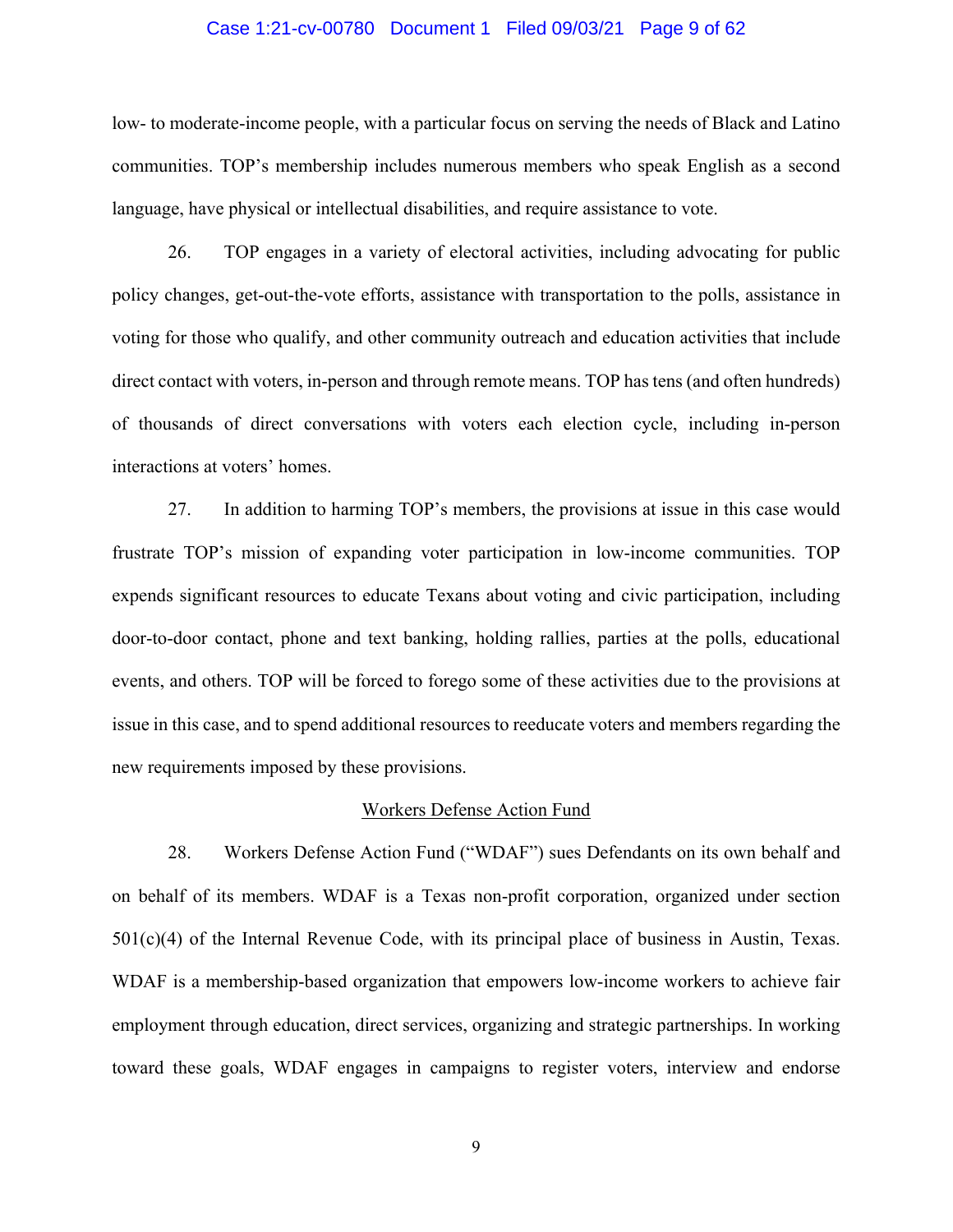#### Case 1:21-cv-00780 Document 1 Filed 09/03/21 Page 10 of 62

candidates, and conduct get-out-the-vote efforts. Since its founding in 2002, WDAF has grown to nearly 4,000 members statewide. In Austin alone, more than 1,200 workers have joined WDAF since 2015.

29. WDAF's membership includes low-income individuals, primarily in communities of color. A significant portion of WDAF's members are non-native English language speakers or have only limited English language proficiency, and therefore require and qualify for assistance to vote.

30. In addition to harming WDAF's members, the provisions at issue in this case would frustrate WDAF's mission of expanding voter registration and increasing voter turnout. WDAF expends considerable resources conducting in-person get-out-the-vote efforts including educating voters in person about their voting options. WDAF will be forced to curtail the types of interactions it has with voters during its in-person canvassing, and to spend resources retraining employees and volunteers.

### **B. Defendants**

31. Defendant Jose A. Esparza is the current "acting" Texas Secretary of State ("SOS") and is sued in his official capacity. The SOS is the Chief Election Officer of the State of Texas. Tex. Elec. Code § 31.001(a). The SOS has explicit duties found within SB 1 and the rest of the Texas Election Code to enforce the provisions challenged by Plaintiffs in this lawsuit. The SOS routinely issues guidance to the county registrars of all 254 Texas counties on various elections procedures. The SOS is solely responsible for prescribing the design and content of all forms necessary for administration of the Texas Election Code—including the forms prescribed by SB 1 and challenged in this lawsuit—and is empowered to order election authorities to correct conduct that impedes the free exercise of a citizen's voting rights. Tex. Elec. Code §§ 31.002, 31.005. The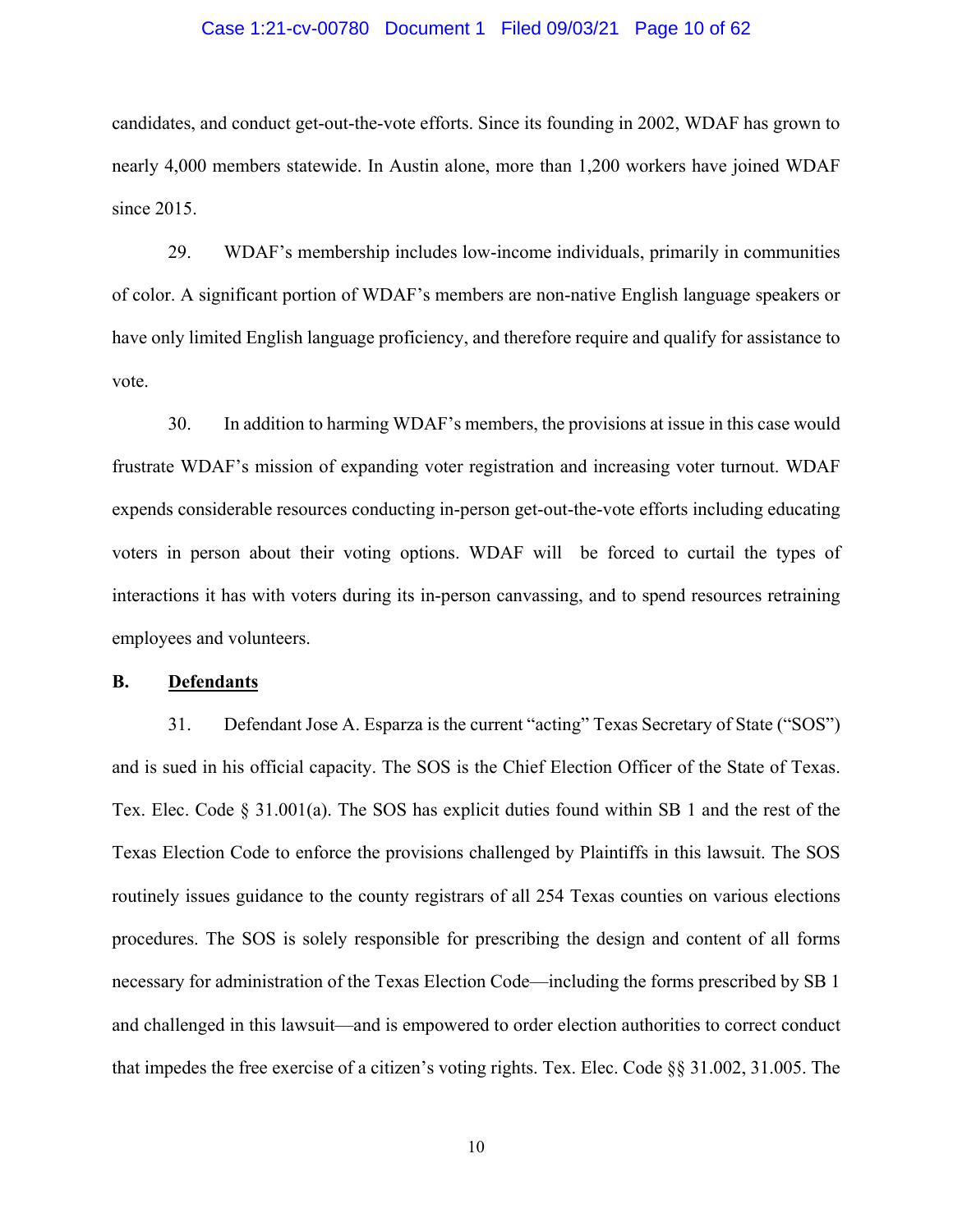#### Case 1:21-cv-00780 Document 1 Filed 09/03/21 Page 11 of 62

Office of the Secretary of State is currently vacant with Defendant Jose A. Esparza serving in an "acting" capacity in that role. The Office was last held by Ruth Ruggero Hughs who was appointed by Governor Greg Abbott on August 19, 2019. Secretary Hughs resigned on May 31, 2021.

32. Defendant Ken Paxton is the Texas Attorney General ("AG") and is sued in his official capacity. The AG is the chief law enforcement officer of the State of Texas and is empowered to enforce Texas laws, including criminal and civil provisions in the Texas Election Code at issue in this case. The AG regularly relies on Section 273.021 of the Texas Election Code as a basis for independently prosecuting criminal offenses arising out of the Election Code. Chapter 273 of the Texas Election Code gives the AG authority to investigate and prosecute election code violations anywhere in Texas. The AG has previously prosecuted alleged offenses related to assisting voters, voting by mail, and campaigning and has threatened third parties with criminal sanctions for disseminating information to voters. The AG has created, maintains, and continuously seeks increased funding for an "Election Fraud Unit" housed within his office and under his control, with the express purpose of investigating and prosecuting violations of criminal provisions in the Texas Election Code such as those at issue in this case. This unit regularly issues press and public facing statements about its current prosecutions and actively seeks to pursue additional prosecutions of such offenses.

33. Defendant Harris County Elections Administrator Isabel Longoria ("Harris County") is sued in her official capacity. She is sued for the manner in which she implements the policies, customs, or practices at issue in this action.

34. Defendant Travis County Clerk Dana DeBeauvoir ("Travis County") is sued in her official capacity. She is sued for the manner in which she implements the policies, customs, or practices at issue in this action.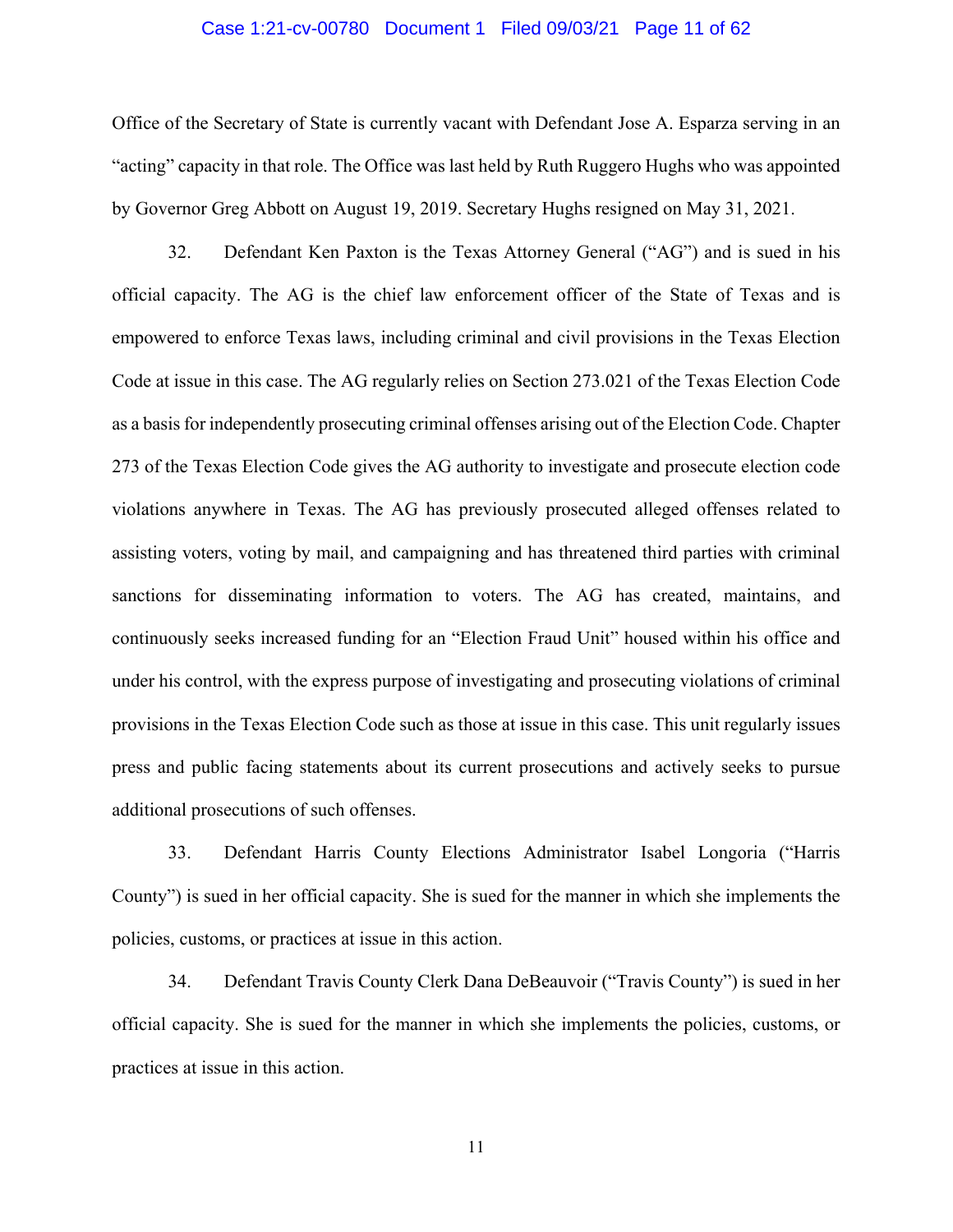### Case 1:21-cv-00780 Document 1 Filed 09/03/21 Page 12 of 62

35. Defendants SOS and AG, as state agencies, and Defendants Harris County and Travis County, as counties, are public entities pursuant to the ADA and Section 504. 42 U.S.C. § 12131(1)(a),(b); 45 C.F.R. § 1232.3(d), and 29 U.S.C. § 794. The administration of elections and voting, including vote-by-mail and in-person voting on Election Day and during early voting, are each a service, program, or activity provided by Defendants SOS, county agencies, and other political subdivision agencies. Voting is a program or activity provided by Defendants within the meaning of 29 U.S.C. § 794(b)(1)(A)-(B).

36. Defendants are state or local government agencies or political subdivisions that receive federal financial assistance or funding, and therefore are subject to the requirements of Section 504. 29 U.S.C. § 794(a).

### **IV. FACTUAL BACKGROUND**

37. During the 2021 regular legislative session and two subsequently called special sessions, the Texas Legislature added a new chapter to its long history of enacting laws that make it difficult, and at points impossible, for Texans to vote. The Legislature did so in active defiance of well-established federal voting rights laws and principles. The Legislature's efforts to curtail Texans' voting rights began just months after local election authorities used innovative strategies to increase access to the ballot box during the 2020 elections, with boosts in turnout in traditionally underrepresented communities. And the Legislature's most recent efforts followed the release of Census data revealing that Texas's demographics are rapidly and dramatically changing and that historically disenfranchised voters participate in the electoral process with increasing frequency.

38. The 2021 legislative sessions were marked by a disregard of procedural rules and a proclaimed ignorance or indifference as to the potential discrimination resulting from the bills considered. The second special session culminated in the passage of an omnibus elections bill, SB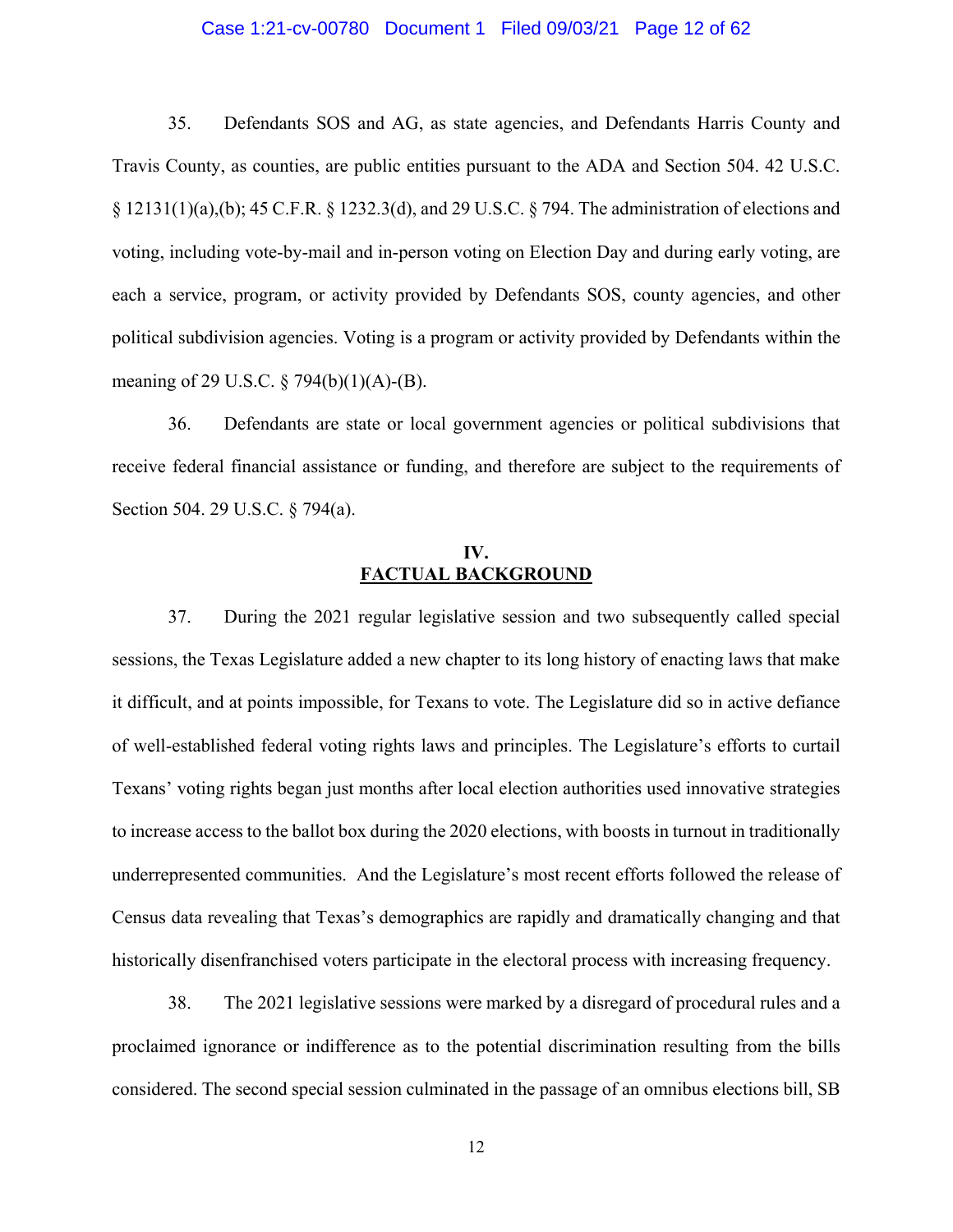#### Case 1:21-cv-00780 Document 1 Filed 09/03/21 Page 13 of 62

1, that will illegally disenfranchise voters with disabilities and voters with limited English proficiency—who, in Texas, are also overwhelmingly voters of color—while making it harder for community groups to continue the outreach that has led to the growing participation among these communities of voters in recent years.

### **A. Texas's Long History of Voter Suppression**

39. SB 1 is only the latest in a long series of bills aimed at impairing the right to vote for historically marginalized individuals. Indeed, as one court found, Texas has "a penchant for discrimination . . . with respect to voting," and "exhibits a recalcitrance that has persisted over generations despite the repeated intervention of the federal government and its courts." *Veasey v. Perry*, 71 F. Supp. 3d 627, 636 (S.D. Tex. 2014) (*Veasey I*), *aff'd in part, vacated in part, remanded sub nom. Veasey v. Abbott*, 796 F.3d 487 (5th Cir. 2015), *aff'd in part, vacated in part, rev'd in part sub nom. Veasey v. Abbott*, 830 F.3d 216 (5th Cir. 2016) (en banc) (*Veasey II*).

#### **1. Intentional Discrimination**

40. Texas's history of discrimination in the electoral process is as old as the state itself. From its origins as a slave-holding state that excluded people of color from all electoral activities to the present day, lawmakers have purposefully sought to disenfranchise certain voters. *See* Expert Report of Dr. Allan J. Lichtman at 18, *Perez v. Abbott*, No. 5:11-cv-00360-OLG (W.D. Tex. May 26, 2017) ("Lichtman Report").

41. Examples of this intentional discrimination abound. After the Civil War, an allwhite constitutional convention prohibited freed slaves from voting, holding office, or serving on juries. *Id.* at 18. After Reconstruction, the poll tax, racial gerrymandering, restrictive voter registration laws, and the all-white Democratic primary further excluded voters of color from the political process. *Id.* The U.S. Supreme Court subsequently invalidated Texas's white primaries as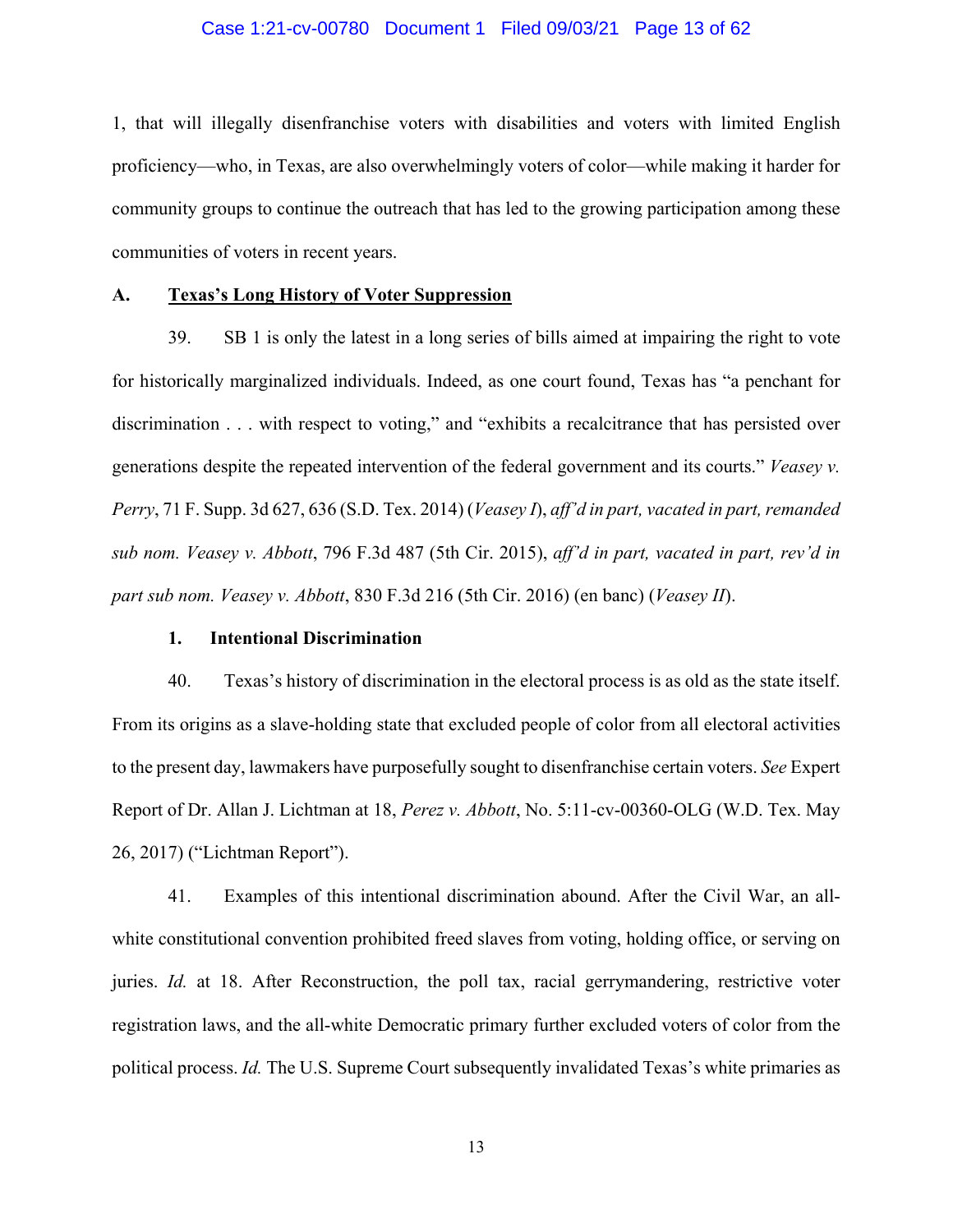#### Case 1:21-cv-00780 Document 1 Filed 09/03/21 Page 14 of 62

violations of the Fifteenth Amendment in *Nixon v. Herndon*, 273 U.S. 536 (1927), and *Smith v. Allwright*, 321 U.S. 649 (1944).

42. After Texas's poll tax was deemed unconstitutional in 1966, Texas enacted a new law requiring voters to re-register every year. While purportedly neutral on its face, the law had such a substantial disenfranchising effect on minority voters that it was struck down as unconstitutional in 1971. *See Veasey I*, 71 F. Supp. 3d at 635. However, Texas continued "to suppress minority voting through purging the voter rolls." *Veasey II*, 830 F.3d at 239-40 (plurality opinion) (citing *Veasey I*, 71 F. Supp. 3d at 635). Indeed, as 2019, the SOS attempted to purge nearly 100,000 registered voters from the voter rolls despite being made aware that the process for identifying voters for removal targeted naturalized citizens who were eligible voters. *See Tex. League of United Latin Am. Citizens v. Whitley*, No. SA-19-CA-074-FB, 2019 WL 7938511, at \*2 (W.D. Tex. Feb. 27, 2019).

43. Texas has also racially gerrymandered districts in every redistricting cycle since 1970, in violation of the Voting Rights Act for five consecutive decades. *Veasey II*, 830 F.3d at 240; *see Veasey I*, 71 F. Supp. 3d at 636 & n.23 (collecting cases); Lichtman Report at 19. In 2006, for instance, the U.S. Supreme Court held that Texas had violated the Voting Rights Act by attempting to redraw a congressional district in order to reduce the voting strength of Latino voters. *See League of United Latin Am. Citizens v. Perry*, 548 U.S. 399, 440 (2006). And then in 2018, the U.S. Supreme Court found that the Texas Legislature had racially gerrymandered a Texas House district. *See Abbott v. Perez*, 138 S. Ct. 2305, 2335 (2018).

44. On top of all this, certain voters "continue to have to overcome fear and intimidation when they vote," including in-person harassment at the polls in an attempt to suppress minority participation. *Id*.; *see also Rodriguez v. Harris Cnty*., 964 F. Supp. 2d 686, 783 (S.D. Tex. 2013)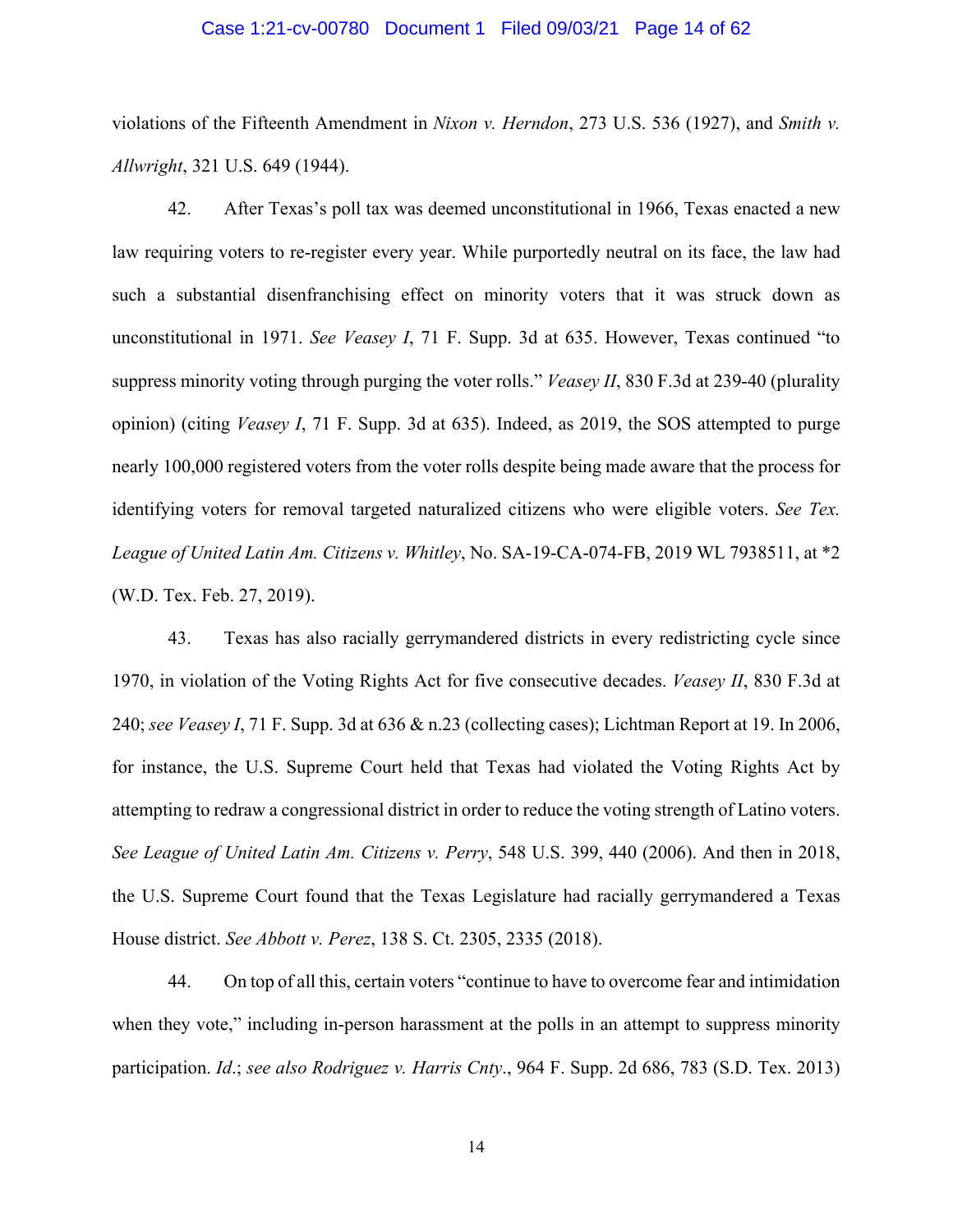### Case 1:21-cv-00780 Document 1 Filed 09/03/21 Page 15 of 62

(describing poll workers being hostile to Latinos, depriving them of the opportunity to bring an assistant with them, and requiring them to show driver's licenses to vote even before it was a legal requirement).

45. Many of these discriminatory voting restrictions were enacted pursuant to a purported state interest in preserving the "purity" of the ballot box, a concept that was part of the Reconstruction-era Texas Constitution of 1876. *See Dunn v. Blumstein*, 405 U.S. 330, 345 (1972). This language has been used in Texas and throughout the South to justify numerous official state actions, including bans on interracial marriage, the disenfranchisment of voters of color through poll taxes and all-white primaries, and the lynching of Black Texans. It also pervaded unofficial actions, such as the creation of the "Ballot Purification League" that aimed to disqualify voters of color throughout south Texas in the early 1900s. *See, e.g.*, Brief of Gerald C. Mann, Attorney General of Texas as Amicus Curiae, *Smith v. Allwright*, 321 U.S. 649 (1944) (No. 51), 1943 WL 54366 (defending the all-white primary, contending that it "is of such importance to the citizenship of Texas and to the preservation of the purity of the ballot box in primary elections, that as Attorney General of Texas, he feels that it is his duty to file this brief."); *Dillenburg v. Kramer*, 469 F.2d 1222, 1224 (9th Cir. 1972) (explaining that a "[s]earch for modern reasons to sustain the old governmental disenfranchisement prerogative" often ends with "a quasi-metaphysical invocation that the interest is preservation of the 'purity of the ballot box'"). This concept of "purity of the ballot box" also part of the 2021 legislative debate that culminated in SB 1.

46. Texas legislators and officials have also repeatedly claimed a purported need to prevent voter fraud as a pretext to justify their discriminatory laws. *See Veasey II* at 636. But time and again, it is clear that this is mere pretense. The courts have recognized such artifice as a facially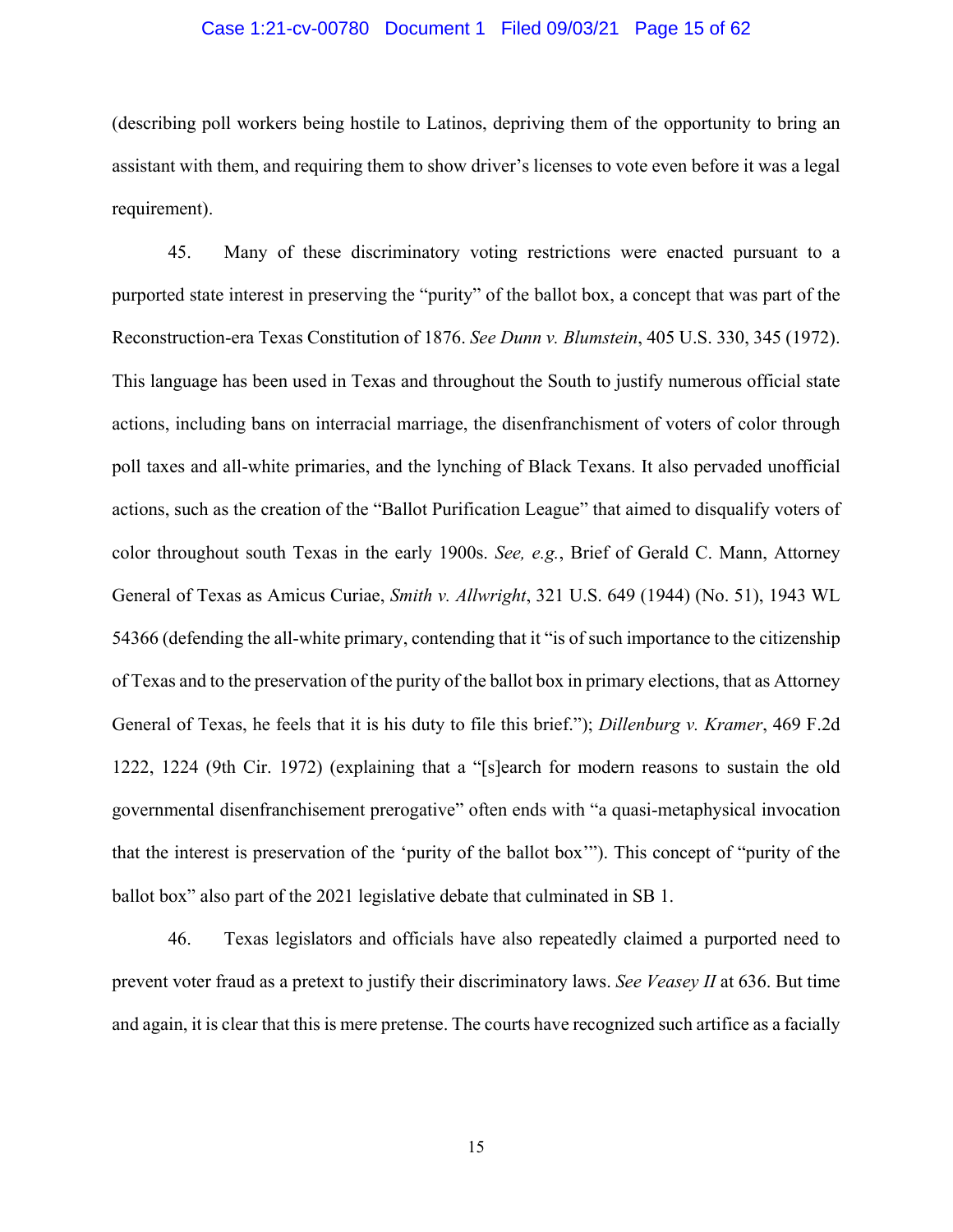#### Case 1:21-cv-00780 Document 1 Filed 09/03/21 Page 16 of 62

neutral proxy for discrimination, stating, "There has been a clear and disturbing pattern of discrimination in the name of combatting voter fraud in Texas." *Id*.

#### **2. Violations of the Voting Rights Act**

47. Texas is a serial offender under the Voting Rights Act. In 1975, Congress applied the preclearance provisions in Section 5 of the Voting Rights Act to Texas. It did so on the basis of extensive legislative testimony about Texas's long history of voting discrimination. *See Veasey II*, 830 F.3d at 240 n.29 (quoting *Seamon v. Upham*, 536 F. Supp. 931, 989 (E.D. Tex.) (citations omitted), *vacated on other grounds*, 456 U.S. 37, 102 (1982)).

48. In Texas's first five years under preclearance, the U.S. Department of Justice ("DOJ") lodged far more objections against Texas than against any other state. *Id.* 

49. Between 1976 and 2006, DOJ issued over 200 objections to changes in voting laws under Section 5, including 107 after Congress reauthorized Section 5 in 1982. Ten of those objections related to statewide voting practices. The remainder involved voting practices across approximately 30% of Texas counties, in which 71.8% of the non-white voting population resided. *See* DOJ, Determination Letters for Texas, https://www.justice.gov/crt/voting-determinationletters-texas; Nina Perales et al., *Voting Rights in Texas: 1982-2006*, at 15-16 (June 2006), http://www.protectcivilrights.org/pdf/voting/TexasVRA.pdf.

50. 40. Additionally, between 1982 and 2005, litigants brought 206 successful lawsuits in Texas under Section 2 of the Voting Rights Act. *Voting Rights Act: Evidence of Continuing Need: Hearing Before the Subcommittee on the Constitution of the House Committee on the Judiciary*, 109th Cong. 251 tbl. 5 (Mar. 8, 2006), https://babel.hathitrust.org/cgi/pt?id=pur1.32754076773724&view=1up&seq=259.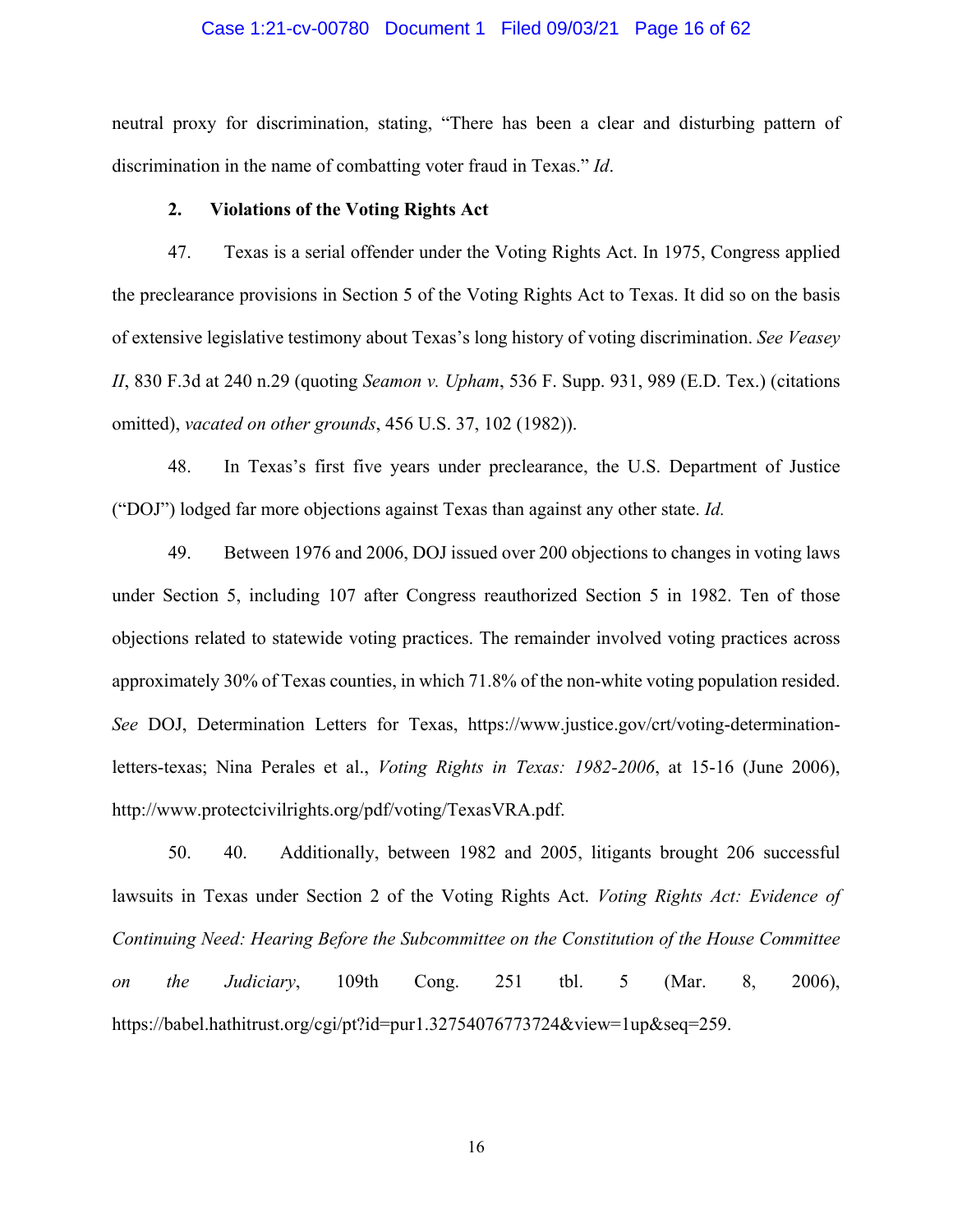### Case 1:21-cv-00780 Document 1 Filed 09/03/21 Page 17 of 62

51. Texas counties also have history of discrimination against voters with disabilities. In 2017, Hidalgo County and Harris County entered into settlement agreements with the Department of Justice regarding the accessibility of polling places. *See Settlement Agreement Between the United States of American and Hidalgo County*, https://www.ada.gov/hidalgo\_sa.html and Settlement Agreement between the United States of America and Harris County, https://www.ada.gov/harris co\_sa.html. Likewise, in 2020, Bexar County entered into a settlement agreement for alleged violations of the ADA arising out of a failure to provide proper instructions to voters with disabilities who needed to vote at the curbside.

#### **3. Continued Voter Suppression under Texas Law**

52. Today, Texas has *the* most restrictive voting laws in the country. The state has imposed barriers at every step of the voting process—from registering to vote to curing improperly rejected ballots. Texas continues to make voting as difficult as possible, and often in defiance of clearly established federal law. History shows that the burdens of these laws always weigh most heavily on voters of color, voters with disabilities, voters with limited English proficiency, and young and first-time voters.

53. *Voter Registration:* Texas is one of only nine states that do not allow online voter registration. It is also one of only ten states that require voters to register to vote 30 days before an election—the maximum length of time allowed under the National Voter Registration Act ("NVRA"). *See* Benjamin Wermund, *'Leading the Way on Voter Suppression.' Texas's Ground Zero in Voting Rights War*, Houston Chronicle (Sept. 18, 2020), https://www.houstonchronicle.com/politics/texas/article/Leading-the-way-on-voter-suppression-Texas-15578236.php; *see also* Nat'l Conf. of State Legislatures, *Online Voter Registration* (Apr. 6, 2021), https://www.ncsl.org/research/elections-and-campaigns/electronic-or-online-voter-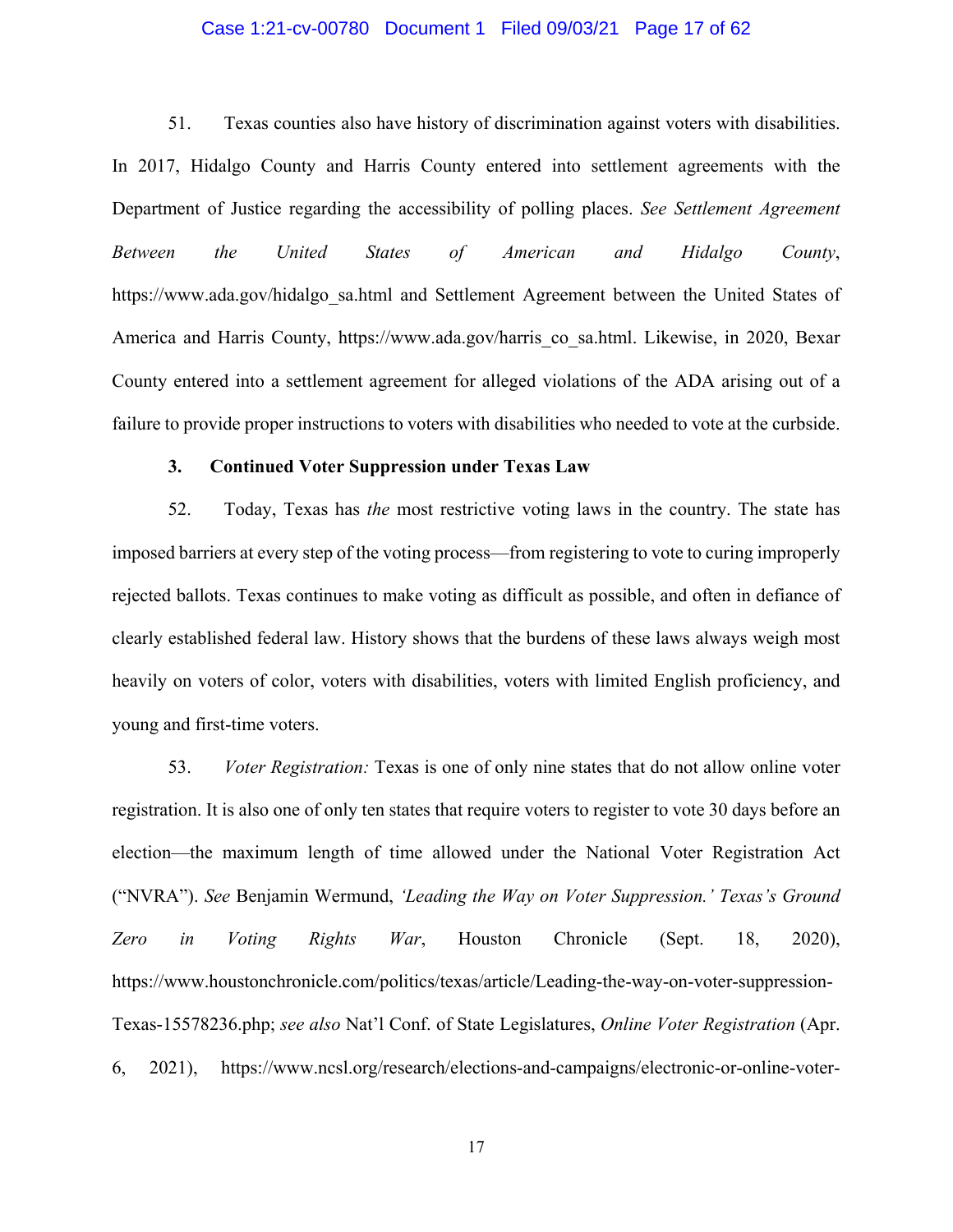#### Case 1:21-cv-00780 Document 1 Filed 09/03/21 Page 18 of 62

registration.aspx; Nat'l Conf. of State Legislatures, *Voter Registration Deadlines* (Oct. 2, 2020), https://www.ncsl.org/research/elections-and-campaigns/voter-registration-deadlines.aspx. For at least a decade, Texas stubbornly resisted compliance with the NVRA by failing to allow residents to register to vote when they updated their driver's license information online. *See id.* In August 2020, a federal court preliminarily enjoined this aspect of Texas's voter registration system, holding that it likely violated the NVRA. *See Stringer v. Hughs*, No. SA-16-CV-257-OG, 2020 WL 6875182, at \*28 (W.D. Tex. Aug. 28, 2020). Texas had been on notice of these violations since at least 2016 but refused to comply with federal law absent a federal court order. The state finally settled that matter in 2021 after more than five years of litigation.

54. *Third-party voter registration:* Even before SB 1, Texas imposed stricter limits than other states on third-party organizations' ability to help register voters. Volunteers for these organizations must register individually with each of Texas's 254 counties in which they plan to register voters. *See* Wermund, *supra*.

55. *Polling locations:* Likewise, even before SB 1, Texas limited access to polling locations. Between 2012 and 2019, Texas closed over 750 polling places. In 2019, the Texas State Legislature prohibited temporary polling locations. Texas counties often used such temporary polling locations during primary elections, particularly on or near college campuses. *Id.* 

56. *Voter ID:* A Court previously found that Texas's voter ID law was enacted with racially discriminatory intent. *See Veasey I*, 71 F. Supp. 3d at 702–03; *Veasey v. Abbott*, 249 F. Supp. 3d 868, 875–76 (S.D. Tex. 2017) (*Veasey III*). That voter ID law, even with its later courtordered amendments is still considered the most restrictive voter ID law in the country. *See* Ross Ramsey, *"Analysis: It's Harder to Vote in Texas Than in Any Other State*, https://www.texastribune.org/2020/10/19/texas-voting-elections.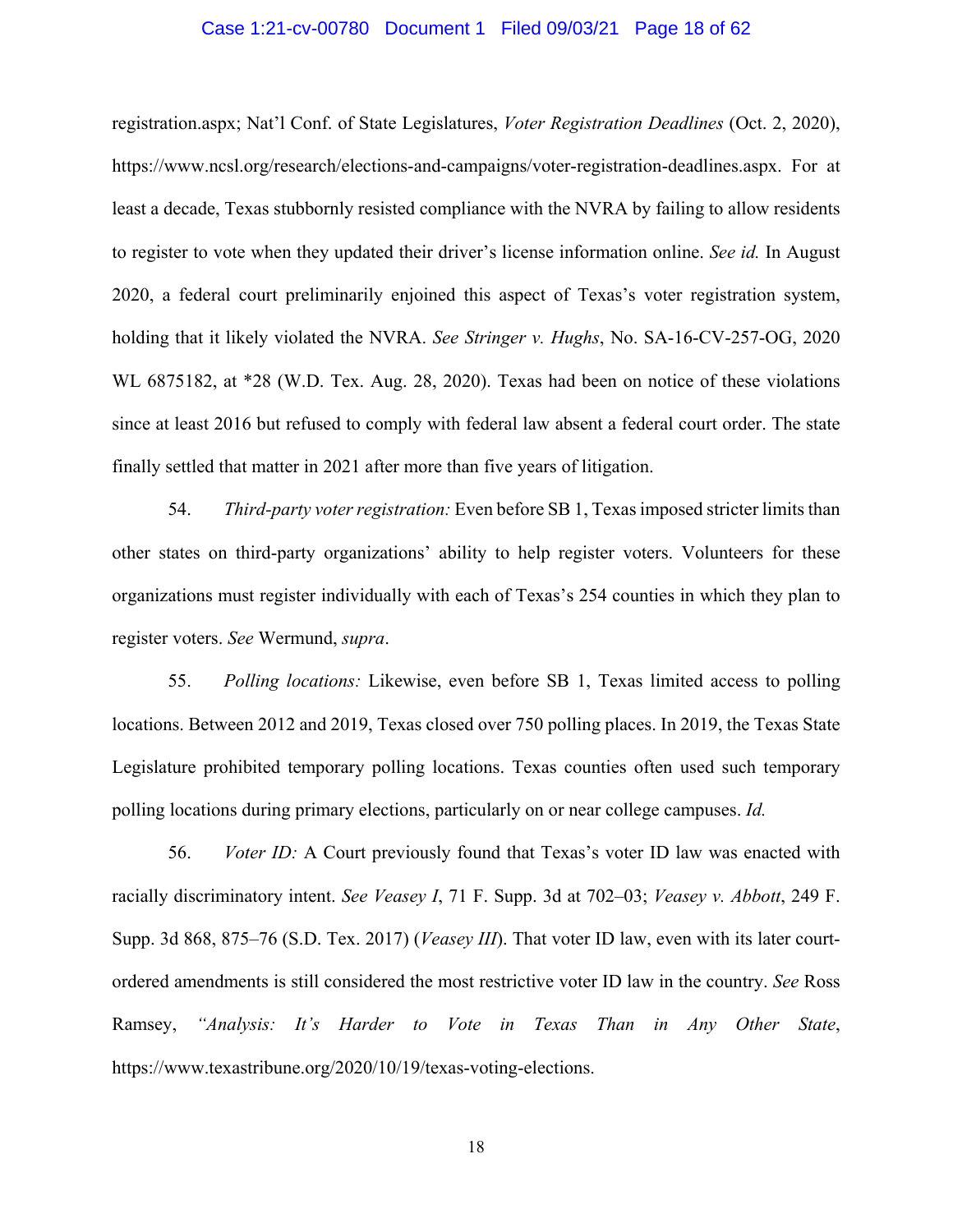#### Case 1:21-cv-00780 Document 1 Filed 09/03/21 Page 19 of 62

57. *Voter Assistance*: In 2017, the Fifth Circuit affirmed a district court ruling that Texas Election Code 61.033, which required that interpreters be registered to vote in the county where assistance was being sought, violated Section 208 of the Voting Rights Act. *See OCA-Greater Houston v. Texas*, 867 F.3d 604, 614–15 (5th Cir. 2017). The court concluded that "the limitation on voter choice expressed in Tex. Elec. Code  $\S 61.033$  impermissibly narrows the right guaranteed by Section 208 of the VRA." *Id*. at 615. The court warned the State that "[a] state cannot restrict this federally guaranteed right by enacting a statute tracking its language, then defining terms more restrictively than as federally defined." *Id*.

#### **B. Demographic Changes in Texas**

58. Texas's continuous attempts to make voting as difficult as possible come just as Texas is undergoing a massive demographic shift that has rendered whites a minority in the state.

59. Voters of color were responsible for the vast majority of Texas's population growth between 2010 and 2019. Hispanics and African-Americans accounted for 68.3% of Texas's total population growth" in that time. U.S. Census, *ACS Demographic and Housing Estimates: Texas*, https://data.census.gov/cedsci/table?tid=ACSDP5Y2019.DP05&g=0400000US48. Combined, all non-white residents accounted for 85.6% of Texas's total population growth between 2010 and 2019. *Id*.

60. Of all racial groups in Texas, the Asian-American population grew at the fastest rate over the last decade. The growth of Asian-American communities in Texas outpaced that of white residents by a factor of nearly 4 to 1, with the Asian-American population of the state increasing from 3.8% to 5.4% of the Texas population from 2010 to 2019, including localized increases in population by as much as 83.7% in certain counties (for example, in Fort Bend County where the total population is more than 22% Asian-American). By the time of the 2020 census,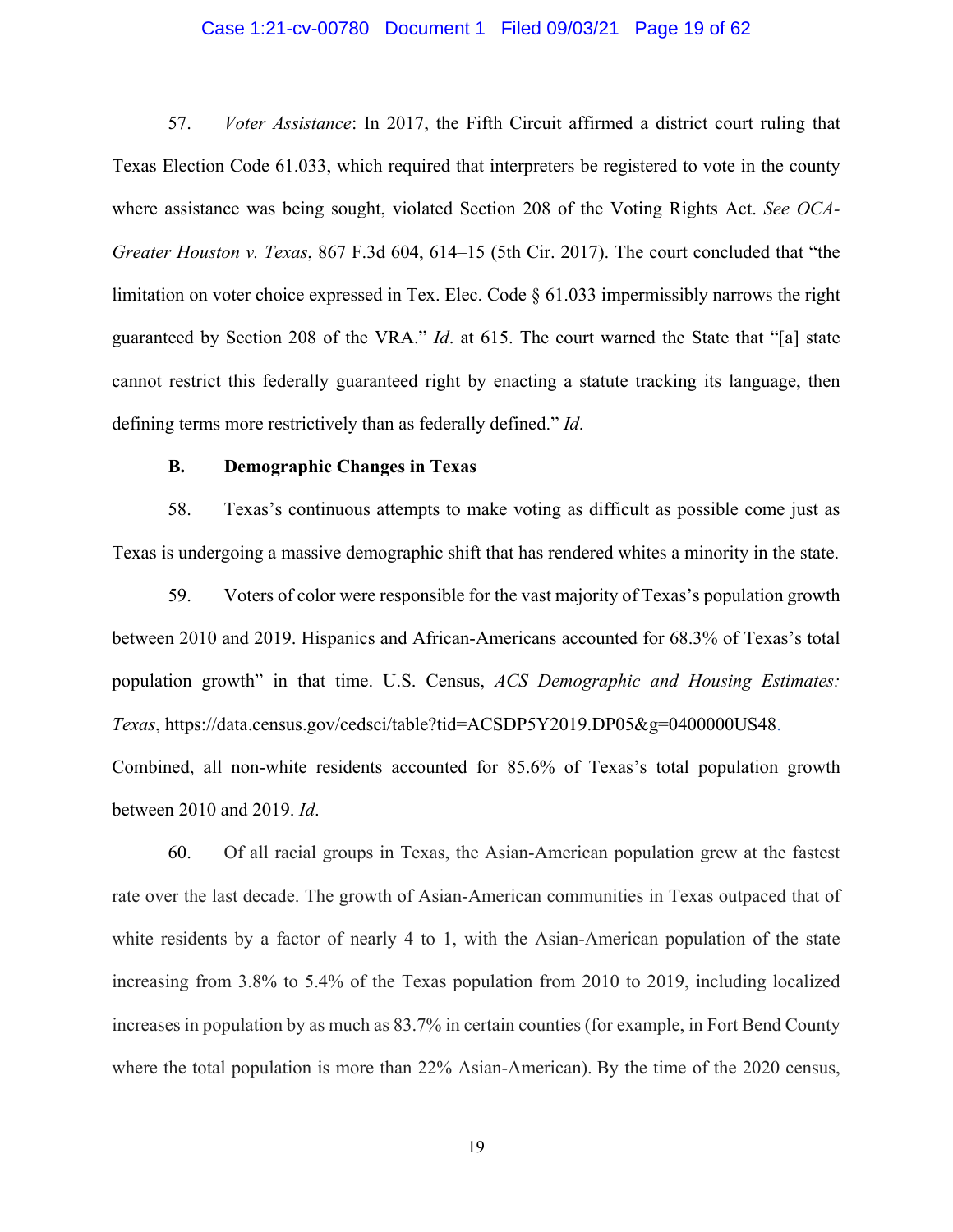### Case 1:21-cv-00780 Document 1 Filed 09/03/21 Page 20 of 62

the Asian-American population in Texas increased by nearly two-thirds over the decade to over 1.5 million. *See* Alexa Ura et al., *People of color make up 95% of Texas' population growth, and cities and suburbs are booming, 2020 census shows*, Texas Tribune (Aug. 12, 2021) https://www.texastribune.org/2021/08/12/texas-2020-census. The City of Austin noted that the Asian-American population nearly doubled in the past 10 years from 49,159 to 85,853 persons. According to a report filed by the city, one in every five people in the last decade who moved to Austin were of Asian descent. Press Release, City of Austin, Austin's Population Continues Another Decade of Growth According to US Census Bureau (Aug. 13, 2021).

61. "Texas first became a majority-minority state" between 2000 and 2010, "with Anglos no longer comprising a majority of the state's population." *Veasey I*, 71 F. Supp. 3d at 700. By 2019, white non-Hispanic Texans accounted for only 41.2% of the state's population, with Hispanic residents accounting for 39.7%, Black Texans for 12.9%, and Asian residents for 5.2%. U.S. Census, *Quick Facts: Texas* (July 1, 2019), https://www.census.gov/quickfacts/TX. In 2020, white non-Hispanic Texas comprised only 39.8% of the total population in Texas, a mere .5% more than the Hispanic population, which saw an increase of nearly 2 million persons over the past decade. *See* Alexa Ura et al., *People of color make up 95% of Texas' population growth, and cities and suburbs are booming, 2020 census shows*, Texas Tribune (Aug. 12, 2021) https://www.texastribune.org/2021/08/12/texas-2020-census.

62. Black and Hispanic residents also accounted for 68.1% of the growth in Texas's voting age population between 2010 and 2019. *See* U.S. Census Bureau, Citizen Voting Age Population by Race and Ethnicity (Feb. 19, 2021), https://www.census.gov/programssurveys/decennial-census/about/voting-rights/cvap.2019.html (select "CVAP 2015-2019 5 Year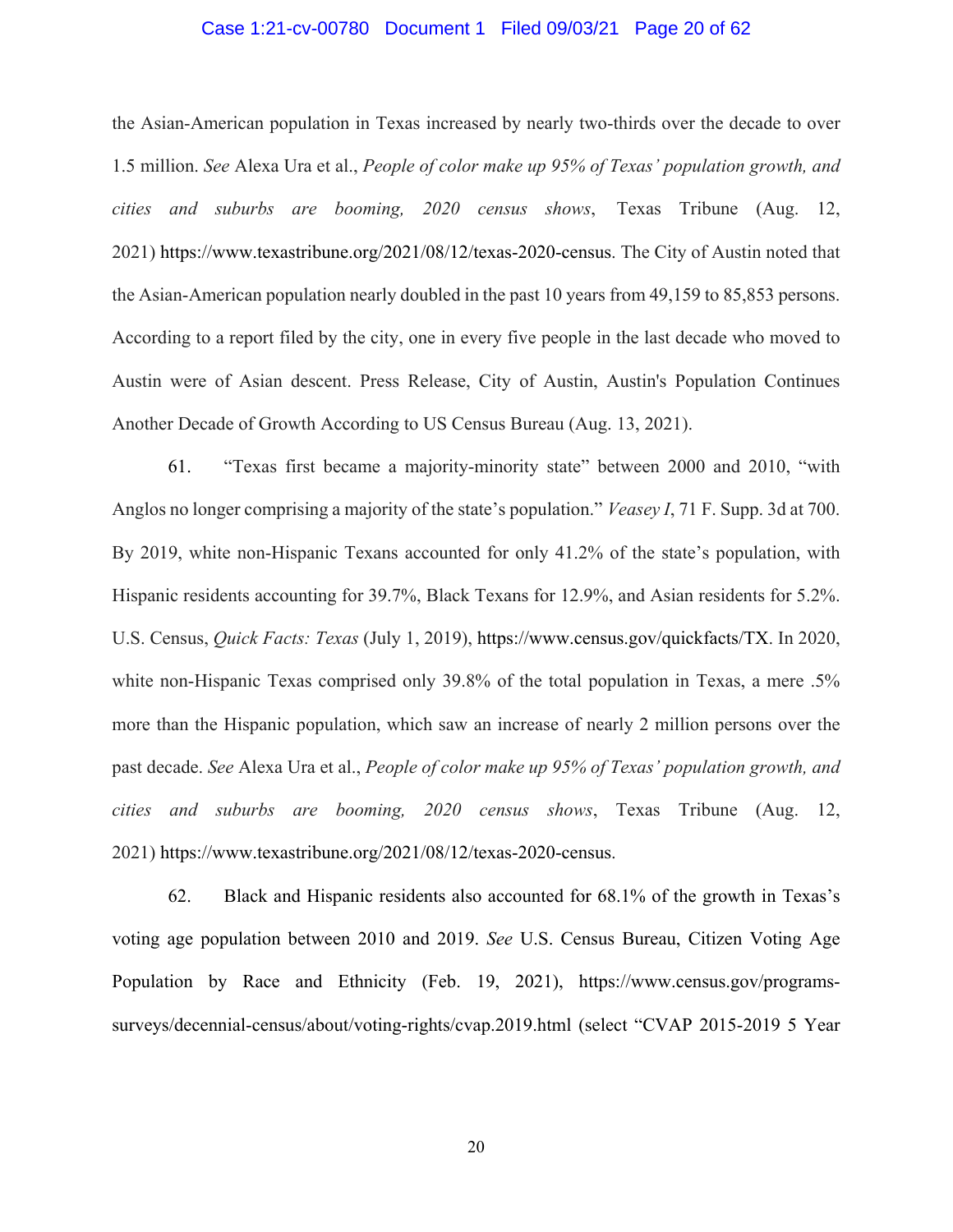#### Case 1:21-cv-00780 Document 1 Filed 09/03/21 Page 21 of 62

ACS Data - CSV Format"). As a result, in 2019, Black and Hispanic voters made up 43.0% of Texas's voting age population and voters of color accounted for 48.4% of that population. *Id*.

63. In 2019, Hispanic citizens made up 29.9% of Texas's citizen voting age population ("CVAP"), Black citizens made up 13.1% of Texas's CVAP, and Asian-American citizens made up 3.7% of Texas's CVAP. *Id*.

#### **C. Increased Turnout and Local Innovation in the 2020 General Election**

64. The 2020 General Election saw unprecedented turnout, especially among historically marginalized communities.

65. This increase in voter participation was due in part to the expansion of access to the polls in certain counties, like Harris County, including the extension of early voting hours, access to drive-through voting, and education about and easier access to forms for voters eligible to vote by mail. Each of these types of expanded access are made illegal by provisions of SB 1.

#### **D. Texas's 2021 Legislative Sessions and Passage of SB 1**

66. SB 1, including the provisions of that bill at issue in this lawsuit, was passed through the legislative process in an opaque and procedurally irregular manner that limited public input, ignored testimony and evidence of the bill's disenfranchising impact on voters, and amended and considered provisions in closed-door proceedings in which the bill's authors often could not determine how or when certain provisions of the bill were added, or who had written those provisions.

67. SB 1, which was passed in the second special session of 2021, began as two separate bills in the regular legislative session: Senate Bill 7 ("SB 7") on the Senate side and House Bill 6 ("HB 6") on the House side.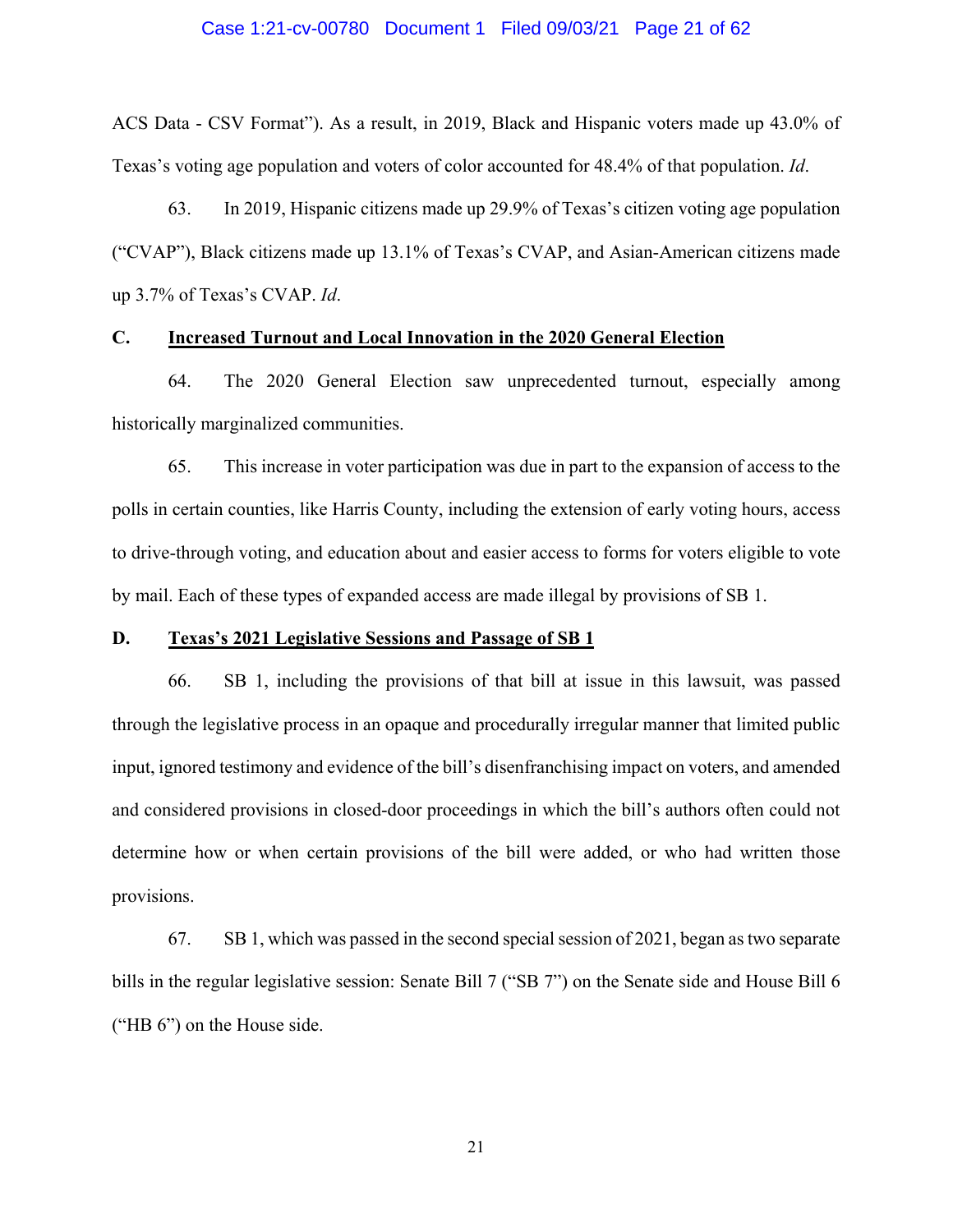#### Case 1:21-cv-00780 Document 1 Filed 09/03/21 Page 22 of 62

68. On March 4, 2021, prior to the introduction of either SB 7 or HB 6, the House Elections Committee held a formal meeting with invited testimony from relevant government agencies. At the March 4 House Elections Committee meeting, Keith Ingram, Director of the SOS Elections Division testified that he was "happy to report that Texas Elections are in good shape." Director Ingram explained: "[t]he Elections in Texas last year were a success. . . . Texas had an election that was smooth and secure." Among the reasons for this success, Ingram highlighted the extension of early voting hours and the hard work and creativity of county election officials.

69. Nevertheless, Senator Bryan Hughes introduced SB 7 on March 11, 2021, two days before the bill-filing deadline. SB 7 included most of the provisions that would eventually pass as part of SB 1 in special session and that are at issue in this case. Senator Hughes did not seek input from communities of color regarding the bill. Of those invited to testify on the bill, all but one individual was white. None were disabled voters or voters with limited English proficiency. And invited witnesses had no time constraints placed on the length of their testimony, while public testimony was limited two minutes of testimony on all of the election-related bills combined. This was a departure from the norm and had the effect of silencing dissent and minimizing community input.

70. In the House, Representative Briscoe Cain introduced HB 6 on March 12, 2021, the eve of the bill-filing deadline, with no advance public notice of what the bill would contain. As originally filed, HB 6 was not drafted by or with assistance from the Texas Legislative Council, the agency that is tasked with providing legal guidance to legislators about drafting new statutes. By all accounts, the bill was drafted by national lobbyist groups aiming to curb voter participation in several states, including in Texas. After 22 hours of testimony, which included testimony from scores of individuals and organizations in opposition to the bill, the House Elections Committee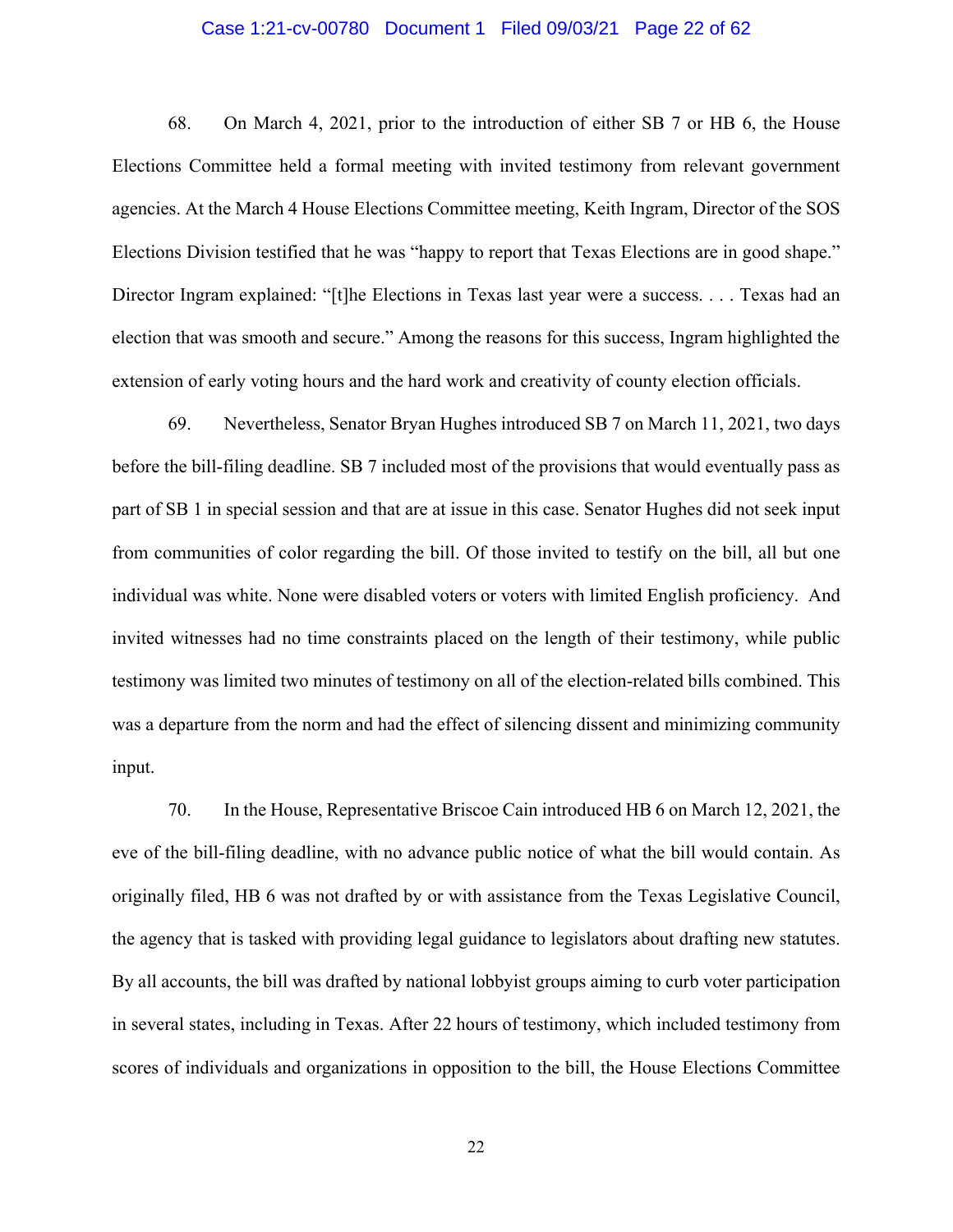#### Case 1:21-cv-00780 Document 1 Filed 09/03/21 Page 23 of 62

passed HB 6 on April 8, 2021. Then, on April 29, the House Elections Committee took up and passed SB 7 with no advance notice to either the public or all of the Committee members. With no public comment permitted, the Committee Chair substituted the entirety of SB 7 with the text of HB 6. After a failed vote and various other procedural problems, the Committee passed the bill.

71. On May 6, the full House voted on the House's version of SB 7. Again, the vote occurred in the middle of the night, denying the public an opportunity to witness and understand the substance of the bill that sought to criminalize a wide range of electoral activities and programs and discourage participation in the democratic process. In defending the bill, Representative Cain testified that he did not consult with historically marginalized communities to discern how the bill might affect them, nor did he request, order or perform any empirical research on the subject. Instead, he relied on his "gut" to determine whether a provision of the bill would be "bad."

72. By substituting the entire contents of SB 7, the House Elections Committee permitted the contents of its HB 6 to be considered in Conference Committee with the Senate, behind closed doors, without the bill ever being heard in Senate Committee. The Conference Committee subsequently released the negotiated version of SB 7, which incorporated provisions of both bills, and added numerous provisions that were not in either version every presented in a committee or to the public. The combined committee report included provisions from both SB 7 and HB 6, comprised 52 pages, and amended or added 82 sections of code.

73. One of the provisions that was added in that process would have limited early voting on Sundays to after 1 p.m. This was an apparent attack on the ability of Black churches to conduct their long-standing "Souls to the Polls" events on Sunday mornings prior to church services. Members of that conference committee would later contend that they did not know who drafted this provision or that it was a "typo." *See* Aaron Blake, "Texas GOP now claims its bill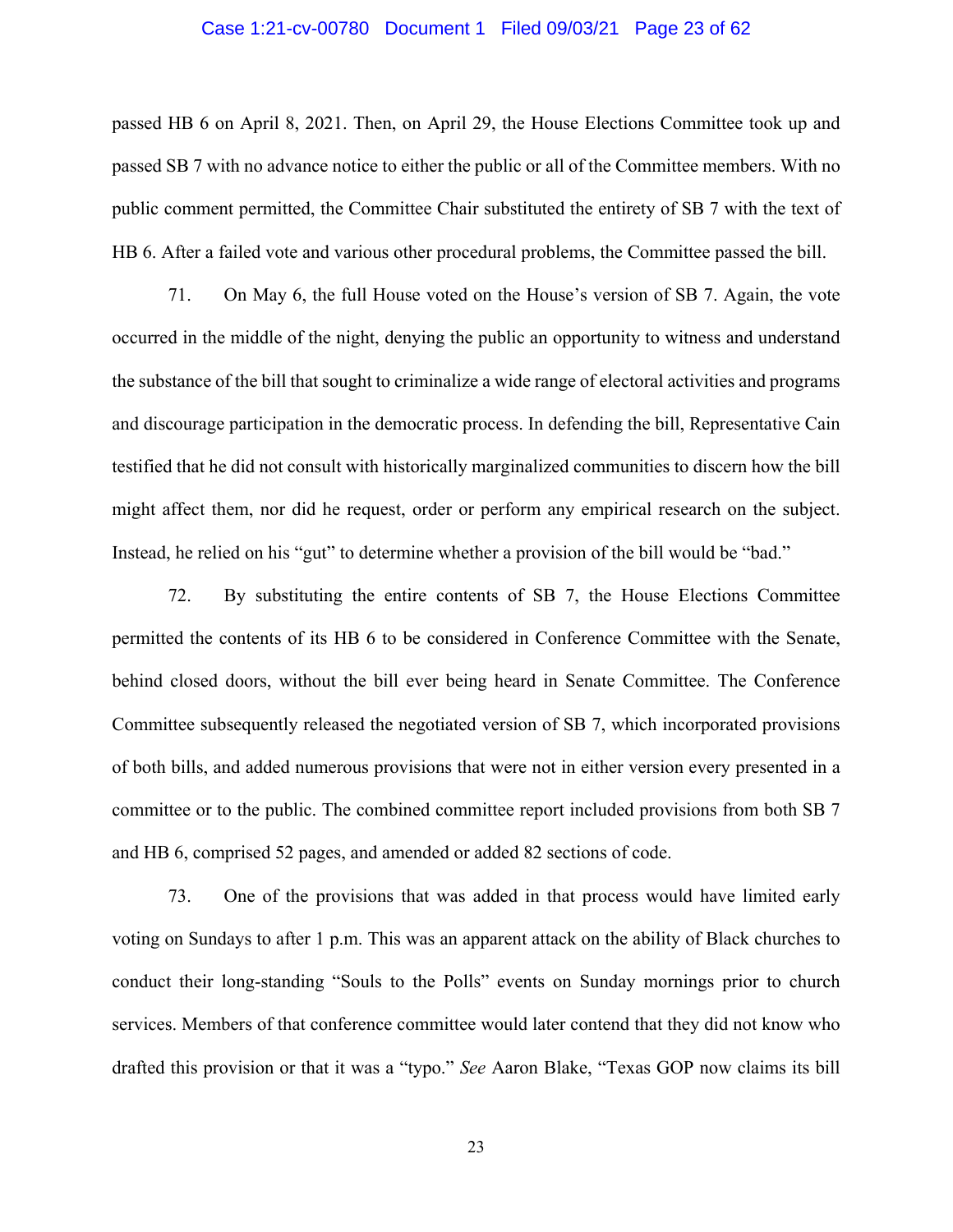#### Case 1:21-cv-00780 Document 1 Filed 09/03/21 Page 24 of 62

limiting Black churches' 'souls to the polls' was a typo," Wash. Post (June 2, 2021), https://www.washingtonpost.com/politics/2021/06/01/what-texas-voting-bill-reveals-about-gop. Notwithstanding that "typo," the conference committee report was voted out of the Senate in the middle of the night on Saturday, May 29, 2021, and set for hearing on the House Floor on Sunday, May 30, 2021. The bill's authors defended the "typo" and other provisions of the bill.

74. Prior to final passage in the House, however, numerous members left the floor, breaking quorum. The House adjourned without passing the bill, ending the regular legislative session. In response, Governor Abbott vetoed funding for the Legislature and called a special session including on the issue of the voting bill. Quorum was never reached during that special session, and the Governor immediately called a second special session.

75. The law at issue in this case was introduced as SB 1 in the second special session of 2021. SB 1 included the vast majority of the provisions contained in the earlier HB 6 and SB 7, including nearly identical language on the majority of provisions that ultimately passed into law. On numerous occasions, members of the House and Senate invoked testimony and evidence that had been offered during the regular session in connection with HB 6 and SB 7. It is clear from the legislative record that SB 1 was considered a companion to its predecessors in the regular session.

76. As the new bill was being considered, the Speaker of the House appointed a handselected Special Committee on Constitutional Issues to hear and shepherd SB 1 to passage, bypassing the House Elections Committee entirely. Upon consideration of the bill, the committee chair limited the layout of the bill to a mere 45 minutes—a sharp departure from normal procedure. Witnesses were required to testify on short notice. The House ultimately completely substituted their version of an elections bill in place of SB 1 and passed it out of committee, as they had done in the regular session.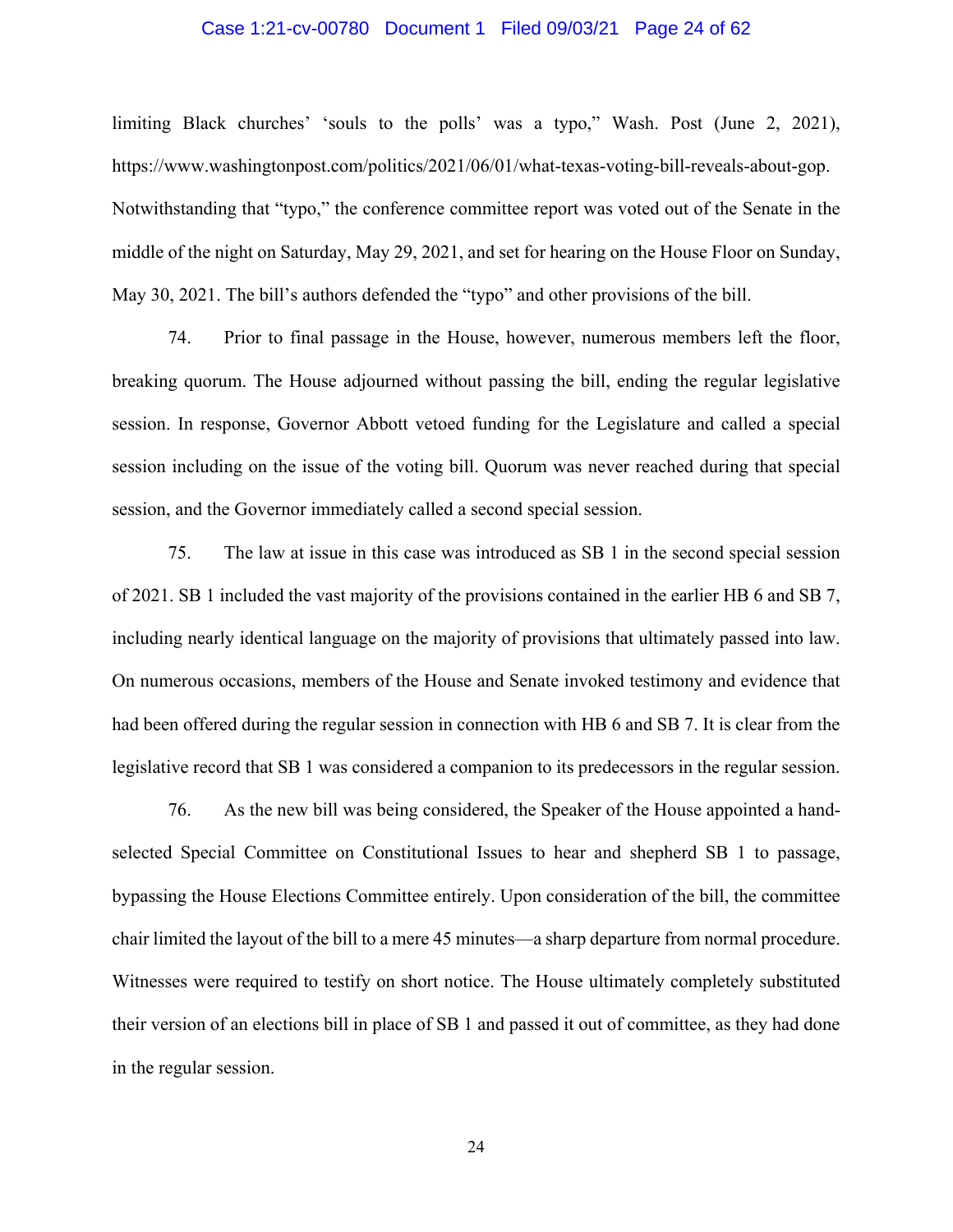### Case 1:21-cv-00780 Document 1 Filed 09/03/21 Page 25 of 62

77. When the bill reached the House floor, the Speaker began consideration of the bill by warning members not to use the word "racism" and admonished one member, a woman of color, for questioning the impact of SB 1 on voters of color. More than 60 amendments were proposed on the House floor, including at least 17 that passed, nearly re-writing the bill with no opportunity for public testimony or input, no ability to consult experts on the changes, no fiscal notes, and almost no debate. The House nevertheless passed its version of SB 1 on August 26, 2021. The Senate declined to concur, a conference committee was appointed, and a final version of the bill—which included the provisions at issue in this case—was passed out of both chambers shortly thereafter on August 31, 2021 and sent to the governor.

78. By its terms, SB 1 becomes effective 91 days after the end of the legislative session in which it passed—ostensibly, December 6, 2021.

## **V. ILLEGAL PROVISIONS OF SB 1 AND PLAINTIFFS' CLAIMS FOR RELIEF**

79. Plaintiffs challenge certain specific sections of SB 1, each based on several different provisions of federal law as described below:

- A. First, Sections 5.02, 5.03, 5.06, 5.10, and 5.12 impose a brand new, restrictive ID requirement on mail-in ballot voters in violation of the Civil Rights Act's materiality provision, the ADA, and Section 504;
- B. Second, Sections 6.03 and 6.06 impose new burdens on the rights of voters with disabilities and language minorities to have assistance in all aspects of voting and to have the assistant of their choice, in violation of the Voting Rights Act, the ADA, and Section 504; and
- C. Third, Section 7.04 makes it illegal to engage in paid ballot collection programs and services (pejoratively described as "vote harvesting"), which violates the First Amendment Right to Free Speech, and imposes penalties for actions that are too vague to comply with the Due Process Clause of the Fourteenth Amendment.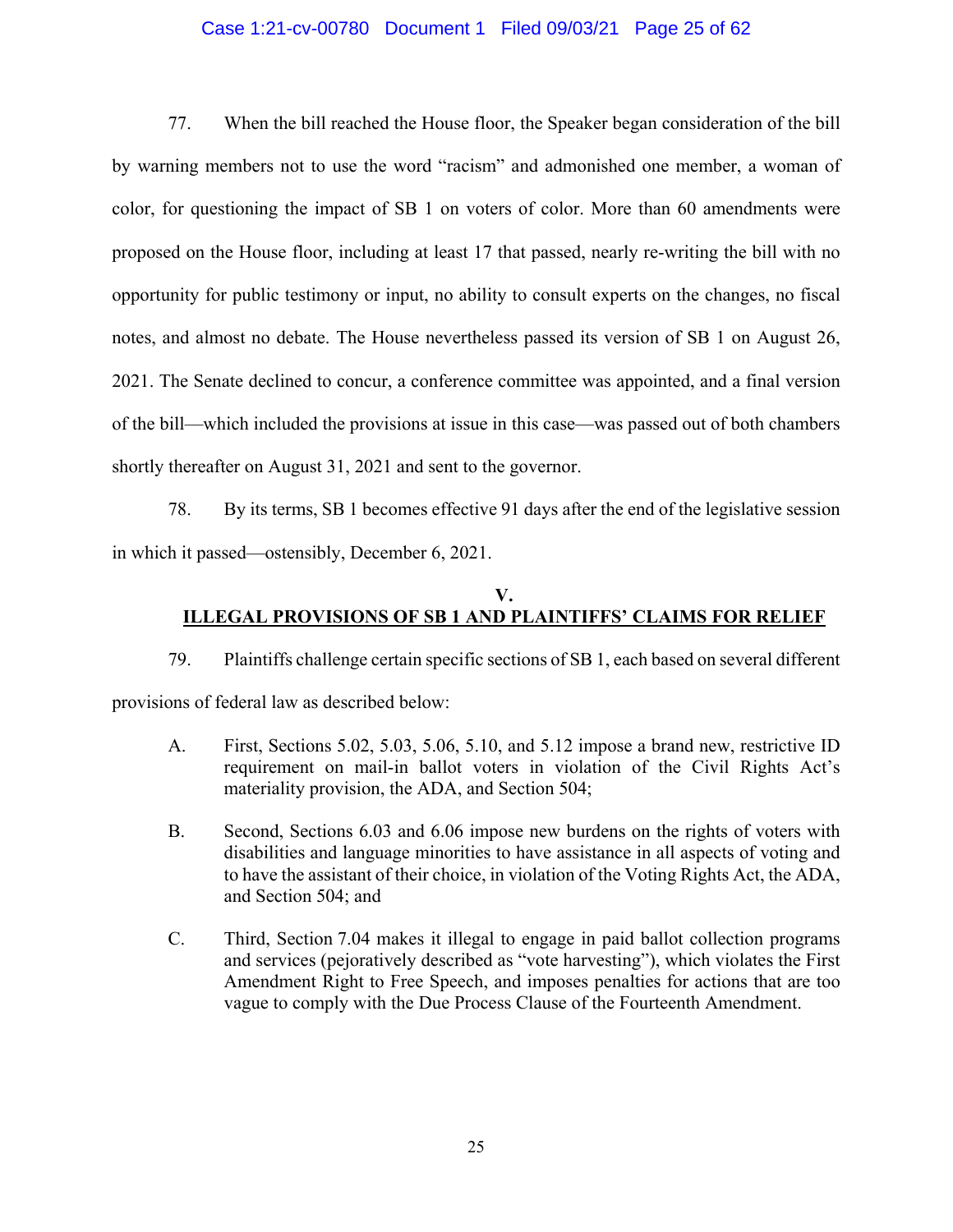#### Case 1:21-cv-00780 Document 1 Filed 09/03/21 Page 26 of 62

Each of the challenged provisions is discussed in turn in the sections below, followed by the claims brought by Plaintiffs as to that specific provision.

## **A. SB 1 imposes illegally restrictive new ID requirements on mail-in ballot voters.**

80. Texas law limits who is eligible to vote by mail. Only voters over the age of 65, voters with a disability, voters confined in jail but otherwise eligible to vote, and voters who are outside of their county of residence during the early voting period and on Election Day are permitted to vote by mail. Tex. Elec. Code §§ 82.001–82.004. Of these, only voters with a disability or over the age of 65 are permitted to apply for an annual ballot by mail, which allows them to receive a mail-in ballot in multiple consecutive elections. Tex. Elec. Code § 86.0015.

81. Critically, to successfully apply to vote by mail, a voter must fill out a robust application that includes identifying information such as name, address, and date of birth. The voters must certify that the information given in the application is true and affirm their understanding that giving false information is a crime. Critically, to receive a vote-by-mail application, a voter must also have previously registered to vote, which again requires the voter to provide a robust amount of personal information that county voter registrars use to determine the voter's eligibility.

82. SB 1 needlessly adds immaterial burdens to the process of applying to and actually voting by mail. Pursuant to Sections 5.02, 5.03, 5.06, 5.10 of SB 1, voters must provide the number on either their Texas driver's license, Texas election identification certificate, or Texas personal ID card on their mail-in ballot applications and on their ballot carrier envelopes used to return their voted ballot. SB 1 provides that if the voter has not been issued one of these numbers by the State of Texas, the voter may instead provide the last four digits of their Social Security number. If the voter has not been issued any of these numbers by the State of Texas or the Social Security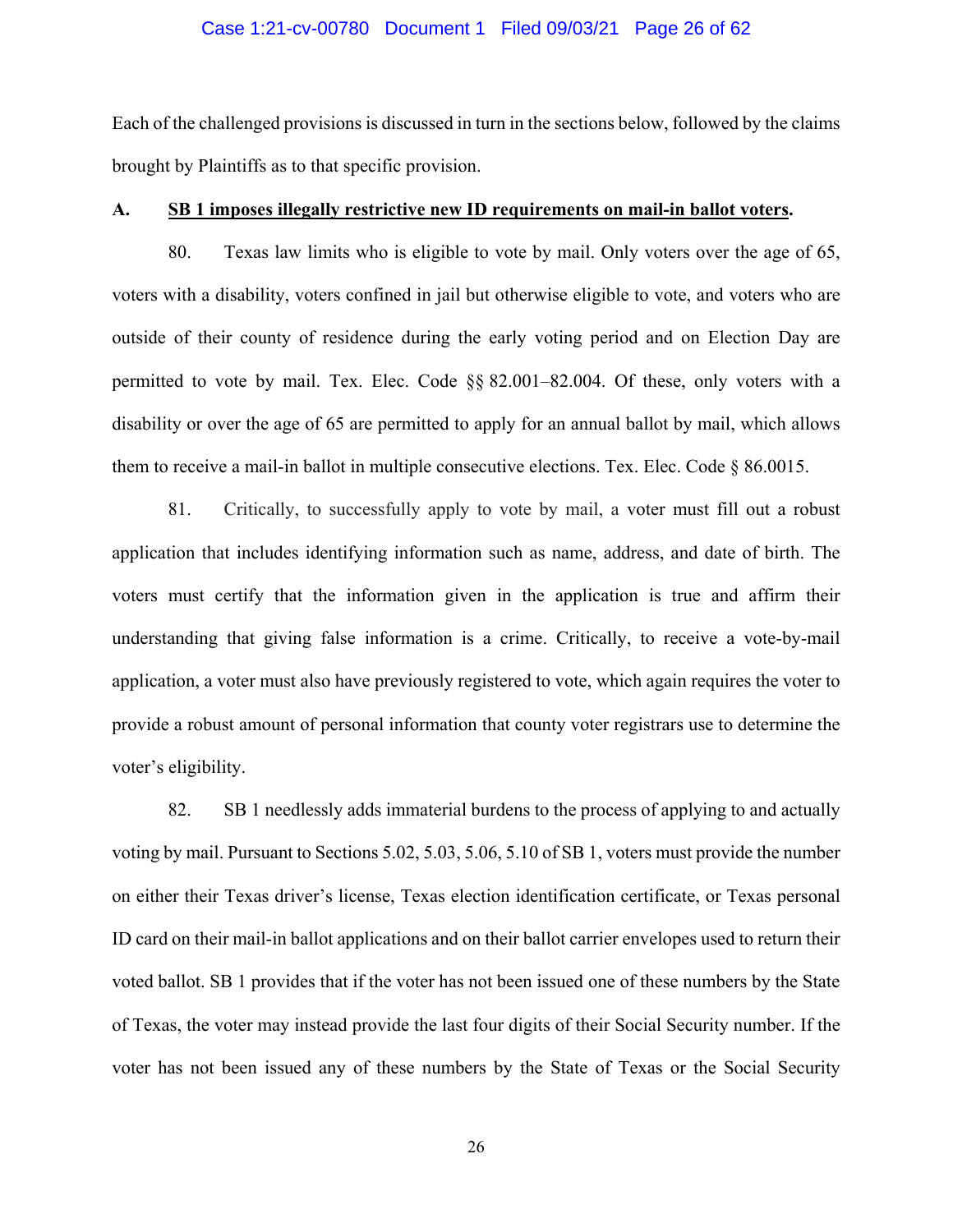#### Case 1:21-cv-00780 Document 1 Filed 09/03/21 Page 27 of 62

Administration, the voter may sign a statement indicating that they have *never* been issued one of these numbers.

83. Under SB 1, a voter cannot provide a statement or any other form of identification other than those specifically named above if the voter has been issued one of these numbers by the State of Texas or the Social Security Administration at some point in the past, even if the voter does not know, remember, or have access to that number.

84. SB 1 provides that if the number the voter provides does not "identify the same voter identified" on the voter's registration application, then the mail-in ballot application and/or ballot contained in the voter's carrier envelope must be rejected. Thus, if a number is not provided by the voter, or if there is an error in entry of that number, a rejection is automatic.

85. Each of the Plaintiffs has members who are eligible to and choose to vote by mail. For example, one member of Plaintiff REVUP is a 51-year-old registered voter in Travis County with Cerebral Palsy. This individual voter frequently votes by mail in local, state, and federal elections in Travis County, but he is completely unable to use his hands and communicates using a communication device that he controls with a mouth stick. As another example, Plaintiff LWVTX surveyed its members in 2020 and determined that hundreds of its members chose to vote by mail due to age or disability.

86. Each of the Plaintiffs' members include voters who have been issued driver's license numbers and/or Social Security numbers, but who do not have access to those documents, have lost the relevant documents, or otherwise do not know the numbers required to comply with the new mail-in ballot ID requirement.

87. Any application to vote by mail by a voter who does not know or have access to these numbers will necessarily lack the number required by SB 1.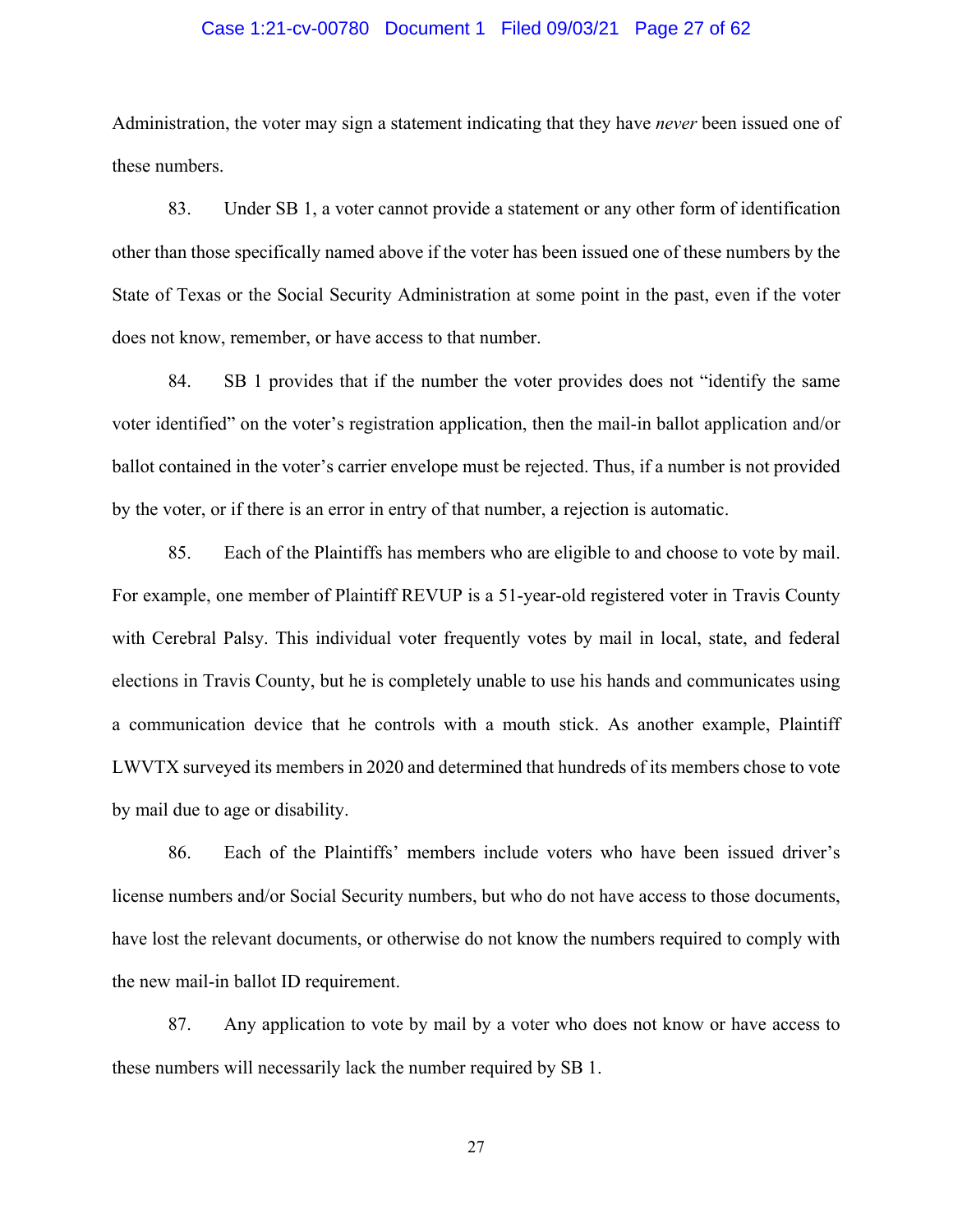### Case 1:21-cv-00780 Document 1 Filed 09/03/21 Page 28 of 62

88. SB 1 allows no alternatives to these ID requirements similar to the various acceptable forms of identification for voting in person (described below); nor does it permit the voter to indicate a "reasonable impediment" to having access to the numbers required.

89. In other words, while SB 1 permits a voter to "make a statement" that they have not been issued any of the permissible identification numbers, a voter cannot make a similar statement indicating that they *have* been issued one or more of these numbers, but do not know the number, do not have reasonable access to it, or have some other reasonable impediment to being able to provide the number on the applicable forms.

90. Because of these sections' mandatory rejection provision, any errors or omissions in entering the required number on a form will necessarily result in the rejection of applications and ballots cast by qualified voters.

91. Unlike the limited options imposed on mail-in ballot voters, the Texas Election Code provides that there are several forms of identification that are acceptable for voting in person, including "(1) a driver's license, election identification certificate, or personal identification card issued to the person by the Department of Public Safety that has not expired or that expired no earlier than four years before the date of presentation; (2) a United States military identification card that contains the person's photograph that has not expired or that expired no earlier than four years before the date of presentation; (3) a United States citizenship certificate issued to the person that contains the person's photograph; (4) a United States passport book or card issued to the person that has not expired or that expired no earlier than four years before the date of presentation; or (5) a license to carry a handgun issued to the person by the Department of Public Safety that has not expired or that expired no earlier than four years before the date of presentation." Tex. Elec. Code 63.0101(a).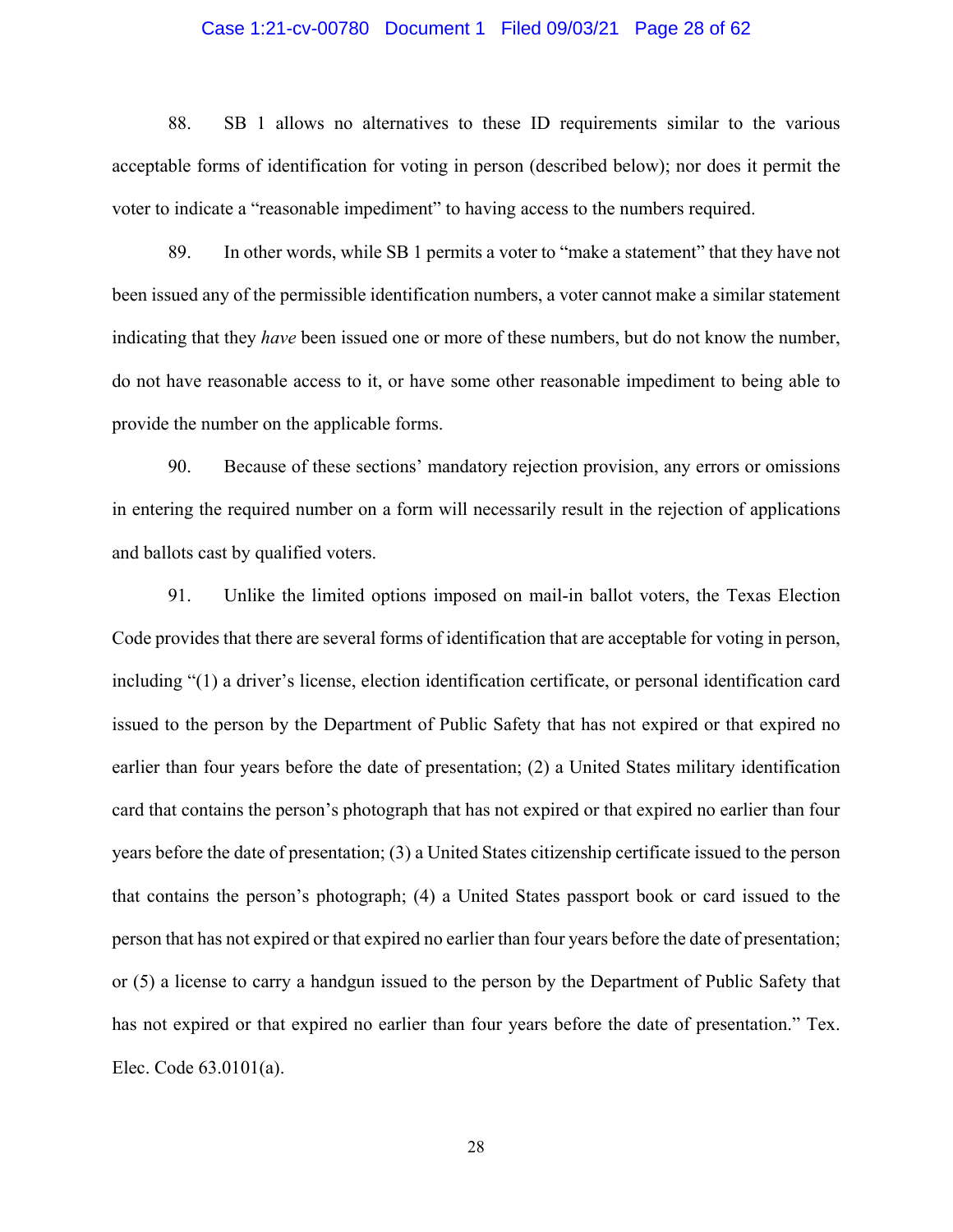### Case 1:21-cv-00780 Document 1 Filed 09/03/21 Page 29 of 62

92. Additionally, a voter who seeks to vote in person but cannot produce any of these forms of identification, is permitted to sign "a declaration declaring the voter has a reasonable impediment to meeting the requirement for identification," Tex. Elec. Code 63.001. and the voter can provide in the alternative: "(1) a government document that shows the name and address of the voter, including the voter's voter registration certificate; [or] (2) one of the following documents that shows the name and address of the voter:  $(A)$  a copy of a current utility bill;  $(B)$  a bank statement; (C) a government check; or (D) a paycheck; or (3) a certified copy of a domestic birth certificate or other document confirming birth that is admissible in a court of law and establishes the person's identity." Tex. Elec. Code 63.0101(b). Notably, these alternatives are not contingent on the fact that the voter has never been issued an acceptable form of identification, but only that the voter cannot produce that identification at the polling place.

93. SB 1 makes no similar accommodation for voters who cannot produce their ID number or Social Security number at the time of voting.

94. SB 1 also fails to provide an adequate cure to this provision. SB 1 provides that a voter may be notified by telephone or e-mail of the defect and that the voter may request to have the voter's application to vote by mail canceled or go to the voting clerk's office in-person to correct the defect. If a voter does not know these numbers it will be impossible to cure the defect. Moreover, voters who need to vote by mail by reason of disability may be unable to go in person to vote or cure the defect. SB 1 does also purport to provide a type of "online" curing process, but similarly, a voter without access to their information cannot cure that, and in any event, the bill seems to limit that curing only to mail-ballot applications, permitting only the in-person option for cast ballots pursuant to Section 5.12.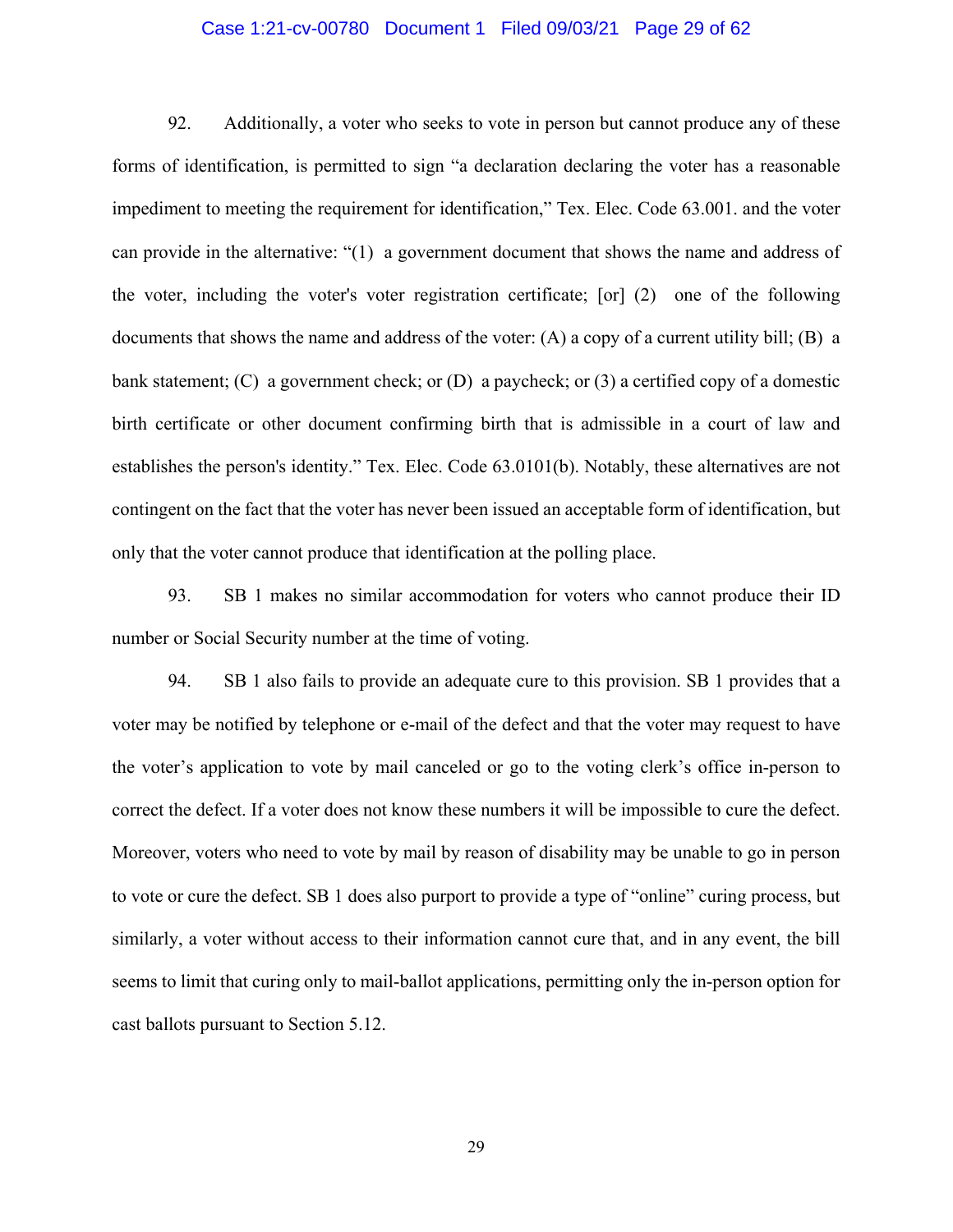### Case 1:21-cv-00780 Document 1 Filed 09/03/21 Page 30 of 62

95. While each of the Plaintiffs has a significant number of members who vote by mail and are at significant risk of rejection through errors or omissions in entering information on ballots and other election forms, certain Plaintiffs, including OCA-GH and REVUP, have members at exceptional risk of this rejection.

96. OCA-GH has a significant number of members who are eligible to vote by mail and especially likely to make errors entering information on ballots and other election forms due to the inability to read election materials in the language in which they are provided. This includes members with native languages that do not use Arabic numerals (1,2,3, etc.) and Roman letters (A, B, C, etc), which makes the process of replicating these characters error prone. These voters are at a heightened risk of a rejection of their applications and ballots in violation of federal law.

97. REVUP also has a significant number of members who are eligible to vote by mail and who are especially likely to be unable to remember their ID numbers or Social Security numbers due to cognitive disability or who do not have access to these documents due to living conditions necessitated by physical or cognitive disability. These members are especially likely to use mail-in ballots to vote due to disability, making it very likely that these voters will have their applications and/or ballots rejected in violation of federal law.

98. Each of the Plaintiffs will need to divert resources in order to educate their members, their constituents and the public about the new burdensome and immaterial requirements for voting by mail. Plaintiffs will need to produce materials that educate voters who vote by mail about the complex decision tree regarding when they can provide which identification number. Plaintiffs will also need to divert staffing to answer questions from voters who do not understand the new requirements. Additionally, each of the Plaintiffs will need to divert resources to informing individuals who have a driver's license number or Social Security number but are unable to access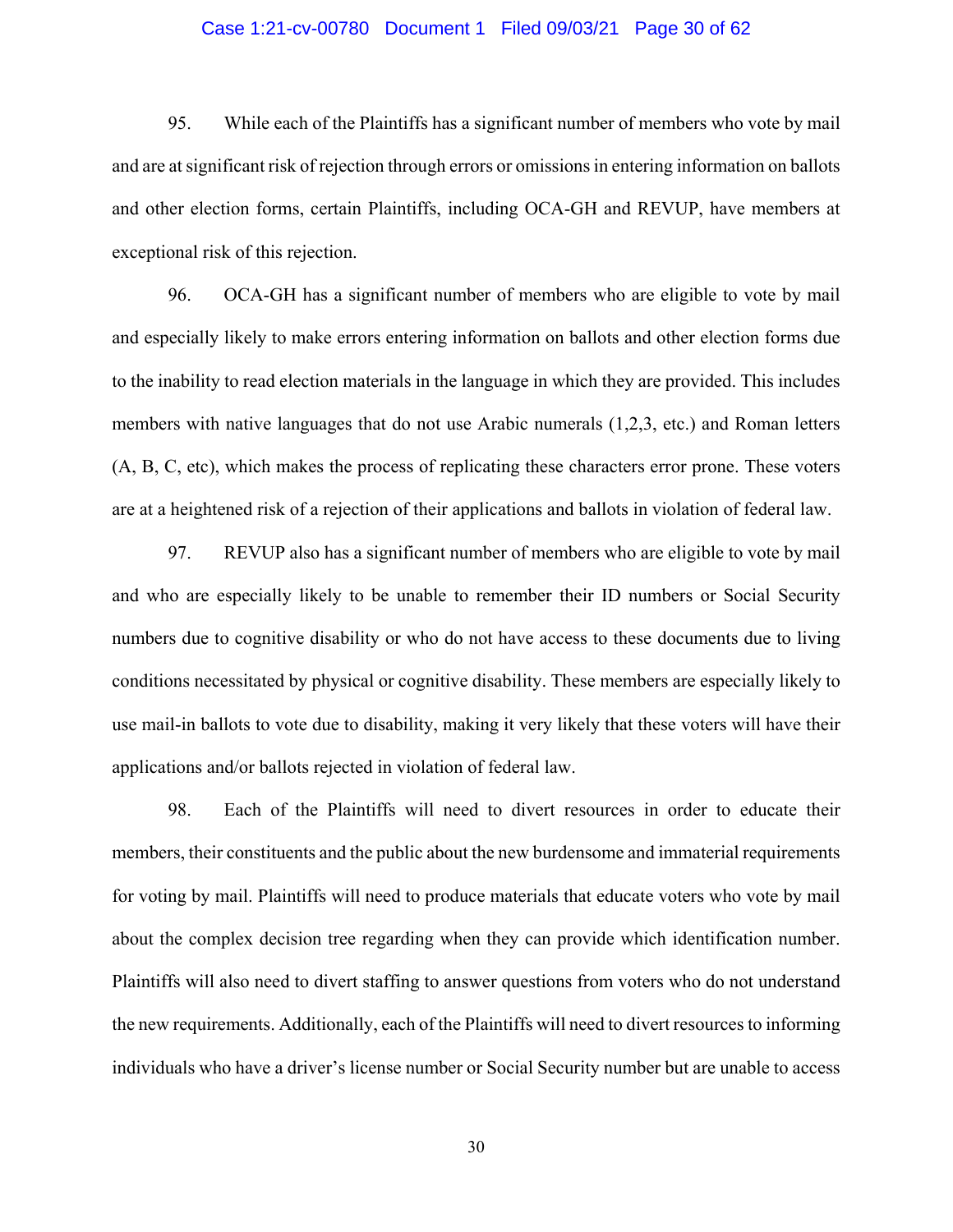#### Case 1:21-cv-00780 Document 1 Filed 09/03/21 Page 31 of 62

it, that unless they can find that number they will be unable to vote by mail, and helping individuals to either recall or locate their identification numbers. The diversion of resources required to guide members through complying with and having their mail ballot counted pursuant to the new identification requirements will decrease the amount of time and resources that Plaintiffs can spend conducting educational outreach to and answering questions from other voters about participating in the voting process and advancing their other organizational goals.

99. OCA-GH will need to use its limited resources to inform and educate mail voters about the complicated decision tree as to when they can provide which acceptable number. Additionally, in order to prevent rejection of their ballots, additional education must be produced to ensure that members and the community are especially careful when writing down numbers to be sure not to invert any particular digit. This will require significant efforts because a significant portion of the community that OCA-GH serves does not use Arabic numerals, making replication of these characters error prone. The time, staffing, and money that OCA-GH will need to account for this new rule will take away from OCA-GH's resources to engage with more voters who it would otherwise have been able to engage but for these additional burdens.

100. LWVTX will need to divert resources in order to educate members, constituents, and the public about the new burdensome and immaterial requirements for voting by mail. LWVTX will need to create materials to educate mail voters the complicated decision tree of when they can provide which number. LWVTX will also need to divert staffing to answer questions from voters who do not understand the new complicated requirements. Additionally, LWVTX will need to divert resources to explaining to individuals who have either a driver's license number or Social Security number but are unable to access it, that unless they can find that number they will be unable to vote by mail, and then subsequently helping individuals try to either recall or locate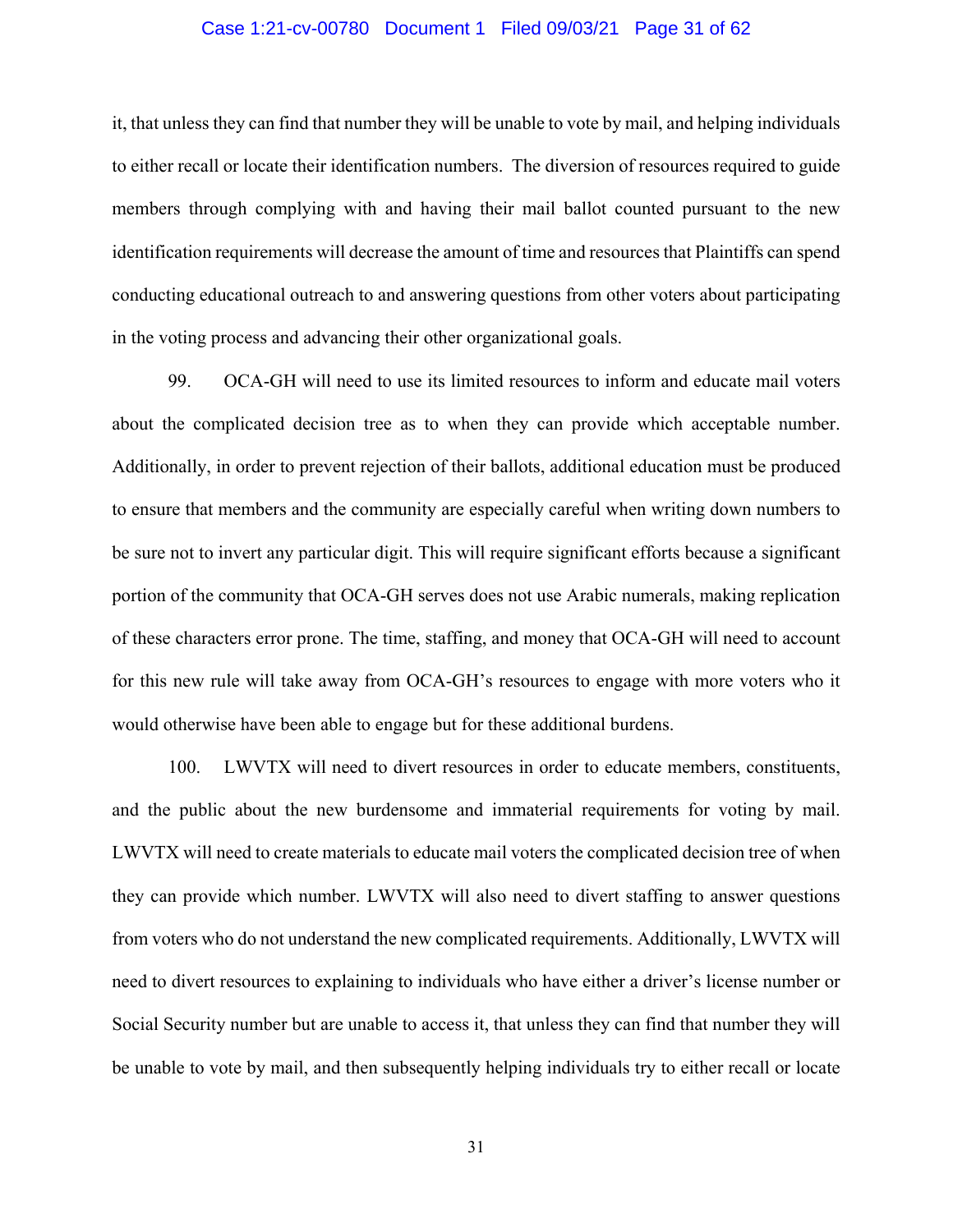#### Case 1:21-cv-00780 Document 1 Filed 09/03/21 Page 32 of 62

their identification numbers. LWVTX's use of need to use these resources will prevent it from using staffing, time and money on its regular activities of educating and encouraging its members and the general public on not only voting rights, voter registration, and upcoming elections but also other issues, such as health and the environment.

101. LWVTX also has members who are eligible to vote by mail and likely to either make a mistake in entering their numbers or be unable to remember their ID number or Social Security number.

102. REVUP will need to divert resources in order to educate its members, constituents, and the public about the new burdensome and immaterial requirements for voting by mail. REVUP will need to produce educational materials that inform mail voters the complicated decision tree of when they can provide which number. REVUP will also need to divert staffing to answer questions from voters who do not understand the new complicated requirements. Additionally, REVUP will need to divert resources to explaining to individuals who have either a driver's license number or Social Security number but are unable to access it, that unless they can find that number they will be unable to vote by mail, and then subsequently helping individuals try to either recall or locate their identification numbers. REVUP's use of resources will prevent it from using staffing, time and money on other program priorities, such as engaging these same mail-ballot voters on policy positions, or reaching out to additional voters with disabilities that they would have otherwise been able to engage but for these additional burdens.

103. TOP will need to divert resources in order to educate its members, constituents, and the public about the new burdensome and immaterial requirements for voting by mail. TOP will need to produce educational materials that inform mail voters the complicated decision tree of when they can provide which number. TOP will also need to divert staffing to answer questions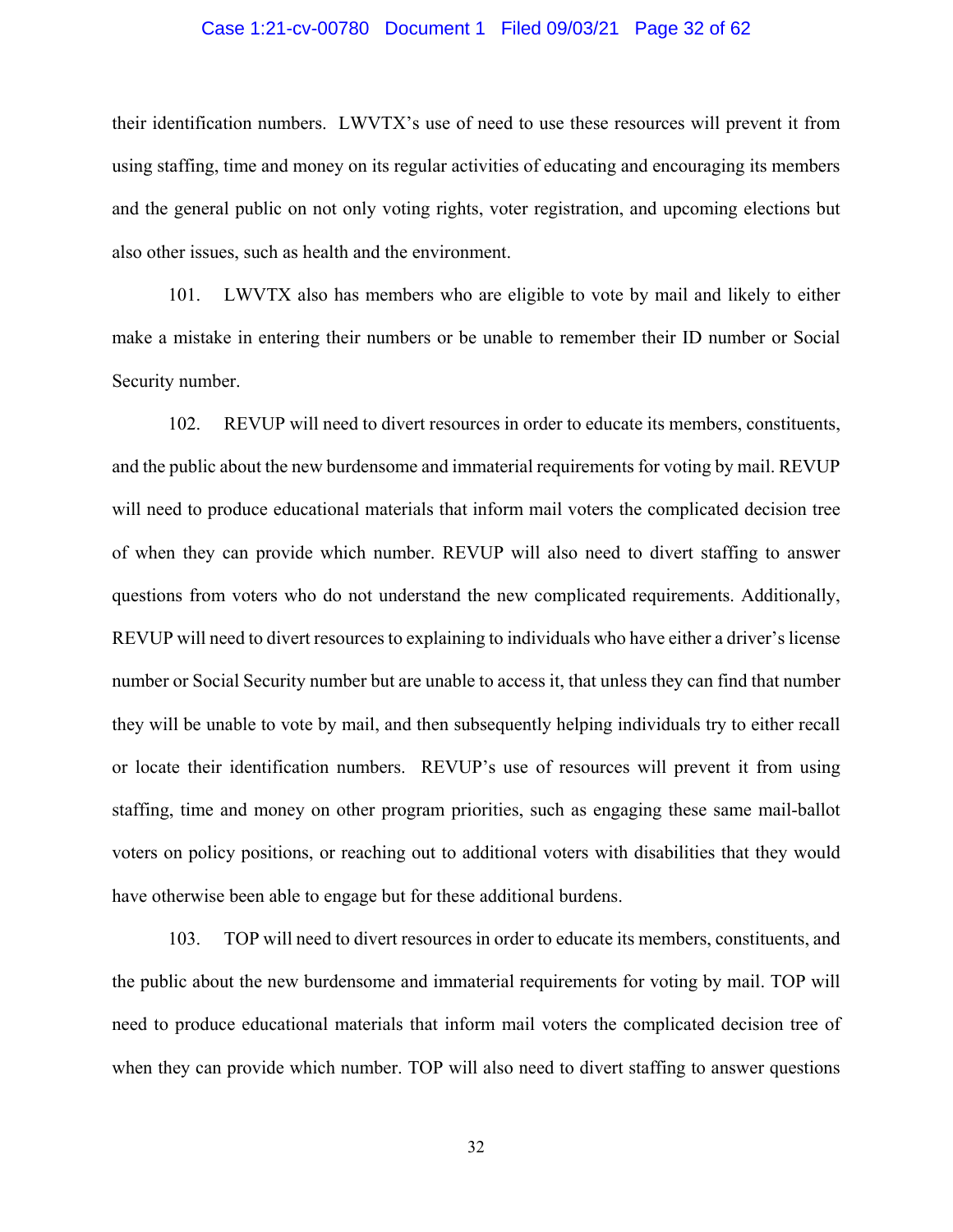#### Case 1:21-cv-00780 Document 1 Filed 09/03/21 Page 33 of 62

from voters who do not understand the new complicated requirements. Additionally, TOP will need to divert resources to explaining to individuals who have either a driver's license number or Social Security number but are unable to access it, that unless they can find that number they will be unable to vote by mail, and then subsequently helping individuals try to either recall or locate their identification numbers. TOP's use of resources will prevent it from using staffing, time and money on its other programmatic priorities such as engaging in-person voters at that doors and spending time with mail-ballot voters advocating for other policy goals. These hurdles and troubleshooting with voters will shrink the size and scale of TOP's voter engagement operations because it will have to spend more time with less voters.

104. TOP also has members who are eligible to vote by mail and likely to either make a mistake in entering their numbers or be unable to remember their ID number or Social Security number, and are thus individually at risk of being disenfranchised.

105. WDAF will need to divert resources in order to educate its members, constituents, and the public about the new burdensome and immaterial requirements for voting by mail. WDAF will need to produce educational materials that inform mail voters the complicated decision tree of when they can provide which number. WDAF will also need to divert staffing to answer questions from voters who do not understand the new complicated requirements. Additionally, WDAF will need to divert resources to explaining to individuals who have either a driver's license number or Social Security number but are unable to access it, they unless they can find that number they will be unable to vote by mail, and then subsequently helping individuals try to either recall or locate their identification numbers. WDAF's use of resources will prevent it from using staffing, time and money on its other project priorities and policy goals, such as using that same time to canvas voters that do not vote by mail.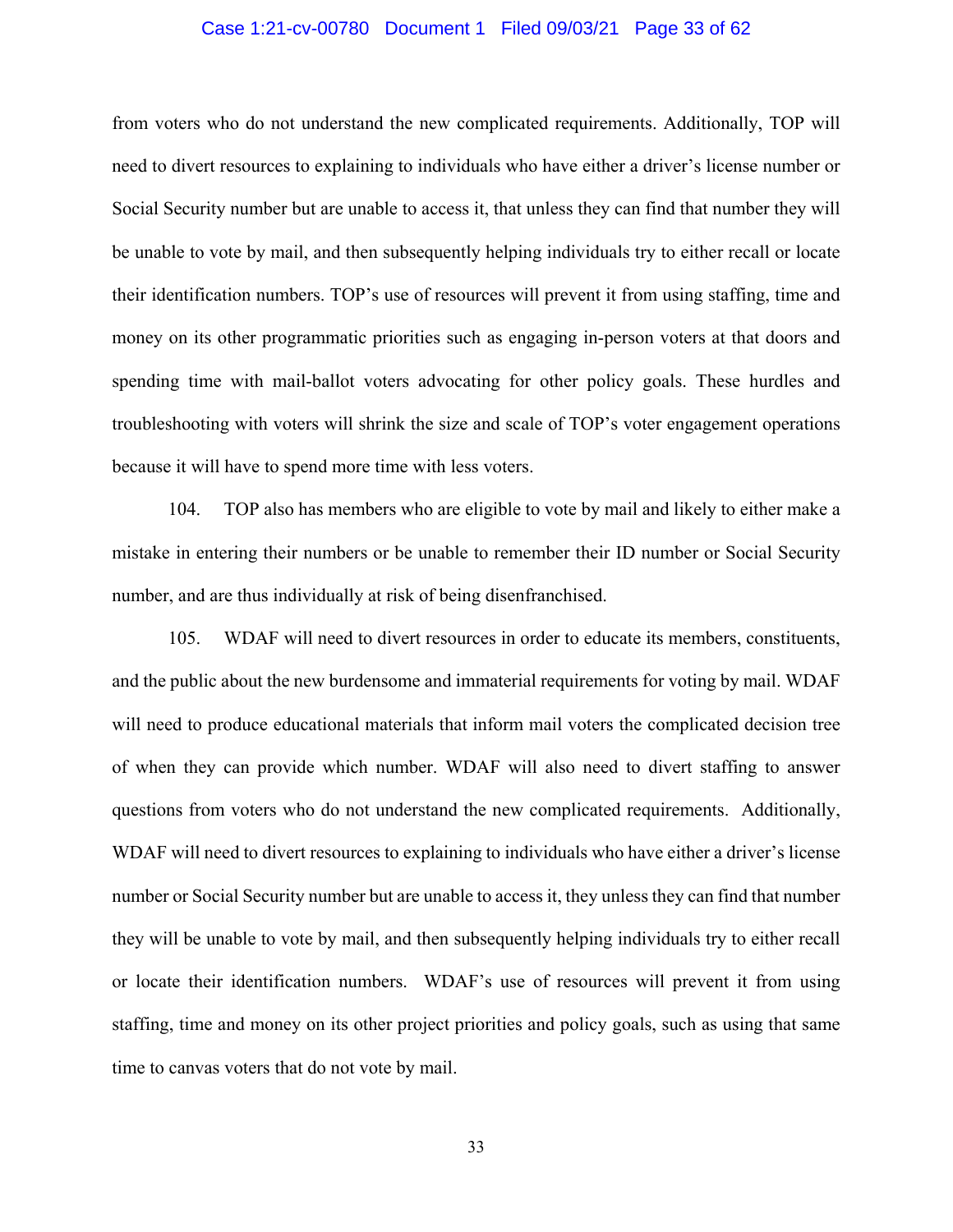#### Case 1:21-cv-00780 Document 1 Filed 09/03/21 Page 34 of 62

106. WDAF also has members who are eligible to vote by mail and likely to either make a mistake in entering their numbers or be unable to remember their ID number or Social Security number, and are thus individually at risk of being disenfranchised by these provisions.

## **COUNT 1 52 U.S.C. § 10101; 42 U.S.C. § 1983 Violation of Section 1971 of the Civil Rights Act of 1964 (All Plaintiffs against Defendants SOS, Harris County, and Travis County)**

107. Section 1971 of the Civil Right Act of 1964 provides that "[n]o person acting under color of law shall . . . deny the right of any individual to vote in any election because of an error or omission on any record or paper relating to any application, registration, or other act requisite to voting, if such error or omission is not material in determining whether such individual is qualified under State law to vote in such election." 52 U.S.C. § 10101(a)(2).

108. SB 1's provision requiring an application for ballot by mail or a mail-in ballot to be automatically rejected when a voter omits their ID number or makes a mistake in entering their ID number, violates the materiality provision of the Civil Rights Act because the omission or error on the application or carrier envelope is not material in determining whether the individual named on that application or carrier envelope is an eligible voter.

109. While the State may legally request this information from voters (for example, as an optional data point that would prevent the need for a signature review), the Civil Rights Act makes clear that an eligible voter's applications, registrations, ballots, and other documents necessary to vote cannot be rejected for failing to provide this information or making an error in entering it.

110. Accordingly, Sections 5.02, 5.03, 5.06, 5.10 of SB 1 are preempted by federal law and unenforceable insofar as they require a rejection of an application or ballot due to such error or omission.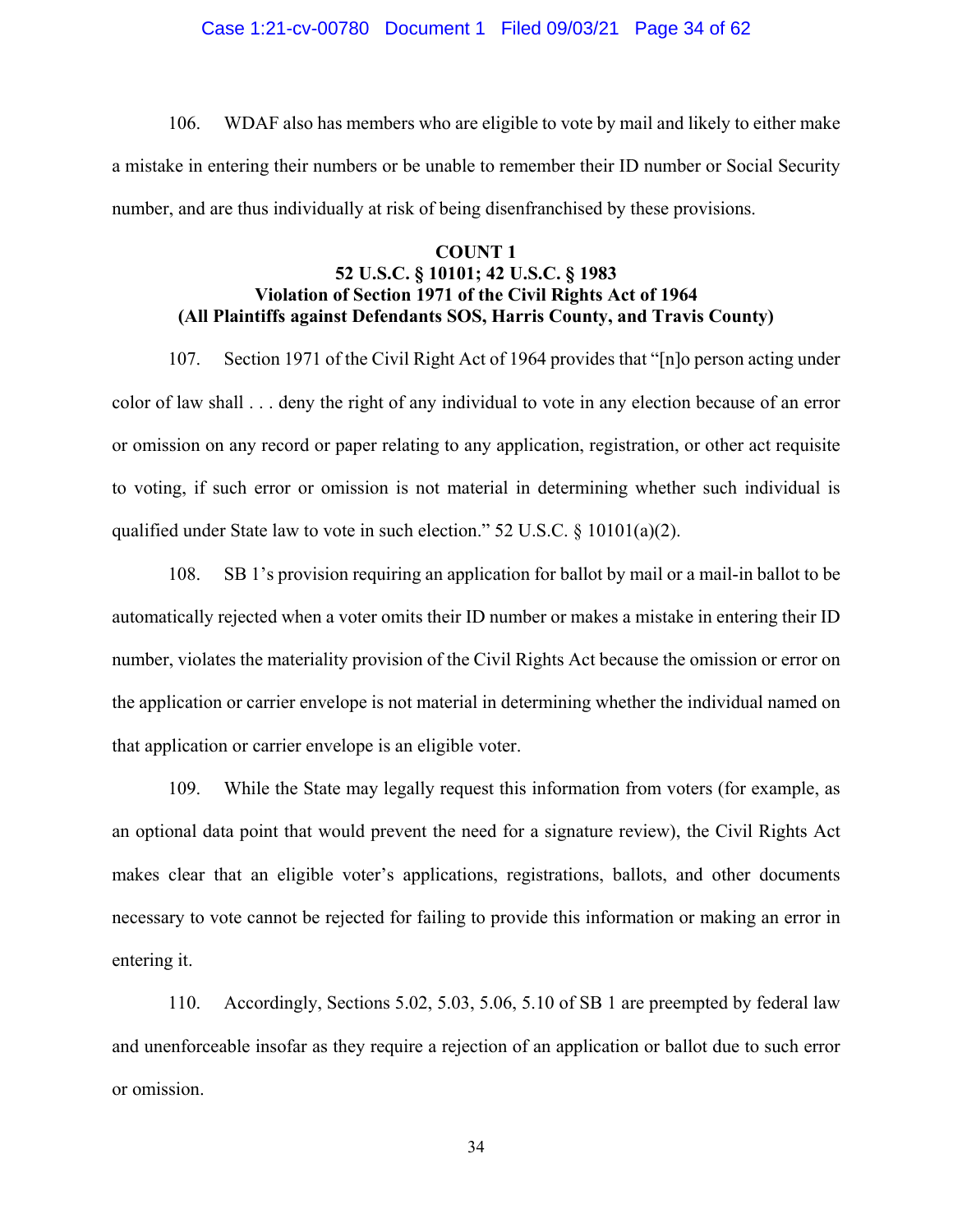#### Case 1:21-cv-00780 Document 1 Filed 09/03/21 Page 35 of 62

111. Plaintiffs are entitled to injunctive relief, as well as reasonable attorneys' fees and costs.

## **COUNT 2**

# **Violation of Title II of the Americans with Disabilities Act (All Plaintiffs against Defendants SOS, Harris County, and Travis County)**

112. Title II of the ADA and its implementing regulations mandate that no qualified individual with a disability shall, by reason of such disability, be excluded from participation in or be denied the benefits of the services, programs, or activities of a public entity, or be subjected to discrimination by any such entity. 42 U.S.C. § 12132; 28 C.F.R. § 35.130(a).

113. In providing aids, benefits, or services, public entities may not "[d]eny a qualified individual with a disability the opportunity to participate in or benefit from the aid, benefit, or service; [a]fford a qualified individual with a disability an opportunity to participate in or benefit from the aid, benefit, or service that is not equal to that afforded others; [p]rovide a qualified individual with a disability with an aid, benefit, or service that is not as effective in affording equal opportunity to obtain the same result, to gain the same benefit, or to reach the same level of achievement as that provided to others"; nor may public entities provide qualified individuals with disabilities "an aid, benefit, or service that is not as effective in affording equal opportunity" to gain the same result or benefit as provided to others. And public entities must not "[o]therwise limit a qualified individual with a disability in the enjoyment of any right, privilege, advantage, or opportunity enjoyed by others receiving the aid, benefit, or service. 28 C.F.R.  $\S 35.130(b)(1)(i)$ - $(iv)$ ,  $(vii)$ .

114. Public entities must also make reasonable modifications to their policies, practices, and procedures when necessary to avoid discrimination against individuals with disabilities. 28 C.F.R. § 35.130(b)(7)(i). SB 1 does not allow for any modification to the ID requirement and does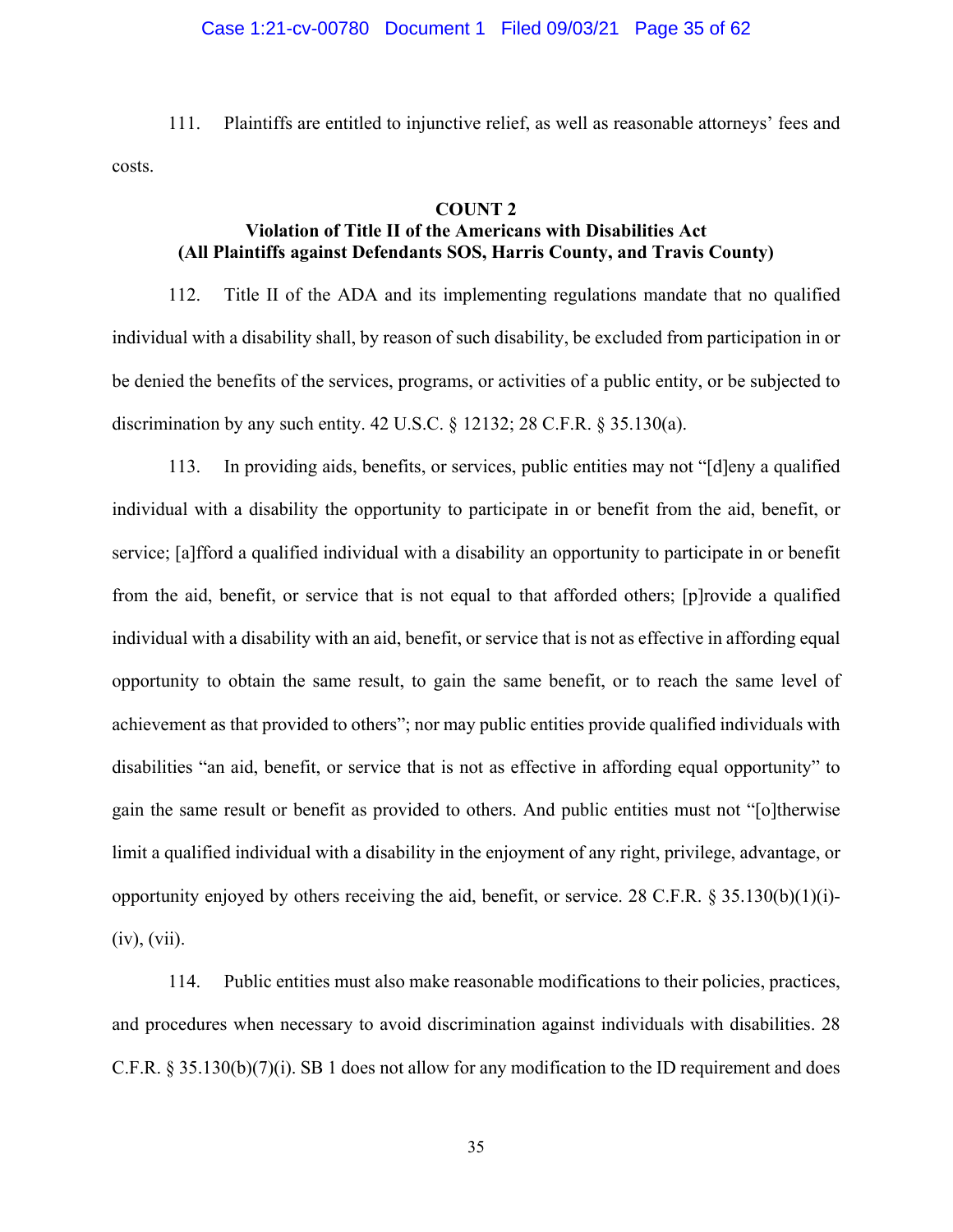#### Case 1:21-cv-00780 Document 1 Filed 09/03/21 Page 36 of 62

not provide any way for Plaintiffs' members and other voters with disabilities who may not know or have access to their ID numbers to vote by mail. Additionally, SB 1 does not provide a modification to its cure provision as to rejected ballots, other than voting in person, which is not possible for many voters with disabilities.

115. Public entities shall not "coerce, intimidate, threaten, or interfere with any individual in the exercise or enjoyment of . . . or on account of his or her having aided or encouraged any other individual in the exercise or enjoyment of, any right granted or protected by the Act or this part." 28 C.F.R. § 35.134(b). By denying voters with disabilities a reasonable modification to the ID requirement, SB 1 interferes with Plaintiffs' rights under Title II of the ADA to receive a reasonable modification.

116. Public entities may not "impose or apply eligibility criteria that screen out or tend to screen out" people with disabilities from "fully and equally enjoying" the programs, services or activities of state and local governments." 28 C.F.R. § 35.130(b)(8). SB 1 imposes on voters an eligibility requirement of having and knowing specific ID numbers. This eligibility requirement will screen out voters with disabilities who may not know or have access to the numbers by reason of disability and consequently will prevent Plaintiffs' members and other voters with disabilities from fully and equally enjoying access to voting.

117. Further, public entities may not "utilize criteria or methods of administration that . . . subject qualified individuals to discrimination" or "defeat or substantially impair accomplishment" of the program's objectives. 28 C.F.R. § 35.130(b)(3). SB 1 uses voter ID criteria that will subject Plaintiffs' members and other qualified voters with disabilities to discrimination by prohibiting them from voting even if they meet all other qualifications to vote by mail.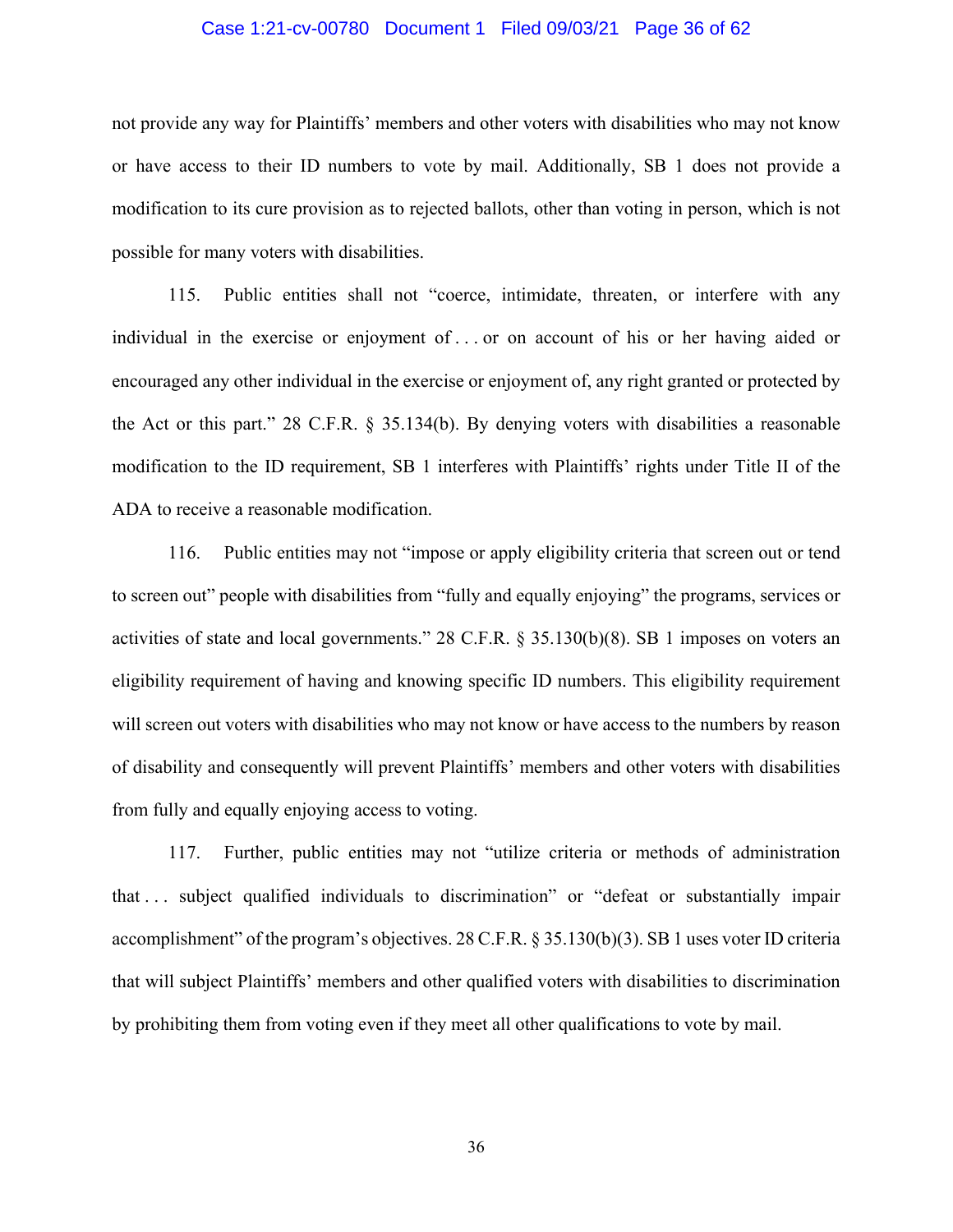#### Case 1:21-cv-00780 Document 1 Filed 09/03/21 Page 37 of 62

118. The challenged provisions of SB 1 discriminate against Plaintiffs' members and other voters with disabilities because they do not allow equal access to voting and exclude people with disabilities from participation in the services, programs, or activities of Defendants.

119. Accordingly, Defendants have excluded and continue to exclude Plaintiffs' members and other voters with disabilities from participation in, and denied them the benefits of, or otherwise discriminated against them in, their service, program, or activity of voting.

120. As a result of Defendants' actions, Plaintiffs and their members have suffered and will continue to suffer irreparable harm. They have suffered and continue to suffer from discrimination and unequal access to Defendants' programs, services, or activities. And in the absence of injunctive relief, Plaintiffs and their members will be denied full and equal opportunity to participate in Defendants' voting programs.

121. The ADA authorizes injunctive relief and Plaintiffs are entitled to injunctive relief, as well as reasonable attorney's fees and costs.

#### **COUNT 3**

# **Violation of Section 504 of the Rehabilitation Act of 1973 29 U.S.C. § 794 et seq. (All Plaintiffs against Defendants SOS, Harris County, and Travis County)**

122. Section 504 of the Rehabilitation Act of 1973 mandates that "[n]o otherwise qualified individual with a disability . . . shall, solely by reason of her or his disability, be excluded from the participation in, be denied the benefits of, or be subjected to discrimination under any program or activity receiving Federal financial assistance." 29 U.S.C. § 794(a).

123. Section 504 defines "program or activity" to include "all of the operations of a department, agency, special purpose district, or other instrumentality of a State or of a local government" or "the entity of such State or local government that distributes such assistance and each such department or agency (and each other State or local government entity) to which the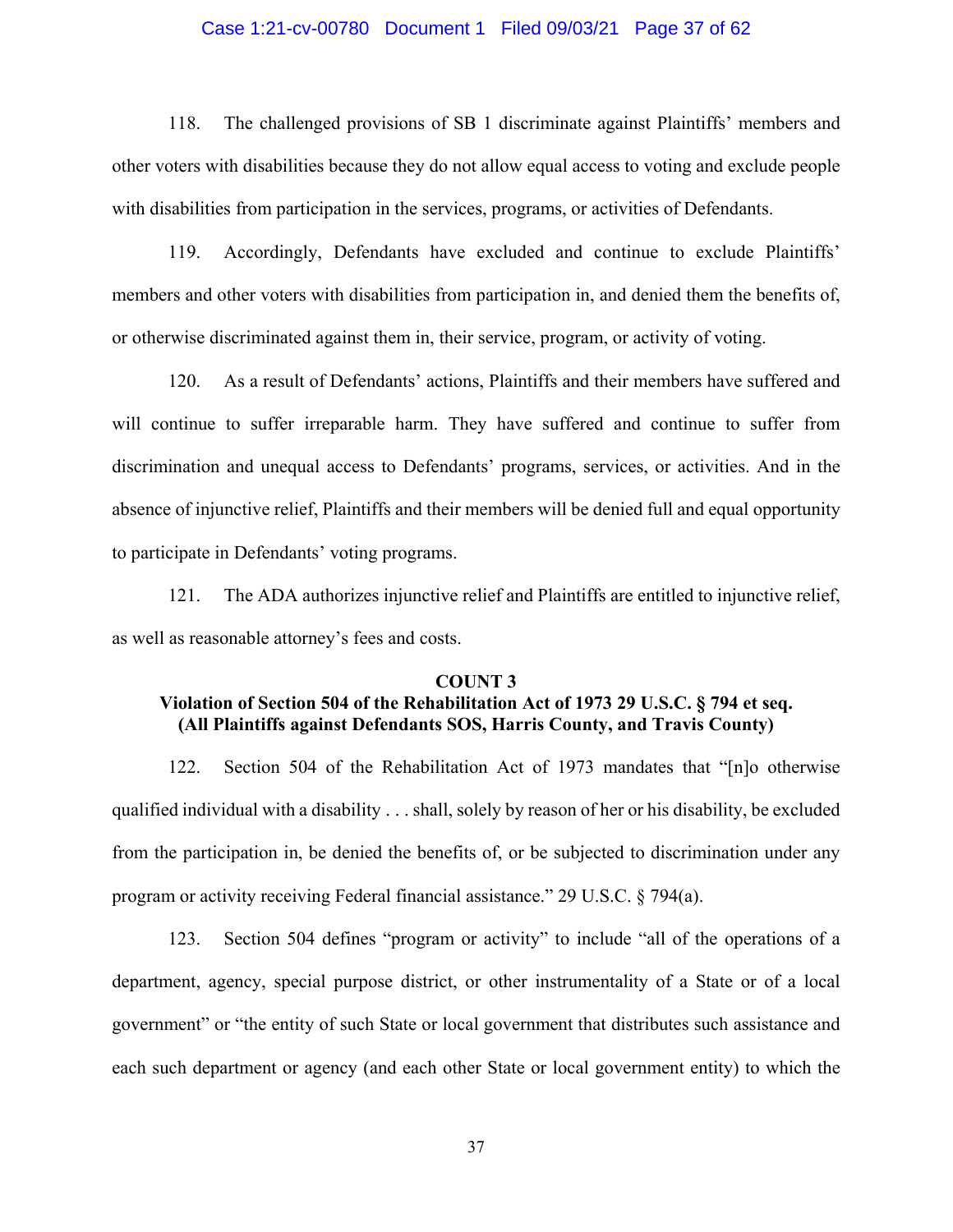#### Case 1:21-cv-00780 Document 1 Filed 09/03/21 Page 38 of 62

assistance is extended, in the case of assistance to a State or local government[.]" 29 U.S.C.  $§ 794(b)(1).$ 

124. Pursuant to Section 504, federally funded entities may not, in providing aids, benefits, or services, "[d]eny a qualified handicapped person the opportunity accorded others to participate in the program or activity receiving Federal financial assistance." 28 C.F.R.  $§$  42.503(b)(1)(i).

125. SB 1 subjects Plaintiffs' members and other qualified voters with disabilities to discrimination under Section 504 by imposing voter ID requirements, denying reasonable modifications to both the ID requirements and the cure, and excluding voters with disabilities from the vote-by-mail service.

126. Accordingly, Defendants have discriminated and continue to discriminate against Plaintiffs and their members by denying them a full and equal opportunity to participate in their voting programs.

127. As a result of Defendants' actions, Plaintiffs members have suffered and will continue to suffer irreparable harm; they have suffered and continue to suffer from discrimination and unequal access to Defendants' programs, services, or activities of voting.

128. Unless the requested relief is granted, Plaintiffs and their members will suffer irreparable harm in that they will be discriminated against and denied equal access to the fundamental right to vote.

129. Plaintiffs are entitled to injunctive relief, as well as reasonable attorneys' fees and costs.

## **B. SB 1 places drastic, illegal restrictions on the right to assistance while voting.**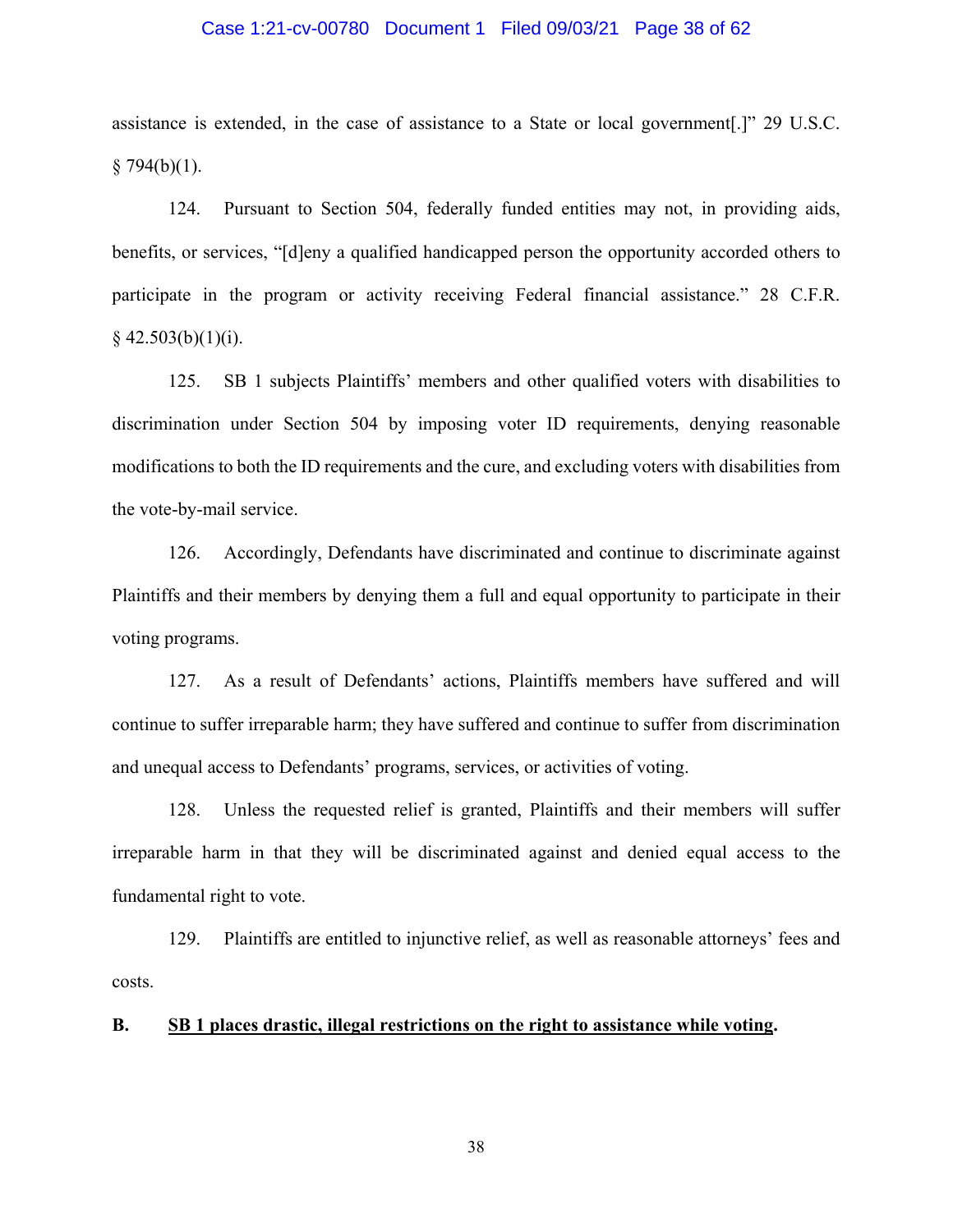130. Sections 6.03 and 6.06 of SB 1 individually and collectively violate Plaintiffs' rights to select an assistant of their choice and to have assistance in all aspects of the voting process, free of encumbrance by state laws that impose restrictions on the selection of those assistants or the specific types of assistance that may be provided by them. Each of these sections is considered here in turn.

## Section 6.03

131. Prior to SB 1, pursuant to Section 64.034 of the Election Code, all assistants were

required by the Texas Election Code to take the following oath:

I swear (or affirm) that I will not suggest, by word, sign, or gesture, how the voter should vote; I will confine my assistance to answering the voter's questions, to stating propositions on the ballot, and to naming candidates and, if listed, their political parties; I will prepare the voter's ballot as the voter directs; and I am not the voter's employer, an agent of the voter's employer, or an officer or agent of a labor union to which the voter belongs.

Tex. Elec. Code 64.034.

132. SB 1 substantially modified the oath that assistants must take as follows:

"I swear (or affirm) under penalty of perjury that the voter I am assisting represented to me they are eligible to receive assistance; I will not suggest, by word, sign, or gesture, how the voter should vote; I will confine my assistance to reading the ballot to the voter, directing the voter to read the ballot, marking the voter's ballot, or directing the voter to mark the ballot; [answering the voter 's questions, to stating propositions on the ballot, and to naming candidates and, if listed, their political parties;] I will prepare the voter's ballot as the voter directs; I did not pressure or coerce the voter into choosing me to provide assistance; [and] I am not the voter's employer, an agent of the voter's employer, or an officer or agent of a labor union to which the voter belongs; I will not communicate information about how the voter has voted to another person; and I understand that if assistance is provided to a voter who is not eligible for assistance, the voter's ballot may not be counted."

Section 6.03 of SB 1 (the "Oath").

133. Additionally, SB 1 now specifies that the Oath is taken under penalty of perjury—

threatening assistants with criminal liability for violating the Oath.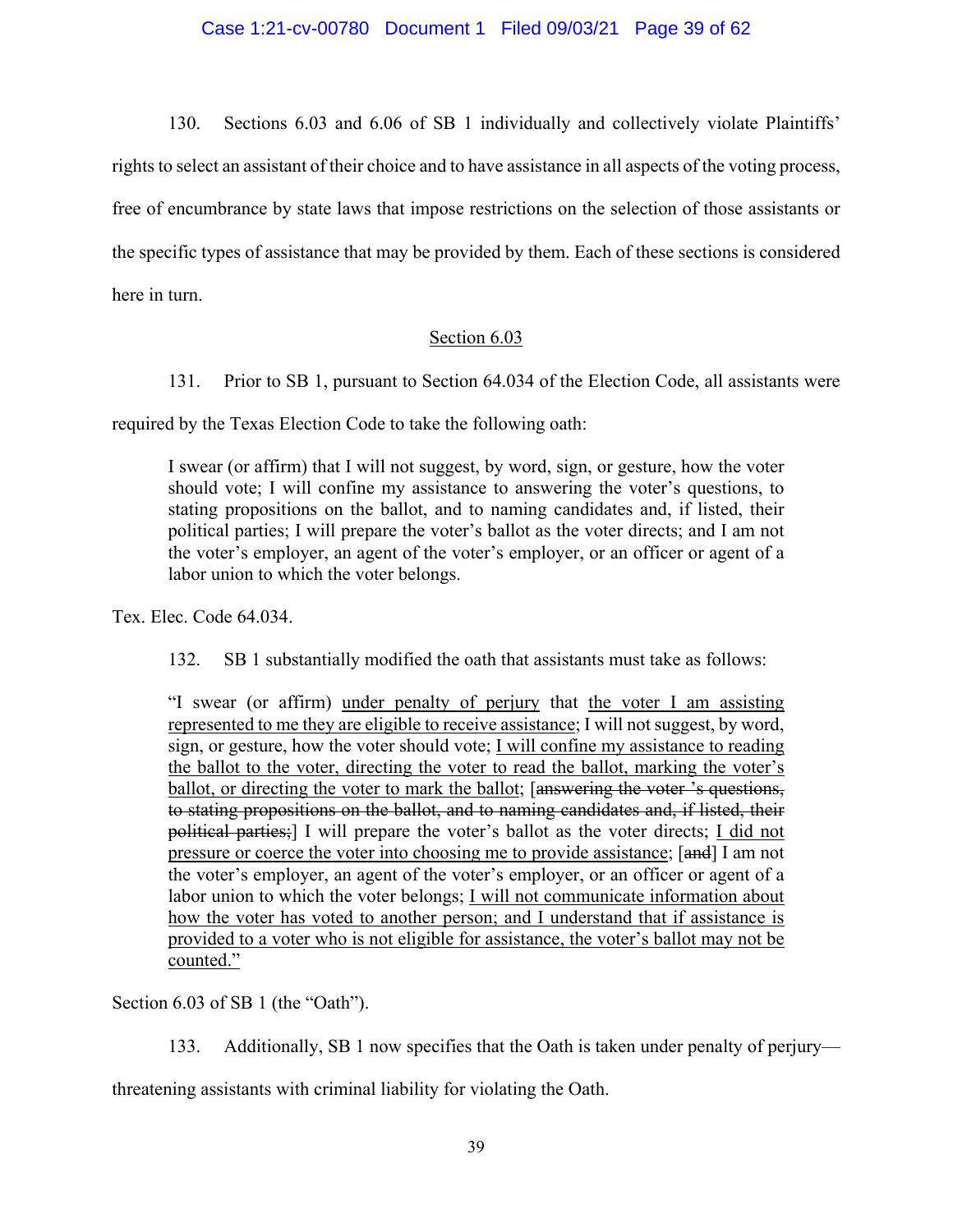#### Case 1:21-cv-00780 Document 1 Filed 09/03/21 Page 40 of 62

134. The new Oath provisions unlawfully restrict the sort of assistance that a voter may receive. The new Oath provisions require the assistant to swear under penalty of perjury that "I will confine my assistance to reading the ballot to the voter, directing the voter to read the ballot, marking the voter's ballot, or directing the voter to mark the ballot" and no longer allows assistants to answer a voter's questions. This drastic limitation on the sort of assistance that can be provided and the threat of felony prosecution for perjury will prevent voters from receiving the assistance they need to vote.

135. Individuals with disabilities are those with physical and/or mental impairments that substantially limit one or more of their major life activities, including but not limited to "caring for oneself, performing manual tasks, seeing, hearing, eating, sleeping, walking, standing, lifting, bending, speaking, breathing, learning, reading, concentrating, thinking, communicating, and/or working." 42 U.S.C. § 12102(1), (2); 45 C.F.R. § 1232.3(h).

136. In general, individuals with disabilities need a wide range of options for assistance based on their wide range of unique needs.

137. The Oath's narrow view of the types of assistance voters might need prevents voters with disabilities and voters with limited English proficiency from receiving the type of assistance they need even if they manage to secure assistants.

138. The Oath prohibits an assistant from answering a voter's questions, helping the voter navigate the polling place, or providing any other type of necessary—but unspecified assistance. The ban on assistants answering a voter's questions will severely restrict the ability of assistants to help voters. Individuals may need to ask a question about how to operate the voting machine, what a particular instruction means, whether a translation is correct, or for whom the individual had previously stated they wanted to vote. Voters, including voters with visual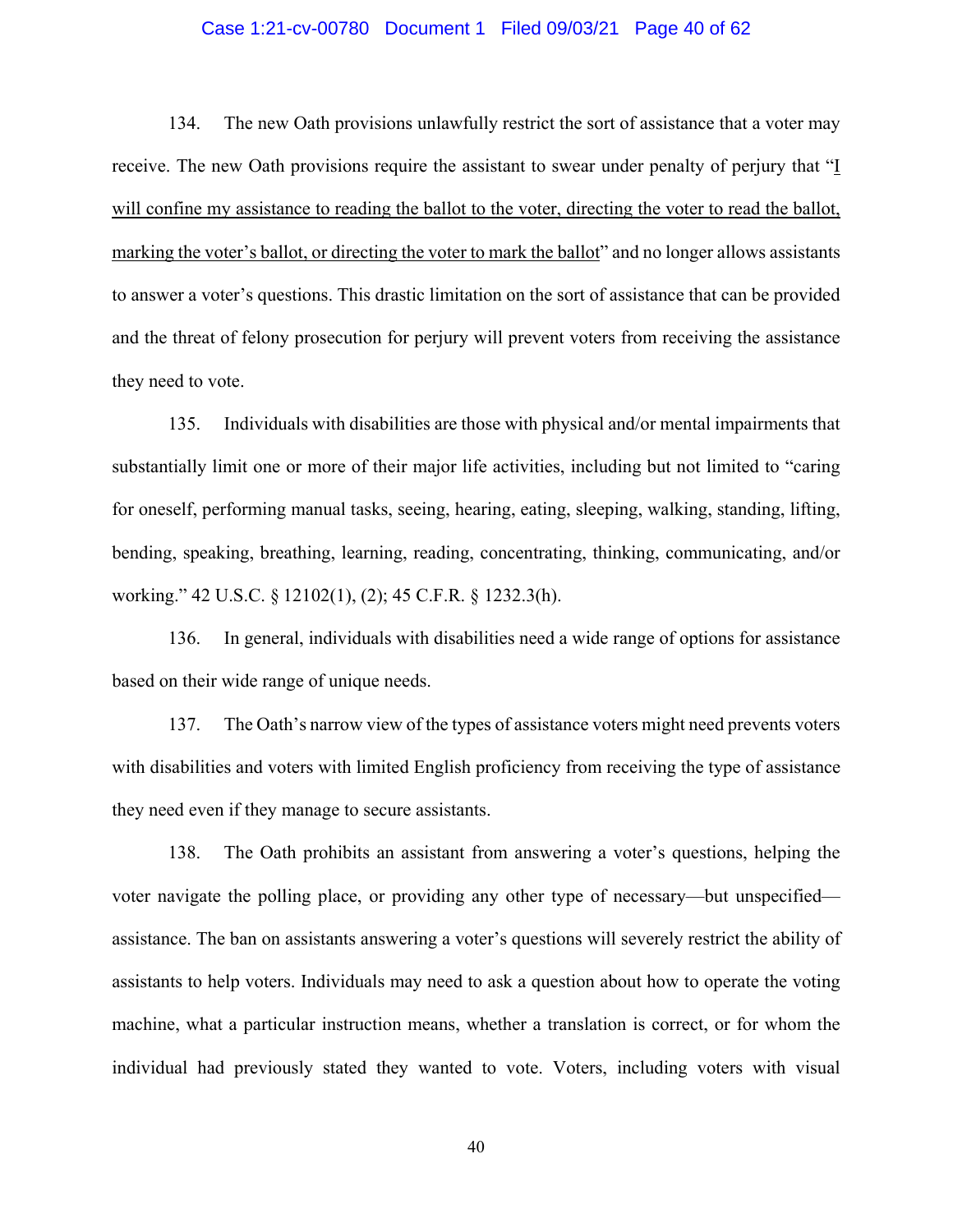#### Case 1:21-cv-00780 Document 1 Filed 09/03/21 Page 41 of 62

impairments, also need help navigating the polling place. But pursuant to SB 1, if an assistant provides such help, they could be subject to felony prosecution for violating the Oath.

139. This provision affects voters like one REVUP member in El Paso County who is a person with Cerebral Palsy and has a label of Intellectual/Developmental Disability. He has lived in El Paso County his entire life and frequently votes in person in local, state, and federal elections. Due to his disability, this voter needs assistance in order to vote, but the assistance he requires would be prohibited by SB 1. For example, once at the polling site, this voter's assistant reminds him of the photo ID requirements, assists him in obtaining his ballot, and assists him in physically navigating the polling site in his manual wheelchair. At the voting booth, in order to be able to understand what is on the ballot, this voter relies on an assistant to read what is on the screen for him. If he does not understand what is read to him, the voter often needs to ask his chosen assistant questions about the information or words on the ballot. He also may need his chosen assistant to explain how the voting machine works, which may include answering questions about the machine's features and functionality. In addition, he needs assistance removing his printed paper ballot from the voting machine and placing it in the ballot counter. All of these types of assistance are prohibited under SB 1, and voters like this El Paso County REVUP member will find be directly prohibited from exercising their right to vote as the type of assistance they need is not permissible under SB 1.

140. Other voters need even more assistance than this. Voters with disabilities often rely on their chosen assistants in helping the voter identify the candidate or issue for which the voter had previously stated they wanted to vote. Such assistance is also barred by SB 1.

141. Beyond asking questions, voters may need additional sorts of assistance prohibited by the Oath. They may need assistance to physically navigate the polling place, remember the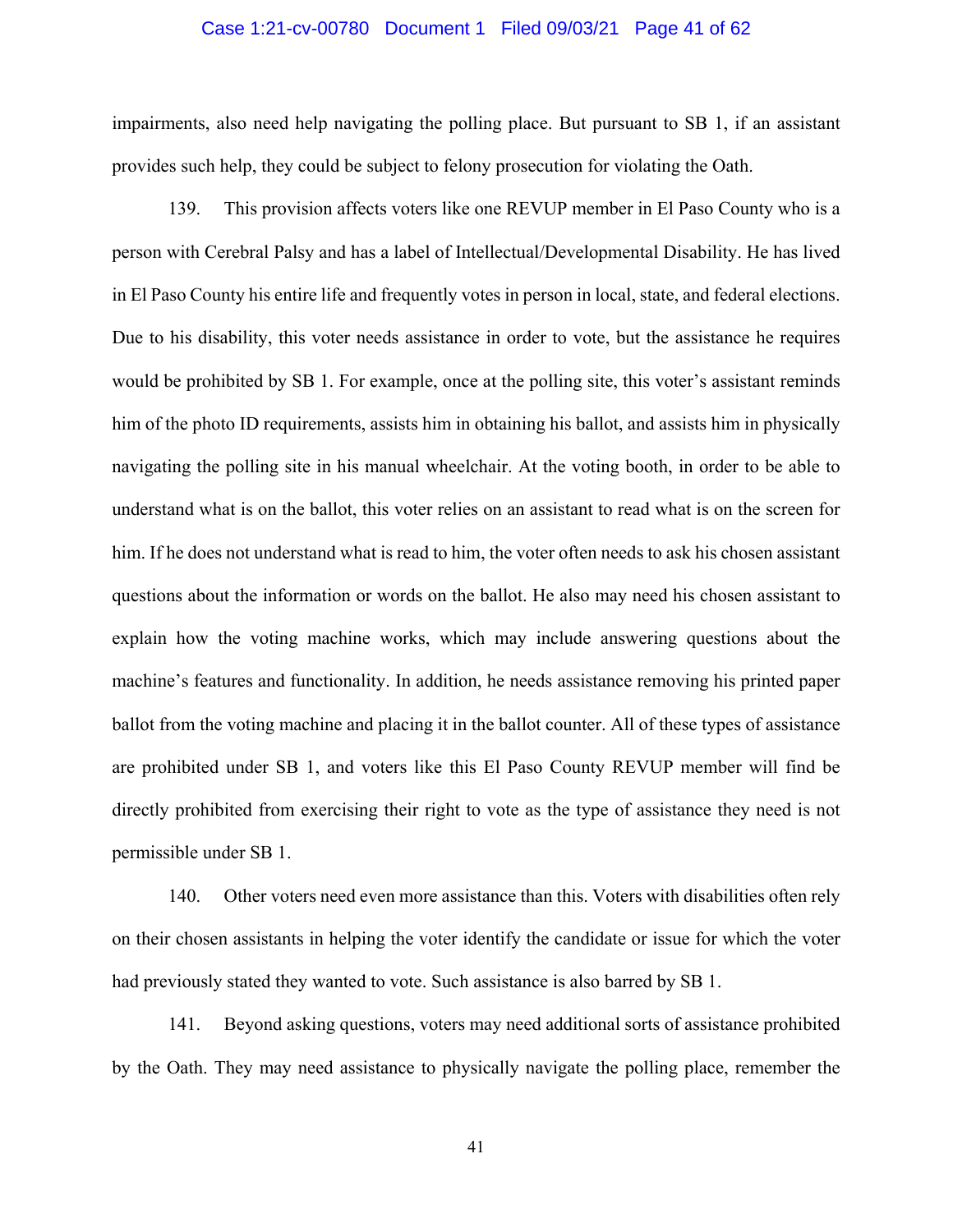#### Case 1:21-cv-00780 Document 1 Filed 09/03/21 Page 42 of 62

voting process, communicate with poll workers, stay on task, or set up adaptive devices—all of which are not permitted and subject a potential assistant to criminal prosecution.

142. Additionally, voters with limited English proficiency are likely to need all sorts of language assistance that would be barred by Section 6.03. Examples include language assistance in locating their correct precinct at polling places with multiple precincts (where they cannot read the signage in the language in which it is provided); in registering their names when linguistic and cultural norms reverse the first and last names and present challenges in locating voters' names in poll books; in using voting machines when the voters are unable to read the voting machine instructions in the language in which they are provided; and in navigating within a polling place regarding where to bring their completed paper ballot to be counted when they are unable to communicate with poll workers or read the directional signage in the language in which the poll workers speak or the signage is provided. These are just a few examples of the "nonexhaustive list of activities that qualify as voting" that the Fifth Circuit gave in rejecting Texas's earlier effort to limit voter assistance to reading and marking the ballot inside the booth. *OCA-Greater Houston v. Tex*., 867 F.3d 604, 615 (5th Cir. 2017).

143. This provision has a particularly detrimental effect on AAPI voters with limited English proficiency who are assisted by OCA-GH volunteers in the language spoken by the voter. Often such voters will ask these volunteers questions about the voting process outside of the polling place before entering, and invite the volunteer into the polling place to provide language assistance for navigating the polling place, communicate with poll workers at the registration table, assist with the machine mechanics, and to help with returning the ballot to be counted. All of these types of assistance are prohibited under Section 6.03. In addition, AAPI voters with limited English language proficiency may find it difficult, if not impossible, to obtain the necessary assistance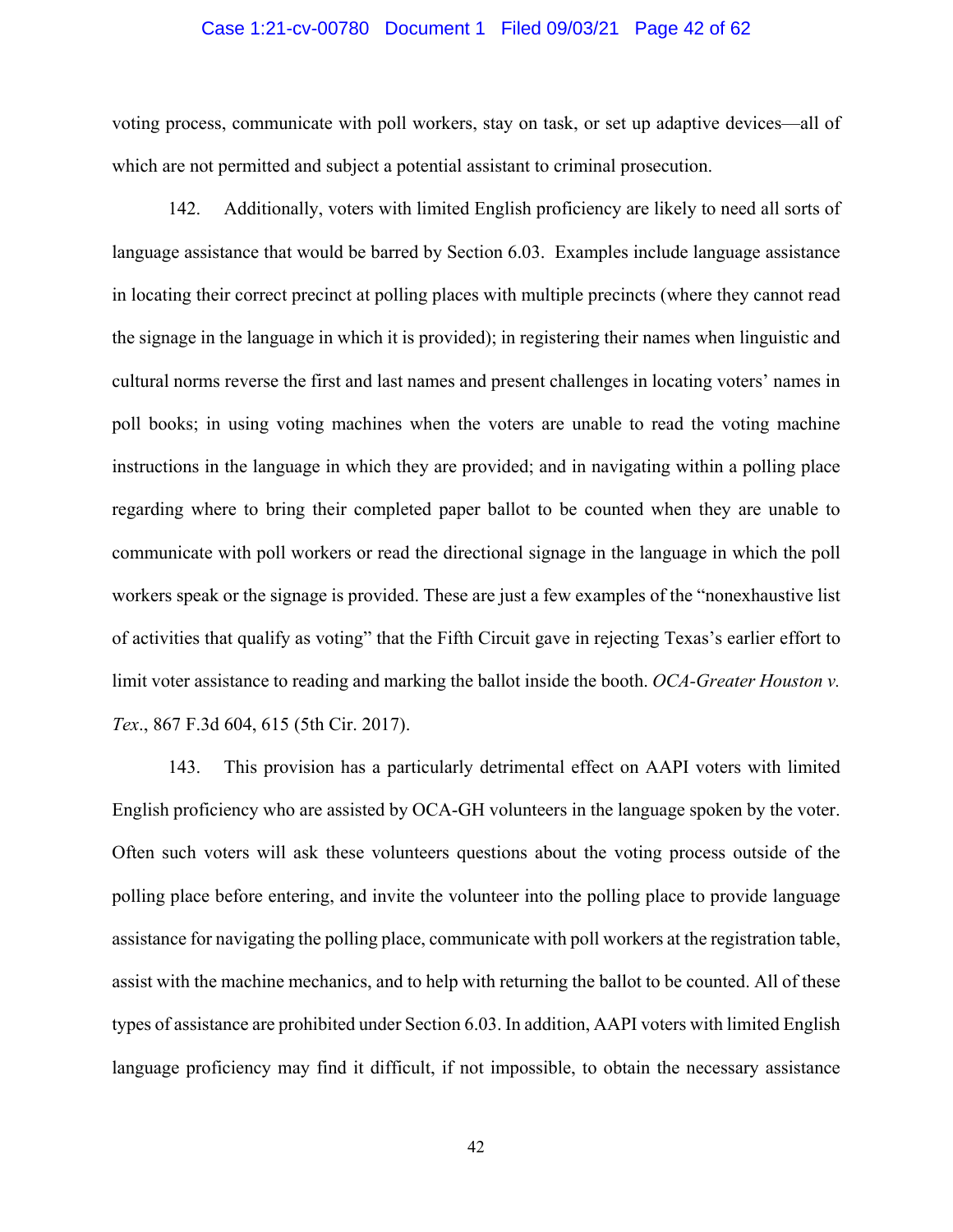#### Case 1:21-cv-00780 Document 1 Filed 09/03/21 Page 43 of 62

from OCA-GH volunteers if the volunteers are risk with a charge of perjury for not adhering to the restrictions in the Oath.

144. The prohibition on various types of voting assistance, combined with the potential criminal liability for violating the Oath, will deter many of Plaintiffs' members from exercising their Section 208 and ADA rights. It will also prevent voters from selecting their preferred assistant because many assistants will be unwilling to risk criminal prosecution for inadvertently violating the Oath's restrictions, but would serve as an assistant but for those penalties.

#### Section 6.06

145. Section 6.06 of SB 1 severely limits the universe of potential assistants that a mailin ballot voter can choose from, by creating a strict liability felony that criminalizes the provision of assistance by anyone who "solicits, receives, or accepts compensation" for assisting a voter with their mail-in ballot.

146. Section 6.06 denies voters assistance from the person of their choice if any form of compensation or benefits were provided to that assistant, even if that person is a close family member or friend. For example, SB 1 could prohibit a child from assisting a parent with voting by mail if the parent gives the child a monthly allowance, or "compensation.". In addition, a person who asks a friend to assist them with voting and buys the friend a coffee as a token of appreciation for providing their assistance could be subjecting the friend to criminal prosecution for accepting a "benefit" in exchange for providing assistance.

147. The threat of criminal penalties for violations of SB 1's new restrictions on assistance will chill voters' ability to select the assistant of a person's choice when voting, in violation of the voter's rights under Section 208. Further, SB 1's overbroad terms "compensation"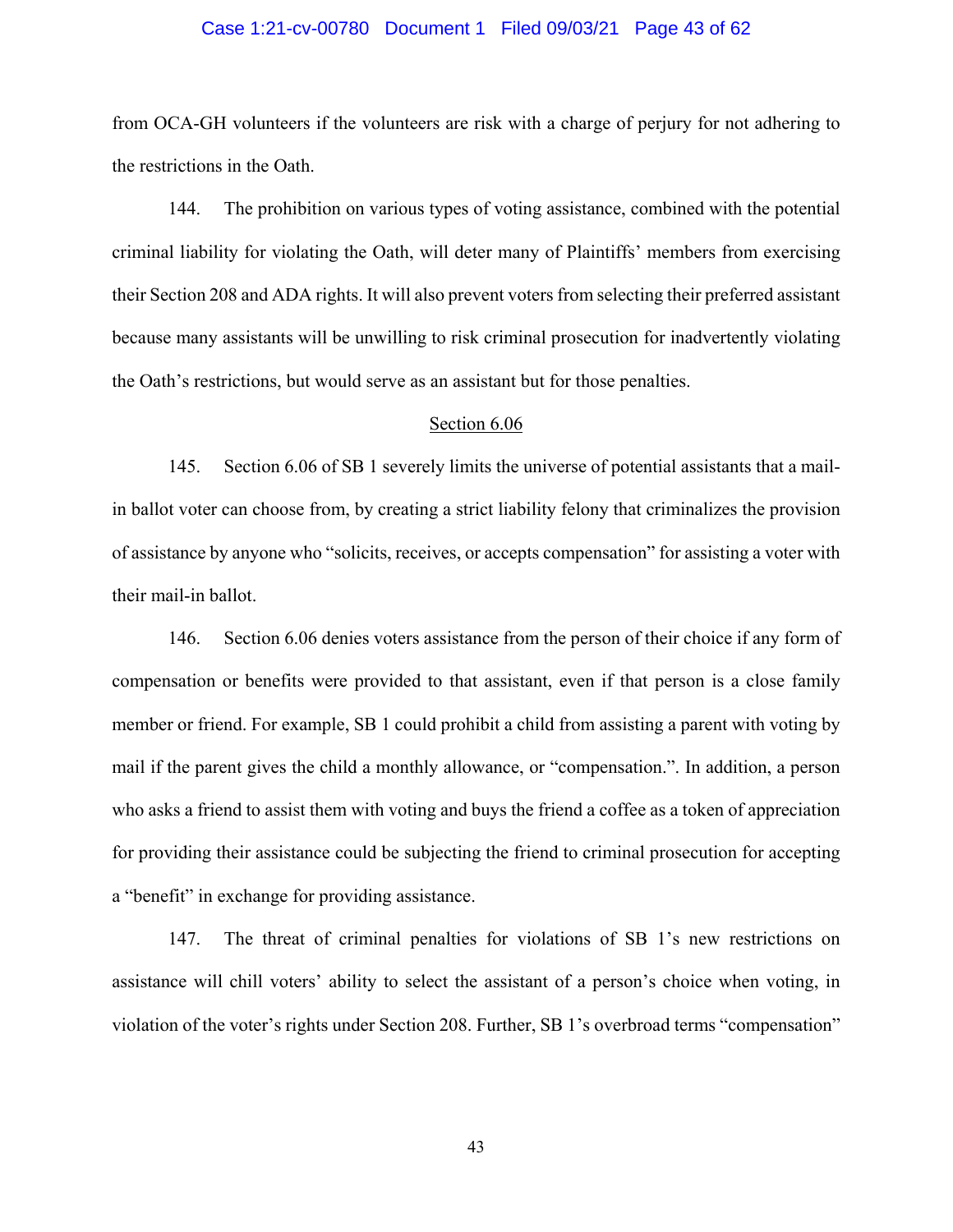#### Case 1:21-cv-00780 Document 1 Filed 09/03/21 Page 44 of 62

and "benefit," threaten those who even unknowingly and unintentionally violate the provision with a state jail felony.

148. By criminalizing voting assistance in this way, SB 1 disproportionately burdens, discriminates against, and denies access to voters in need of language assistance who are specifically afforded the right to assistance under federal law. This includes Plaintiffs' members and their chosen assistants.

#### Sections 6.03 and 6.06's Effects on Plaintiffs

149. "[A] substantial portion of OCA's membership consists of people with limited English proficiency." *OCA-Greater Houston v. Tex.*, 867 F.3d 604, 610 (5th Cir. 2017). OCA-GH recruits from a limited pool of bilingual or multilingual volunteers to provide assistance to voters who cannot speak English. OCA-GH will have to expend additional resources to try to hire more people to do voter education work to explain the expansion of the Oath to voters and potential assistants. OCA-GH will have to spend money to create new training materials for volunteers, independent contractors, and employees about how the expanded language of the Oath limits the type of help assistants can provide to voters, and the new requirements and prohibitions for assisting mail voters. OCA-GH volunteers routinely receive benefits from OCA-GH in the form of meals, bottled water, Gatorade, snack bars and coffee. OCA-GH also pays \$12 to \$15 per hour compensation to independent contractors for literature drop canvassing. Limited English speaking voters often ask OCA-GH volunteers and canvassers voting questions and seek their assistance. SB 1's criminalization threatens voters using assistance and volunteers and canvassers providing assistance because of SB1's broad construction of receiving "benefits" or "compensation" for assisting a voter. OCA-GH's members who need voting assistance due to limited English proficiency or disability will be limited in the scope of assistance they can receive, will face greater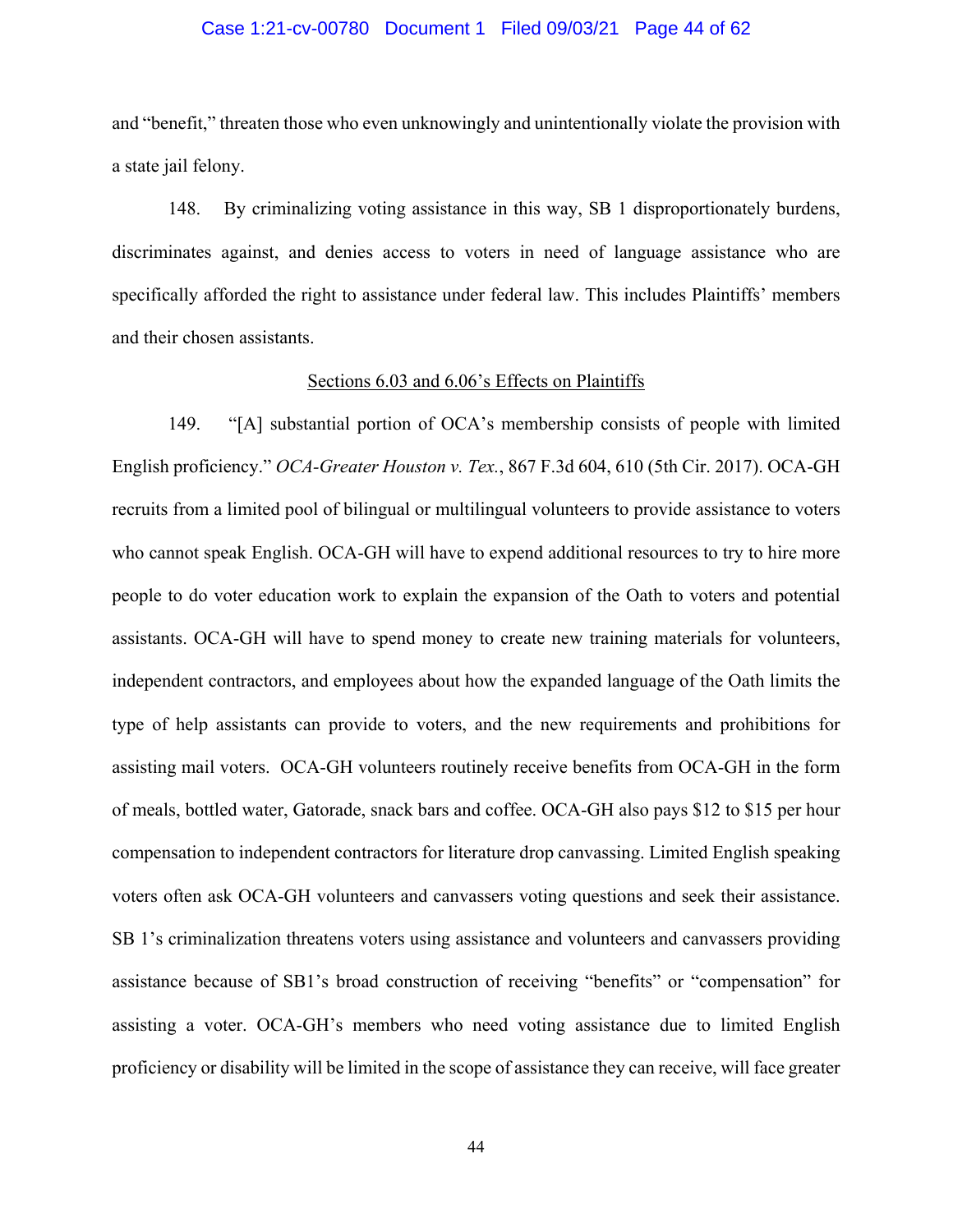#### Case 1:21-cv-00780 Document 1 Filed 09/03/21 Page 45 of 62

barriers to finding an assistant, and in many cases are likely to be prevented from voting due to these limitations.

150. LWVTX volunteers make themselves available to assist voters by informing communities about their volunteer work as assistants and by offering assistance to voters outside polling places. LWVTX has also produced numerous educational videos about voting procedures in Texas that would need to be edited or re-made if this provision goes into effect. LWVTX's diversion of resources to educating assistants and voters about the new law will necessarily prevent it from using staffing, time and money on its regular activities of educating and encouraging its members and the general public on not only voting rights, voter registration, and upcoming elections but also other issues, such as health and the environment.

151. LWVTX members also include voters who need assistance themselves to vote due to a qualifying disability, and will be prevented from accessing an assistant of their choice and receiving the full range of assistance to which they are entitled.

152. A significant number of REVUP members are people with disabilities who have community attendants who are paid for support attendant services and who have provided assistance to voters in the past. There is currently a shortage of community attendants, and voters with disabilities have struggled to find community attendants available to help them with voting. This includes the El Paso County REVUP member described above who needs more assistance at the polls than the oath in SB 1 allows. These and other members of REVUP will be disenfranchised by the new assistance provisions in SB 1. Moreover, imposition of these rules will frustrate REVUP's mission to assist its members and other voters with disabilities by providing access to assistants, and will require REVUP to institute massive education campaigns to inform voters with disabilities about these rules and to avoid criminal penalties for its members and those who assist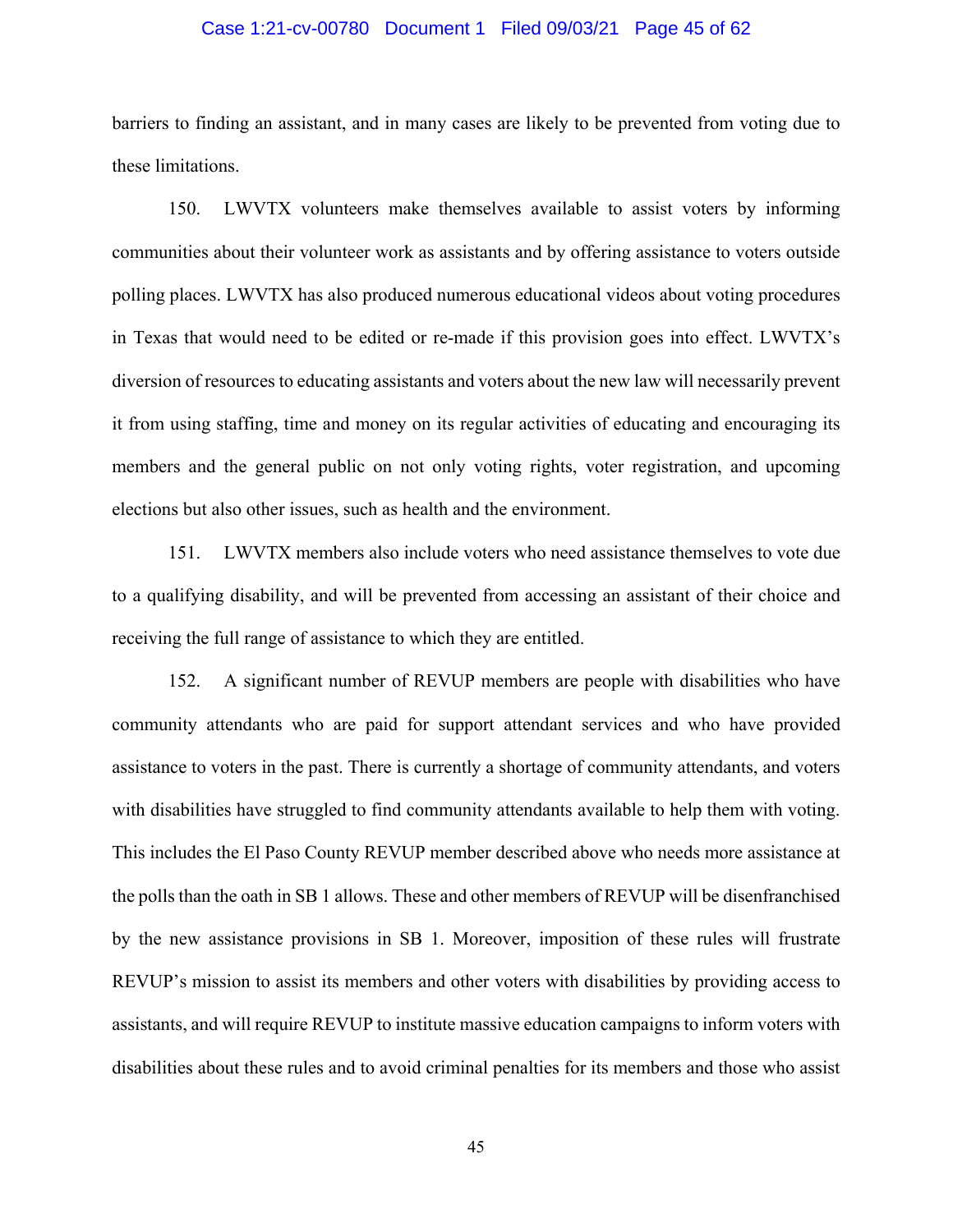#### Case 1:21-cv-00780 Document 1 Filed 09/03/21 Page 46 of 62

its members in the voting process. REVUP's diversion of resources to educating assistants and voters about the new law will necessarily cause it to reduce the resources it can use to conduct additional outreach, or in other words, it will be required to spend more time with fewer voters.

153. TOP volunteers provide assistance to voters on a case-by-case basis as needs arise. In the past, volunteers who have given voters rides to the polls have learned during the drive that the voter needs assistance to vote. Volunteers have been able to offer and provide this assistance to voters who have expressed their need for an assistant. TOP runs a large-scale voting program and provides situation-specific assistance to voters. This means TOP will need to provide training to their entire team about the changes to the Oath, particularly what sort of assistance is or is not permitted, and the new requirements and prohibitions for assisting mail voters. TOP estimates that as a result of this new requirement, it could cost them tens of thousands of additional dollars to do the same scale of work as they were doing before. TOP's diversion of resources will necessarily cause it to shrink its year-round issue organizing and policy advocacy work, and TOP anticipates that it will lose volunteers because of the overly burdensome new training it will have to implement to ensure compliance with the law, further shrinking its programs and voter outreach. Additionally, numerous TOP members who are not proficient in English or who have a disability are themselves at substantial risk of denied all the assistance that they need to vote under these provisions.

154. WDAF educates its members and community about the voting process and works to connect voters, especially voters who do not speak or read English, with assistants who may help them in voting. WDAF will need to spend additional time and resources locating assistants because of the chilling effect of the SB 1's provisions. Additionally, WDAF will need to spend additional staff time fielding questions about what sort of assistance is or is not permitted under the Oath, what needs to be put on the assistance forms, and warning assistants not to accept any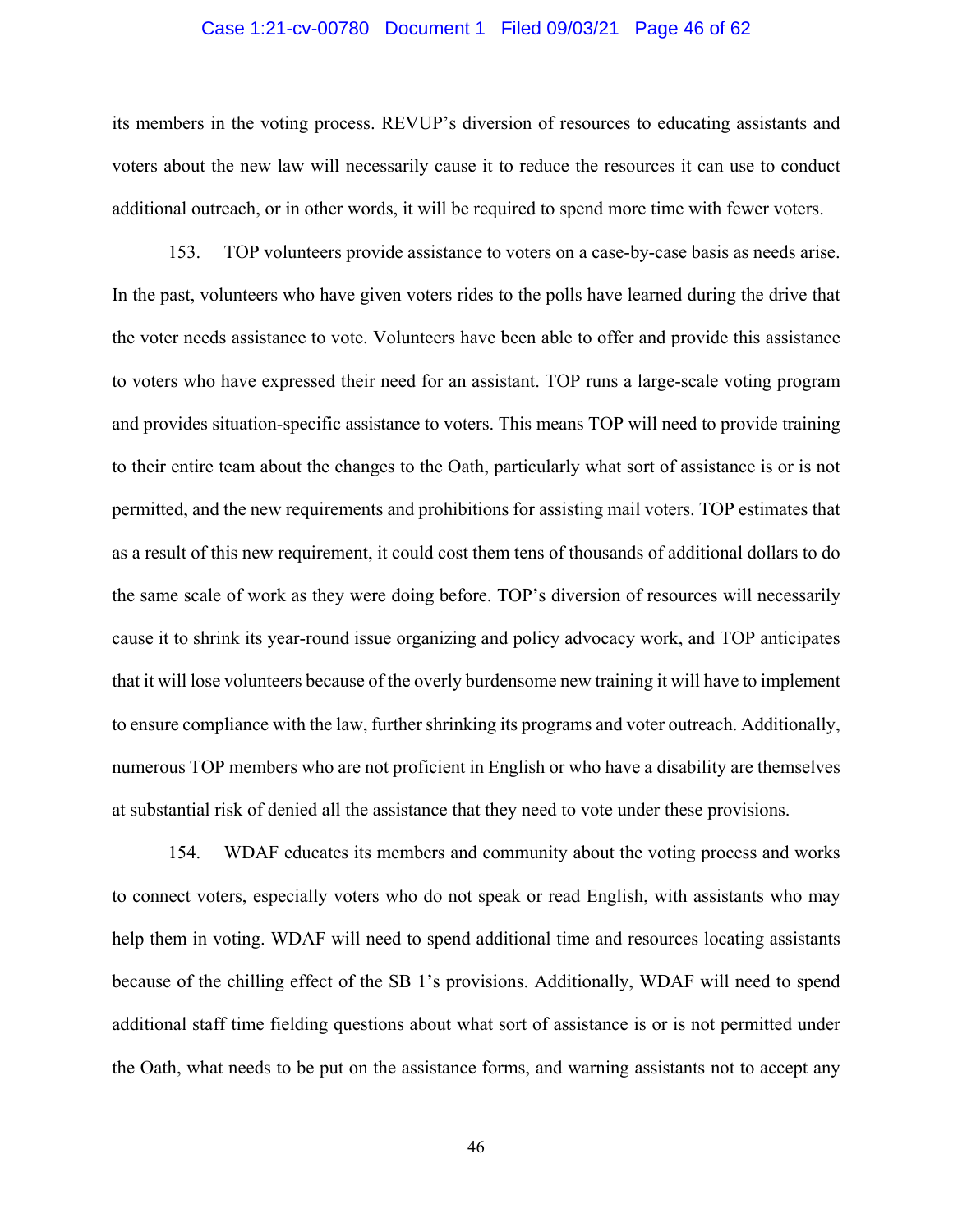#### Case 1:21-cv-00780 Document 1 Filed 09/03/21 Page 47 of 62

tokens of appreciation lest they be prosecuted for being compensated while assisting voters. WDAF's diversion of resources to educating assistants and voters about the new law will necessarily cause it to reduce the boots on the ground as part of its year-round advocacy work, as staff and other resources are diverted to countering the negative effects of these provisions.

## **COUNT 4 Violation of Section 208 of Voting Rights Act (All Plaintiffs against all Defendants)**

155. Under Section 208 of the Voting Rights Act "[a]ny voter who requires assistance to vote by reason of blindness, disability, or inability to read or write may be given assistance by a person of the voter's choice, other than the voter's employer or agent of that employer or officer or agent of the voter's union." 52 U.S.C. § 10508.

156. The Voting Rights Act provides that the phrase "to vote" is to be broadly interpreted. 52 U.S.C.  $\S 10310(c)(1)$  specifies that "[t]he terms "vote" or "voting" shall include all action necessary to make a vote effective in any primary, special, or general election, including, but not limited to, registration, listing pursuant to this chapter, or other action required by law prerequisite to voting, casting a ballot, and having such ballot counted properly and included in the appropriate totals of votes cast with respect to candidates for public or party office and propositions for which votes are received in an election. 52 U.S.C.A. § 10310(c)(1). Accordingly, a voter is entitled to receive assistance throughout the voting process and is entitled to all assistance necessary to allow the voter to make their vote effective.

157. SB 1 Sections 6.03 and 6.06 conflict with Section 208 because they prevent voters from receiving assistance necessary to engage in the voting process. Under SB 1, an assistant may only "read[] the ballot to the voter, direct[] the voter to read the ballot, mark[] the voter's ballot, or direct[] the voter to mark the ballot." If an assistant does anything else, including answering the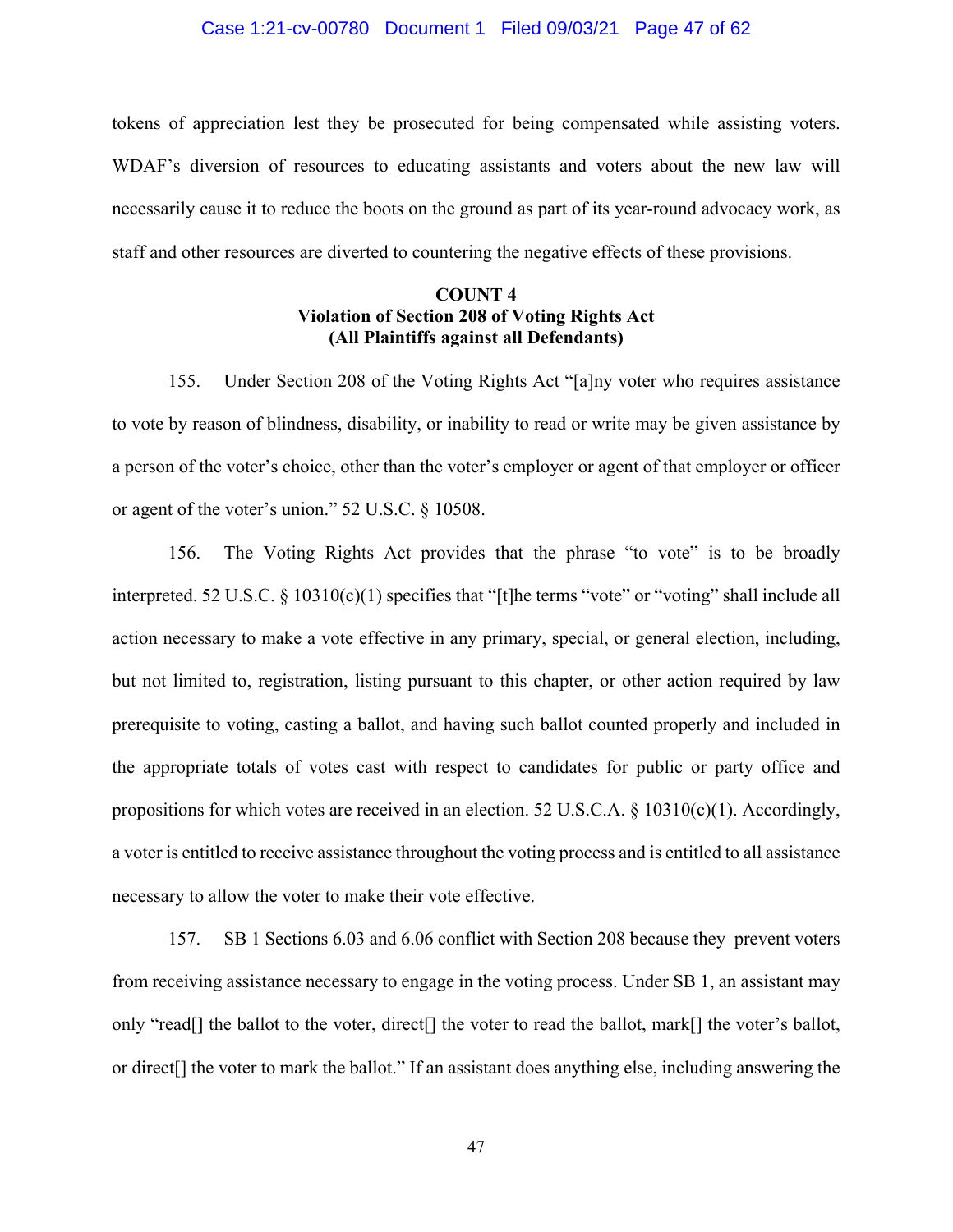#### Case 1:21-cv-00780 Document 1 Filed 09/03/21 Page 48 of 62

voters questions or helping the voter navigate the polling place, the assistant will have violated the Oath and be subject to criminal penalty. However, as the Fifth Circuit has held, Section 208's guarantee of assistance in voting is broad: "'To vote,' therefore, plainly contemplates more than the mechanical act of filling out the ballot sheet. It includes steps in the voting process before entering the ballot box, 'registration,' and it includes steps in the voting process after leaving the ballot box, 'having such ballot counted properly.' . . . '[C]asting a ballot' [is] only one example in a nonexhaustive list of actions that qualify as voting.'" *OCA-Greater Houston*, 867 F.3d at 615. The Oath therefore violates Section 208 by limiting the sort of assistance that may be provided to voters.

158. Additionally, Section 208 preempts any additional restriction in state law as to who may serve as an assistant for a voter, beyond those prohibited persons named in Section 208. "[T]he VRA promises freedom of choice for voters with disabilities or who lack literacy." *New Ga. Project v. Raffensperger*, 484 F. Supp. 3d 1265, 1301 (N.D. Ga. 2020). Accordingly, Section 6.06's attempt to bar any person who has received compensation for assisting a single voter, or for assisting voters in general as the need may arise, including a provision making such assistance a crime, is preempted by federal law and unenforceable.

159. Moreover, the State of Texas, including Defendant SOS is currently under injunction by this court to instruct local election authorities that "an eligible voter is entitled to receive assistance from a person of their choosing . . . so long as that person is eligible to provide assistance under Section 208." *OCA-Greater Houston v. Texas*, No. 1:15-CV-679-RP at 8 (W.D. Tex. May 5, 2018) (Order at Doc. #84).

160. Plaintiffs are entitled to injunctive relief, as well as reasonable attorney's fees and costs.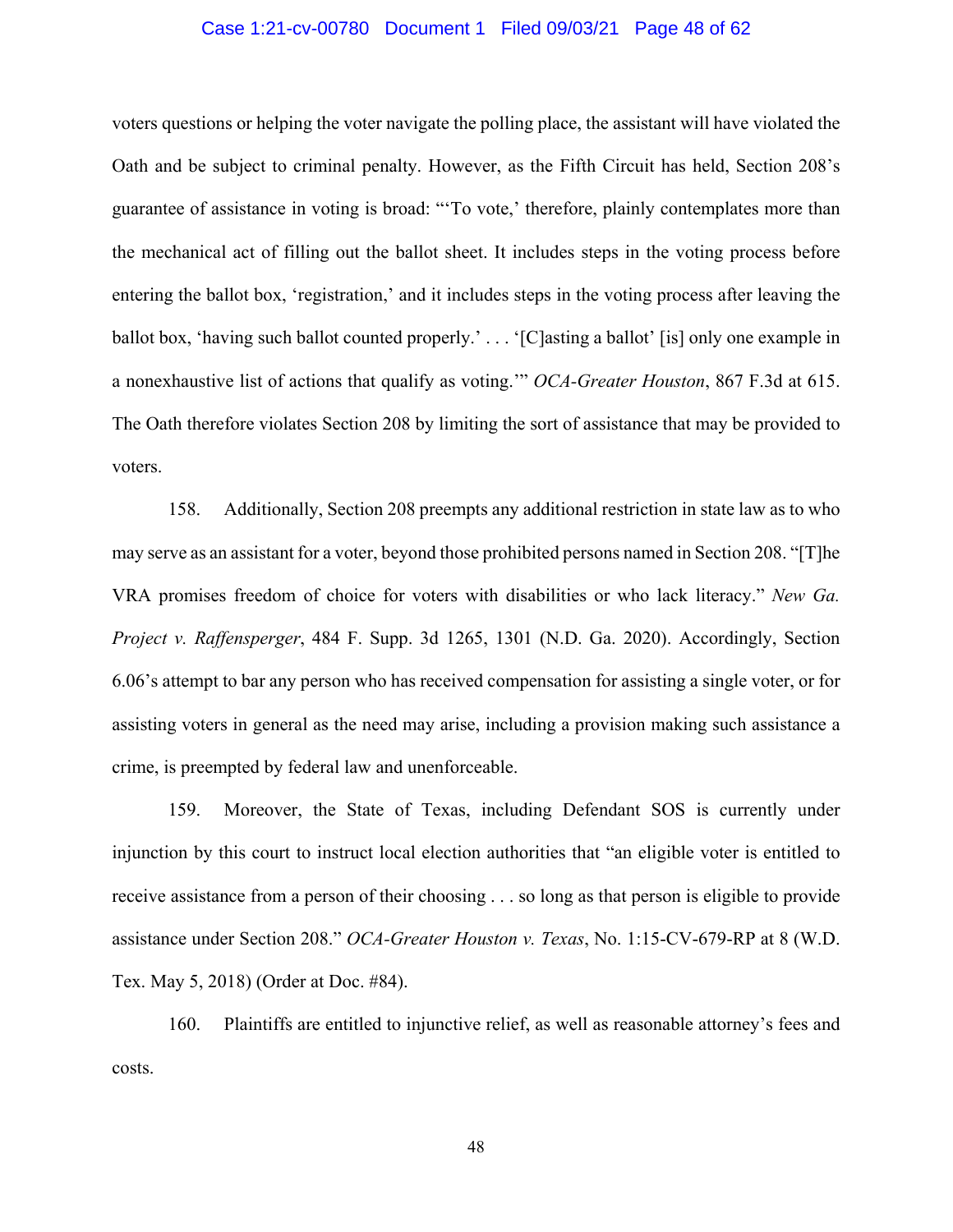#### **COUNT 5**

# **Violation of Title II of the Americans with Disabilities Act (All Plaintiffs against Defendants SOS, Harris County, and Travis County)**

161. Plaintiffs incorporate by reference the allegations as to the duties and responsibilities of Defendants, and the associated rights of Plaintiffs, under the ADA as explained fully in Count 2, *supra*.

162. By restricting the type of assistance a person with a disability can receive, SB 1 denies a reasonable modification that may be necessary to avoid discrimination against Plaintiffs' members and other voters with disabilities.

163. By restricting the type of assistance a person with a disability can receive and threatening criminal prosecution for violating the Oath that limits said assistance, SB 1 interferes with, intimidates, and threatens Plaintiffs' members and other voters with disabilities' rights, including the right to a reasonable modification under Title II of the ADA. Further, public entities may not "utilize criteria or methods of administration that . . . subject qualified individuals to discrimination" or "defeat or substantially impair accomplishment" of the program's objectives. 28 C.F.R. § 35.130(b)(3). SB 1 requires the administration of an oath in order to vote that will subject Plaintiffs' members and other qualified voters with disabilities to discrimination by prohibiting them from receiving the type of assistance they need in order to vote. As a result of this method of administering voting for people who require assistance, Plaintiffs' members and other voters with disabilities will be unable to vote.

164. Defendants have excluded and continue to exclude Plaintiffs' members and other voters with disabilities from participation in, and denied them the benefits of, or otherwise discriminated against them in, their service, program, or activity of voting, and excludes people with disabilities from participation in the services, programs, or activities of Defendants.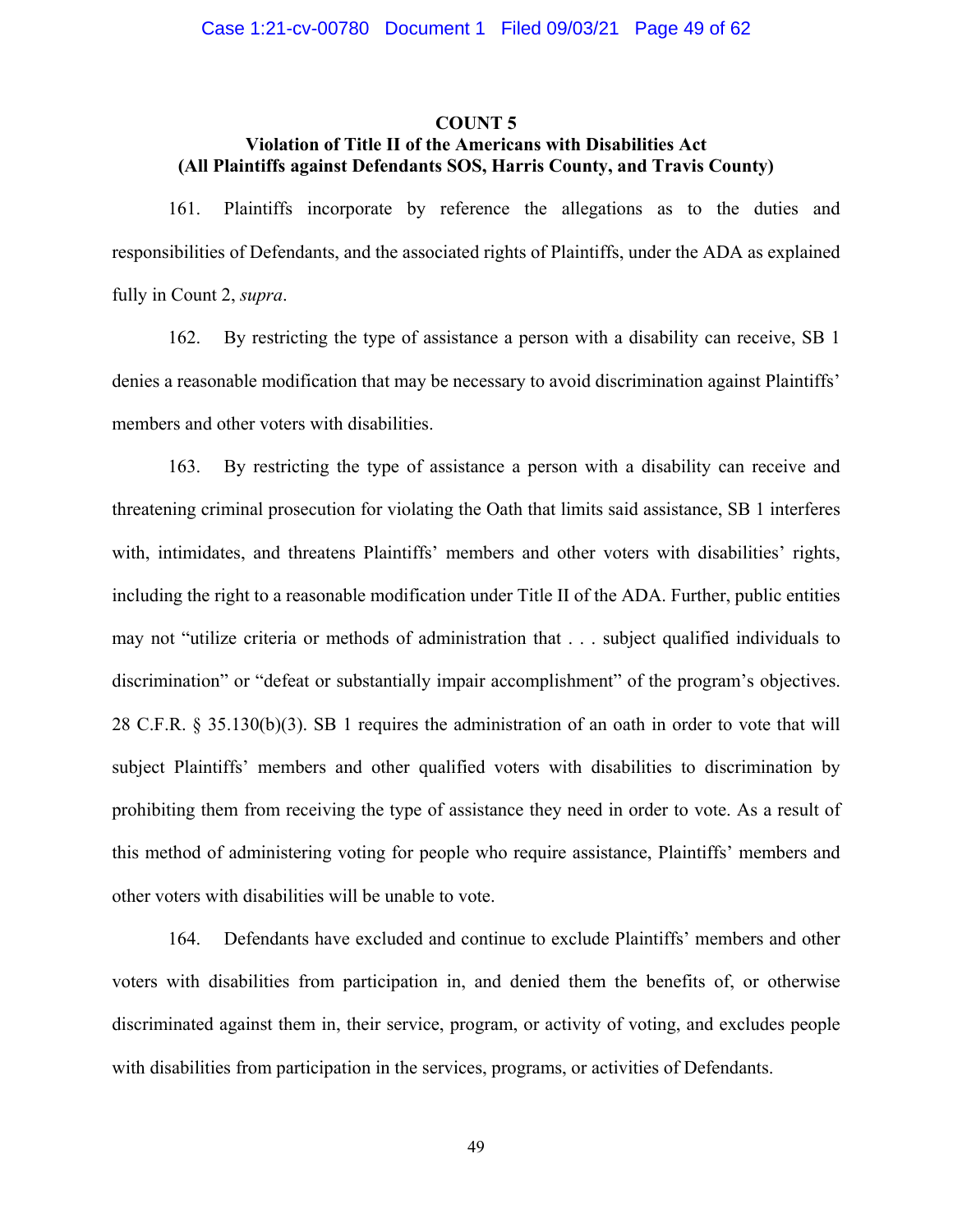### Case 1:21-cv-00780 Document 1 Filed 09/03/21 Page 50 of 62

165. As a result of Defendants' actions, Plaintiffs and their members have suffered and will continue to suffer irreparable harm. They have suffered and continue to suffer from discrimination and unequal access to Defendants' programs, services, or activities. And in the absence of injunctive relief, Plaintiffs and those similarly situated will be denied full and equal opportunity to participate in Defendants' voting programs.

166. The ADA authorizes injunctive relief and Plaintiffs are entitled to injunctive relief, as well as reasonable attorney's fees and costs.

#### **COUNT 6**

# **Violation of Section 504 of the Rehabilitation Act of 1973 29 U.S.C. § 794 et seq. (All Plaintiffs against Defendants SOS, Harris County, and Travis County)**

167. Plaintiffs incorporate by reference the allegations as to the duties and responsibilities of Defendants, and the associated rights of Plaintiffs, under the Section 504 as explained fully in Count 3, *supra*.

168. SB 1 denies Plaintiffs' members and other voters with disabilities the type of assistance they require in order to be able to vote, and this denial is in violation of Section 504.

169. By restricting the type of assistance a person with a disability can receive, Defendants have failed and continue to fail to meet their obligations to provide Plaintiffs' members and other voters with disabilities an opportunity to vote that is equal to the opportunity provided to voters without disabilities.

170. Accordingly, Defendants have discriminated and continue to discriminate against Plaintiffs and their members by denying them a full and equal opportunity to participate in their voting programs.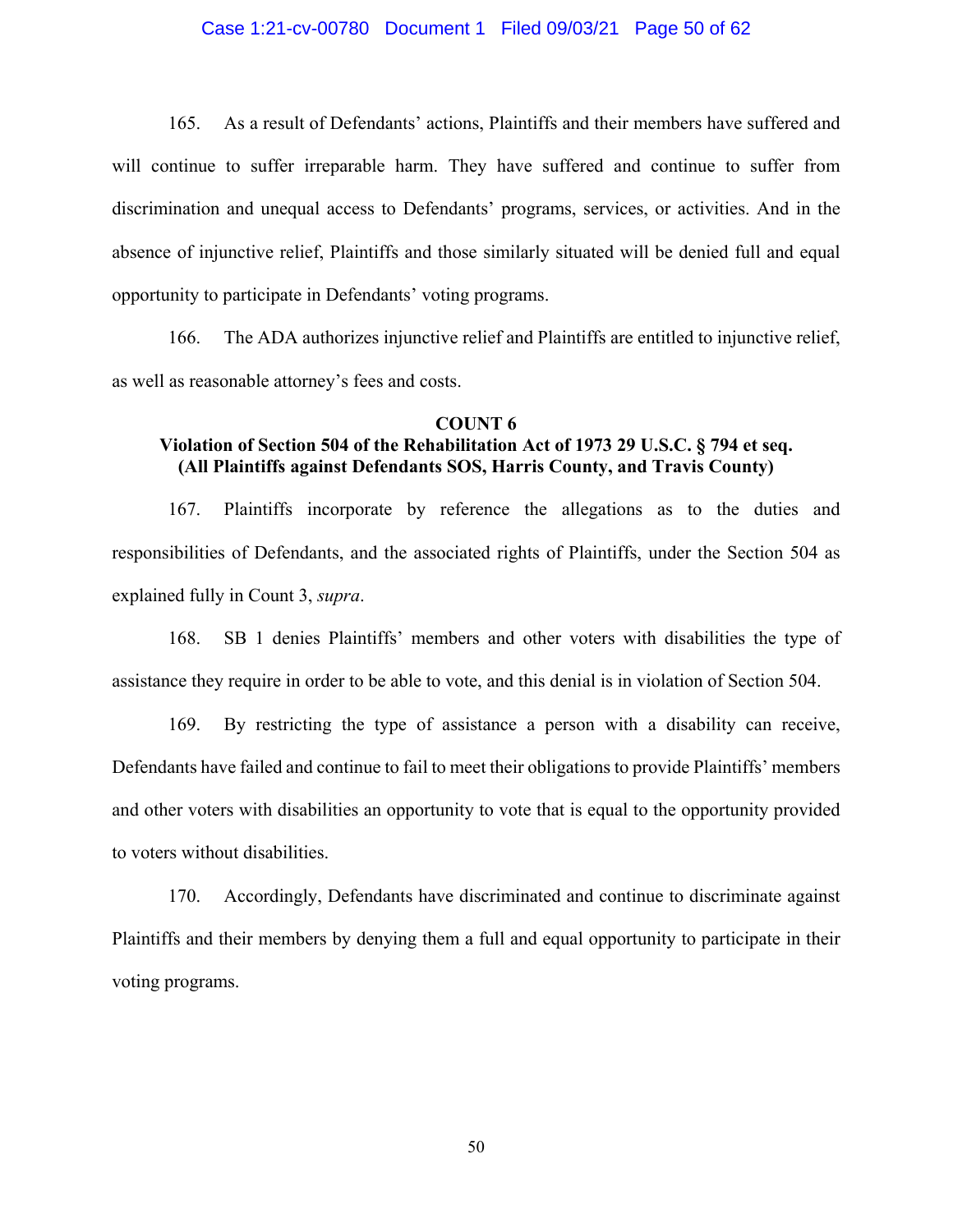#### Case 1:21-cv-00780 Document 1 Filed 09/03/21 Page 51 of 62

171. As a result of Defendants' actions, Plaintiffs have suffered and will continue to suffer irreparable harm; they have suffered and continue to suffer from discrimination and unequal access to Defendants' program, service, or activity of voting.

172. Unless the requested relief is granted, Plaintiffs will suffer irreparable harm in that they will be discriminated against and denied equal access to the fundamental right to vote.

173. Plaintiffs are entitled to injunctive relief, as well as reasonable attorneys' fees and costs.

#### **C. SB 1 violates Plaintiffs' First Amendment rights.**

174. Section 7.04 of SB 1 makes paid ballot collection services, which the bill derogatorily labels as "vote harvesting," a third-degree felony. SB 1 broadly defines "vote harvesting services" to encompass all "in-person interaction[s] with one or more voters, in the physical presence of an official ballot, a ballot voted by mail, or an application for ballot by mail, intended to deliver votes for a specific candidate or measure."

175. Section 7.04 imposes criminal and civil penalties on any person who gives or receives "compensation or other benefit" for "knowingly provid [ing] or offer[ing] to provide vote harvesting services," defined as any "in-person interaction with one or more voters, in the physical presence of" and "directly involv[ing]" "an official ballot, a ballot voted by mail, or an application for ballot by mail, intended" and "designed" "to deliver votes for [or against] a specific candidate or measure." This provision is substantially overbroad and vague, infringing on Plaintiffs' core political speech and subjecting the Plaintiffs advancing claims as to these provisions to potential arbitrary and/or selective prosecution without prior notice of precisely what activities are illegal.

176. The law's prohibition on certain "in-person interaction[s]" is broad, sweeping in verbal and non-verbal expressive conduct supporting political engagement that goes to the heart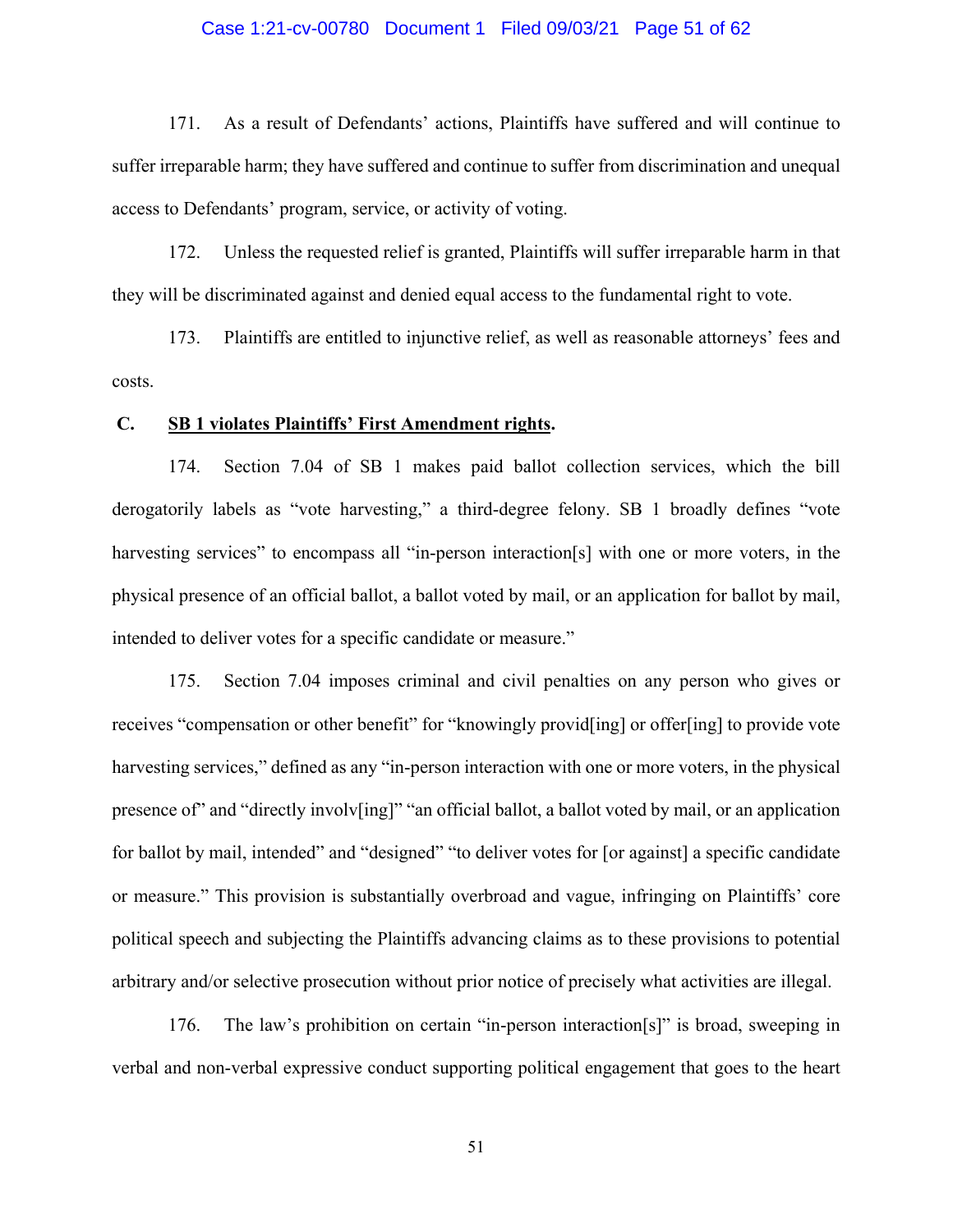#### Case 1:21-cv-00780 Document 1 Filed 09/03/21 Page 52 of 62

of the First Amendment, such as handing a flyer to a voter or addressing a voter while wearing a campaign shirt.

177. The law's reference to interactions "in the physical presence of an official ballot, a ballot voted by mail, or an application for ballot by mail" appears to extend to situations where an individual even references a physically present ballot or ballot application while in conversation with a voter about a candidate or measure.

178. The law does not indicate how an "inten[t]" or "design[]" "to deliver votes for a specific candidate or measure" is evaluated.

179. Under the law, compensation or benefit for proscribed ballot collection services may be direct or "through a third party." Thus, for example, if a student is compensated by a thirdparty university for her work as a summer intern with the LWVTX, TOP or WDAF—each of which advocates on ballot measures—she may be subject to criminal prosecution for her interactions with voters.

180. Further, the law provides that compensation "in exchange for the vote harvesting services is inferred if a person who performed vote harvesting services for a candidate or campaign solicits, receives, or is offered compensation from the candidate or campaign, directly or through a third party, for services other than the vote harvesting services provided." Thus, if a paid employee of any Plaintiff organization interacts with others and advocates for or against a candidate or measure while interacting with voters in her individual capacity, the law allows prosecutors to infer at their own discretion that she accepted compensation for that voter interaction, in violation of the law.

181. The law defines "benefit" as "anything reasonably regarded as a gain or advantage, including a promise or offer of employment, a political favor, or an official act of discretion,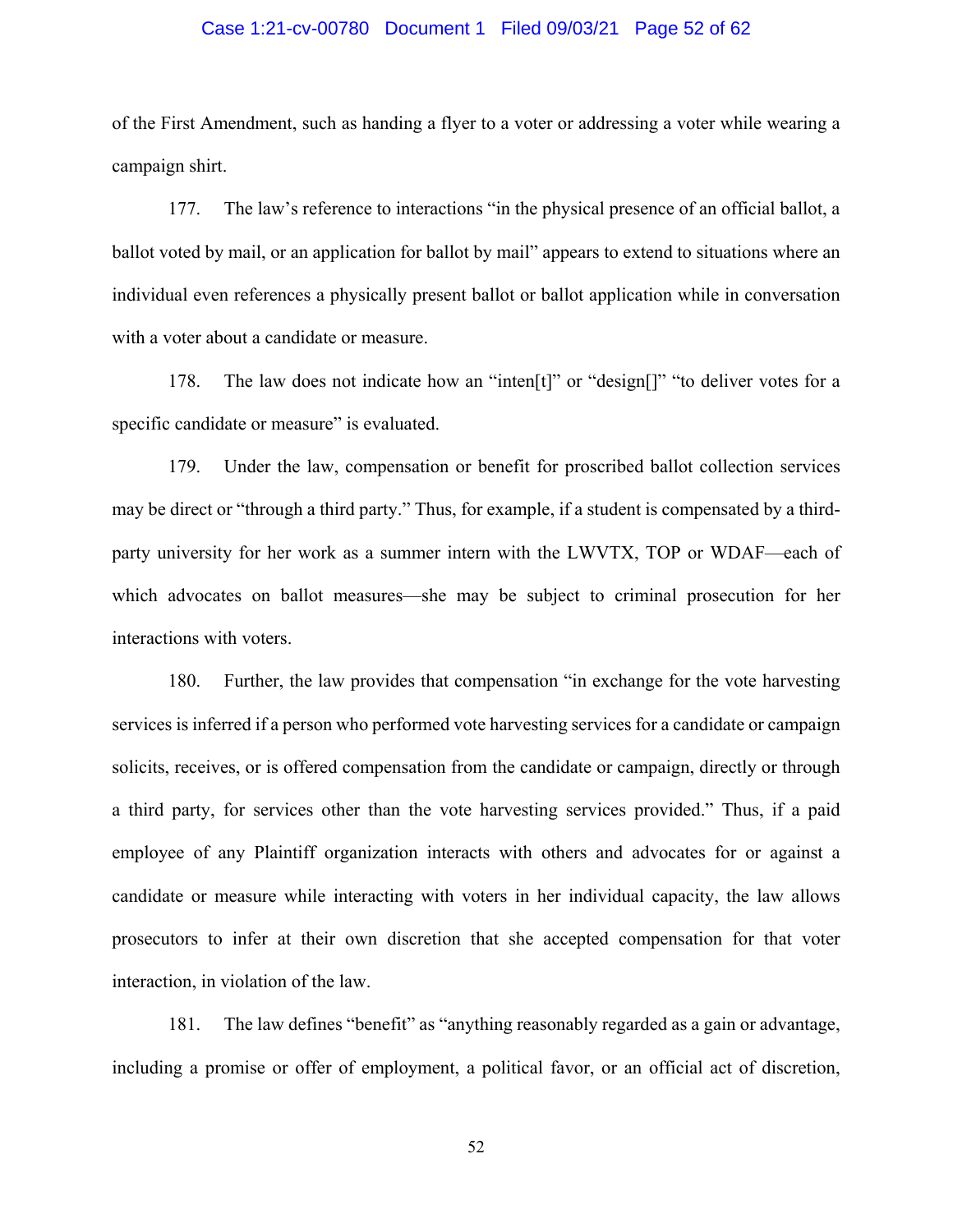#### Case 1:21-cv-00780 Document 1 Filed 09/03/21 Page 53 of 62

whether to a person or another party whose welfare is of interest to the person." This broad definition of "benefit" threatens to subject organizations like TOP, WDAF, OCA-GH and LWVTX to prosecution for providing volunteers with food, water, gift cards, social gatherings, or academic credit.

182. Existing provisions in the Texas Election Code prohibit improper influencing or electioneering--the very conduct Section 7.04 presumably targets. Section 276.013 of the Texas Election Code, for example, prohibits individuals from "influenc[ing] the independent exercise of the vote of another in the presence of the ballot or during the voting process." Section 61.003 of the Texas Election Code meanwhile prohibits political speech that takes place within 100 feet of a polling place during the voting period.

183. Section 7.04 sweeps well beyond these restrictions and, pursuant to the bill, is to be "liberally construed" in its application. Unlike Section 276.013, Section 7.04 provides no distance and time limitations, rendering it unclear how proximate a ballot or ballot application must be to count as "in the physical presence" of an advocate and voter. An individual may be prosecuted under Section 7.04 for in-person interactions with voters at any time and at any place.

184. A purported offense under this new provision is a third-degree felony, subjecting individuals to imprisonment for a term of not less than 2 years or more than 10 years.

185. Compounding the penalties, if an organization or individual's challenged conduct violates both this provision and "any other law, the actor may be prosecuted under this section, the other law, or both."

186. A purported offense under this provision also gives rise to a new civil claim for damages to candidates purportedly harmed according to the bill. Recovery may be "in an amount including any or all of: (1) the amount of compensation paid to or received by a party in exchange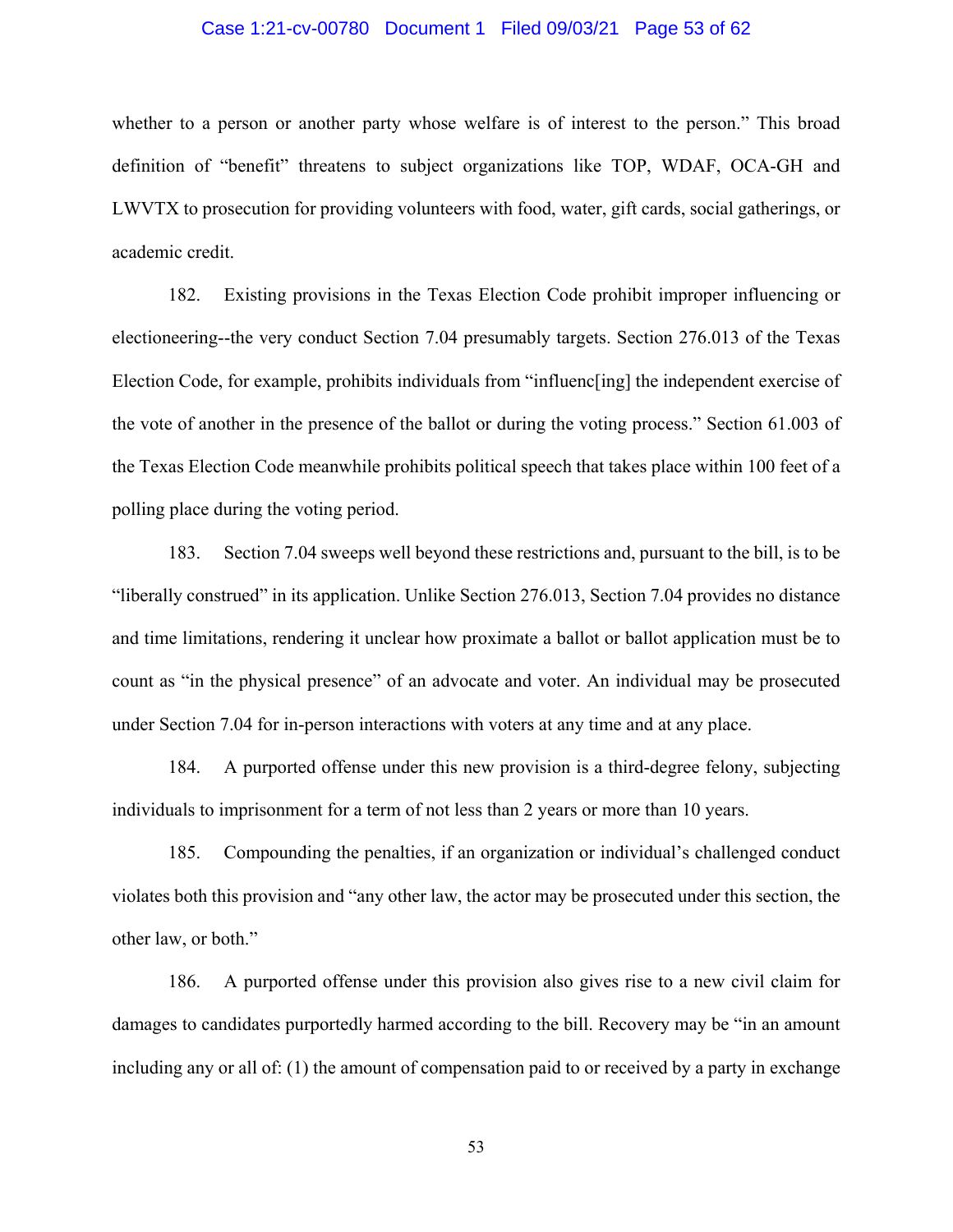#### Case 1:21-cv-00780 Document 1 Filed 09/03/21 Page 54 of 62

for vote harvesting services; (2) the fair market value of any benefit given or received in exchange for vote harvesting services; (3) a penalty in the amount of \$35,000; or (4) reasonable and necessary attorney's fees, court costs, witness fees, and discovery costs." Additionally, a party or candidate may recover damages in an amount including "the party's campaign expenditures . . . in connection with the election" and "any fees and expenses incurred by the party in filing and securing a place on the ballot."

187. Taken together, the law's substantial penal and financial penalties threaten the Plaintiffs, their members, their volunteers, and their employees with substantial liability, which will chill their speech and activities once the law goes into effect. If passed into law, the Plaintiffs advancing claims as to these provisions would have to provide further education and training to members, volunteers, and employees engaged in volunteer engagement—or else end their voter engagement work altogether to avoid the risk of potential prosecution.

188. Even after those expenditures to train employees and volunteers on the limits of their ability to speak with voters under this new law, the law will continue to limit the scope of contact that Plaintiffs are permitted to have with their members and the communities they serve and will limit their ability to achieve their respective organizational missions, such as increasing voter turnout, providing education to voters, and providing proper assistance to voters when needed, to name a few.

189. OCA-GH will be significantly limited in its ability to recruit volunteers and employees who are willing to engage in in-person voter outreach, such as door-to-door flyer distribution on policies directly impacting the AAPI community. OCA-GH will likely cease providing volunteers with food, student stipends, and other incentives that could be construed as illegal "compensation," thereby chilling its and its members' speech and civic engagement.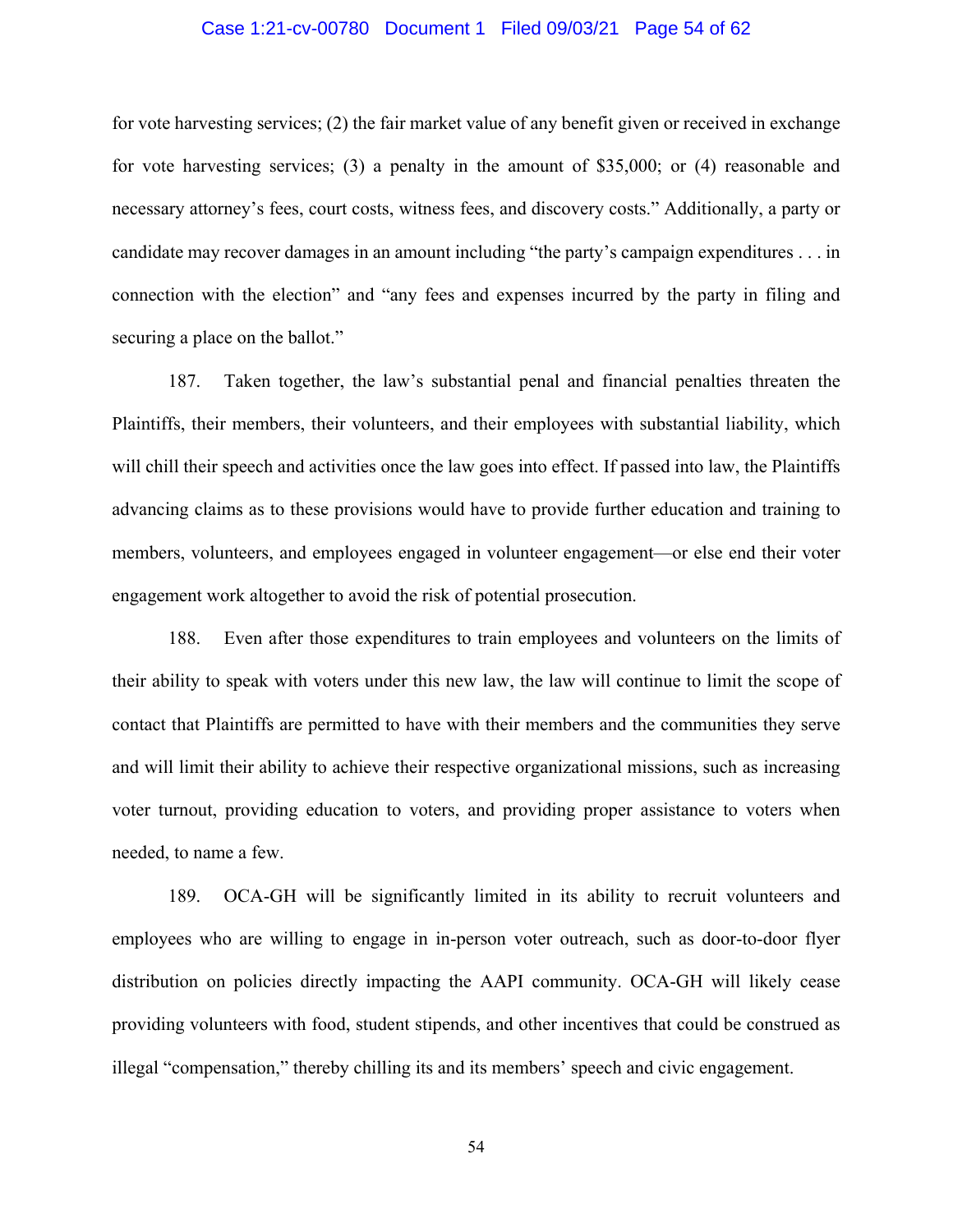### Case 1:21-cv-00780 Document 1 Filed 09/03/21 Page 55 of 62

190. LWVTX will likely cease encouraging its members and supporters from providing direct, in-person voting assistance, and LWVTX members are likely to individually refrain from providing that assistance as a precaution. LWVTX will need to revise all relevant videos, trainings, and website information to reflect how SB1 impacts its work and interaction with voters at significant expense of organizational resources. This will prevent LWVTX from spending time and resources on educating and informing its members and the general public not only on voting rights and elections but also on other emerging issues such as health and the environment.

191. TOP and its members will be significantly deterred from or cease engaging in voterinteractive activities, such as knocking on doors in support of or opposition to measures pertaining to TOP's organizational mission. TOP will be significantly limited in its ability to recruit and retain volunteers, thereby inhibiting speech and civic engagement, as it will likely cease providing volunteers with food, gift cards, raffle tickets, and other incentives that could be construed as illegal "compensation."

192. WDAF and its members will be significantly deterred from or cease engaging in voter-interactive activities, such as circulating petitions and canvassing in support of or opposition to measures pertaining to WDAF's organizational mission to expand voter participation among Latino and Black voters in Texas. WDF will be significantly limited in its ability to recruit and retain volunteers, thereby inhibiting speech and civic engagement, as it will likely cease providing volunteers with food, gift cards, student stipends, and other incentives that could be construed as illegal "compensation."

#### **COUNT 7**

# **Violation of the Plaintiffs' First Amendment Rights Pursuant to 42 U.S.C. § 1983 (Plaintiffs OCA-GH, LWVTX, TOP & WDAF against Defendant Attorney General Ken Paxton, in his official capacity)**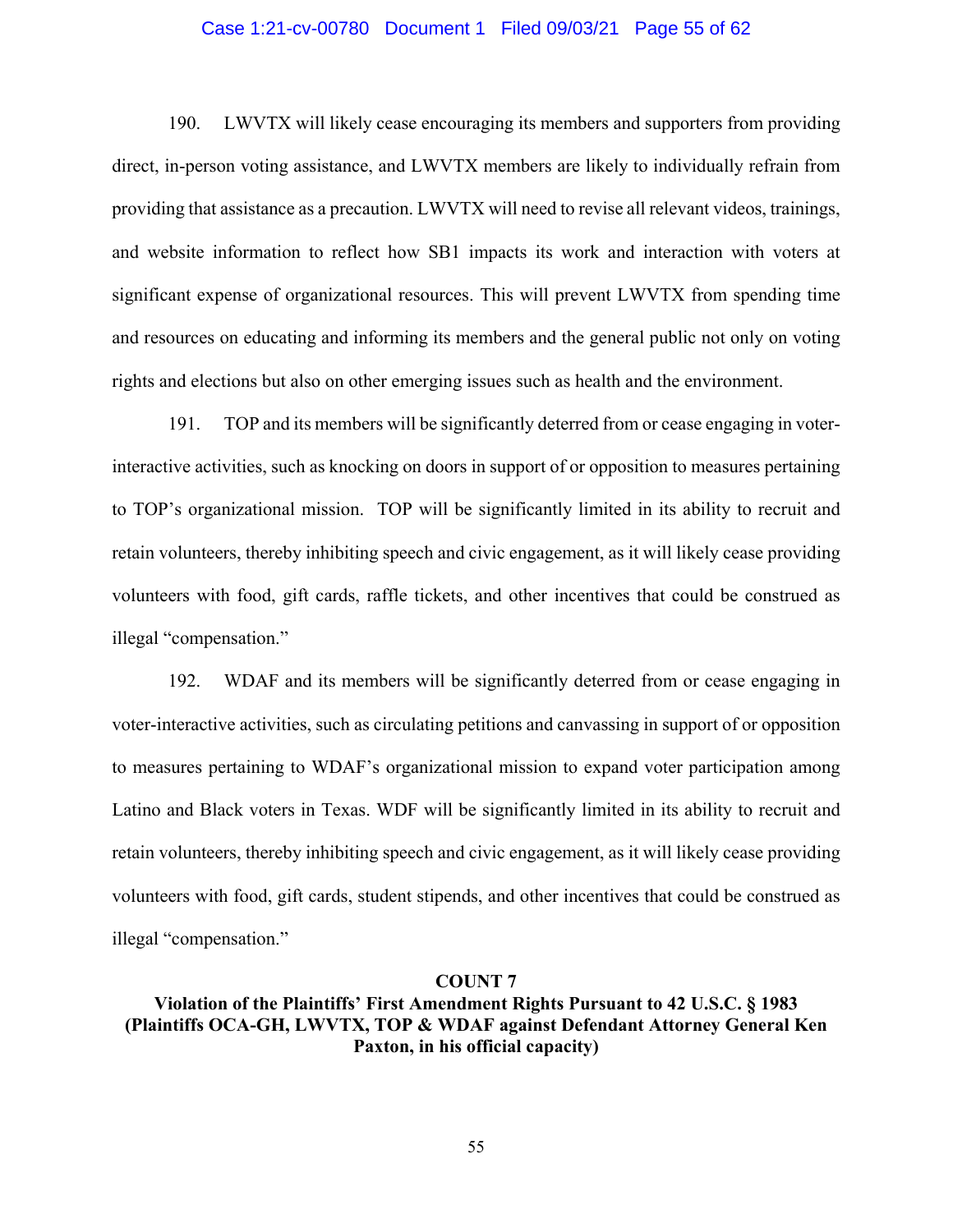#### Case 1:21-cv-00780 Document 1 Filed 09/03/21 Page 56 of 62

193. The First Amendment to the United States Constitution prohibits abridgment of freedom of speech through the enactment of substantially overbroad laws. *Hersh v. U.S. ex rel. Mukasey*, 553 F.3d 743, 762 (5th Cir. 2008) ("According to our First Amendment overbreadth doctrine, a statute is facially invalid if it prohibits a substantial amount of protected speech.") (citing *United States v. Williams*, 553 U.S. 285, 292 (2008)).

194. The First Amendment is applied to the states through the Fourteenth Amendment. In the following paragraphs, references to the First Amendment include the First Amendment as applied to the states through the Fourteenth Amendment.

195. Section 7.04's anti-"vote harvesting" provision is unconstitutionally overbroad because it regulates a sweeping amount of noncommercial political speech and constitutionally protected expressive conduct.

196. The threat of penalties for violations of the SB 1's overbroad ban on ballot collection services will impermissibly chill or present the substantial risk of chilling Plaintiffs' protected speech, such as Plaintiffs' canvassing, petition circulation, voter education, flyer distribution, candidate forums, town halls, get-out-the-vote efforts, and other voter mobilization activities.

197. The anti-"vote harvesting" provision's expansive and open-ended language is unconstitutionally overbroad because it lacks any reasonable bounds on its application. It subjects individuals to prosecution at any time and in any place for interacting in person with voters about a measure while receiving some form of "compensation or benefit" directly or through a third party.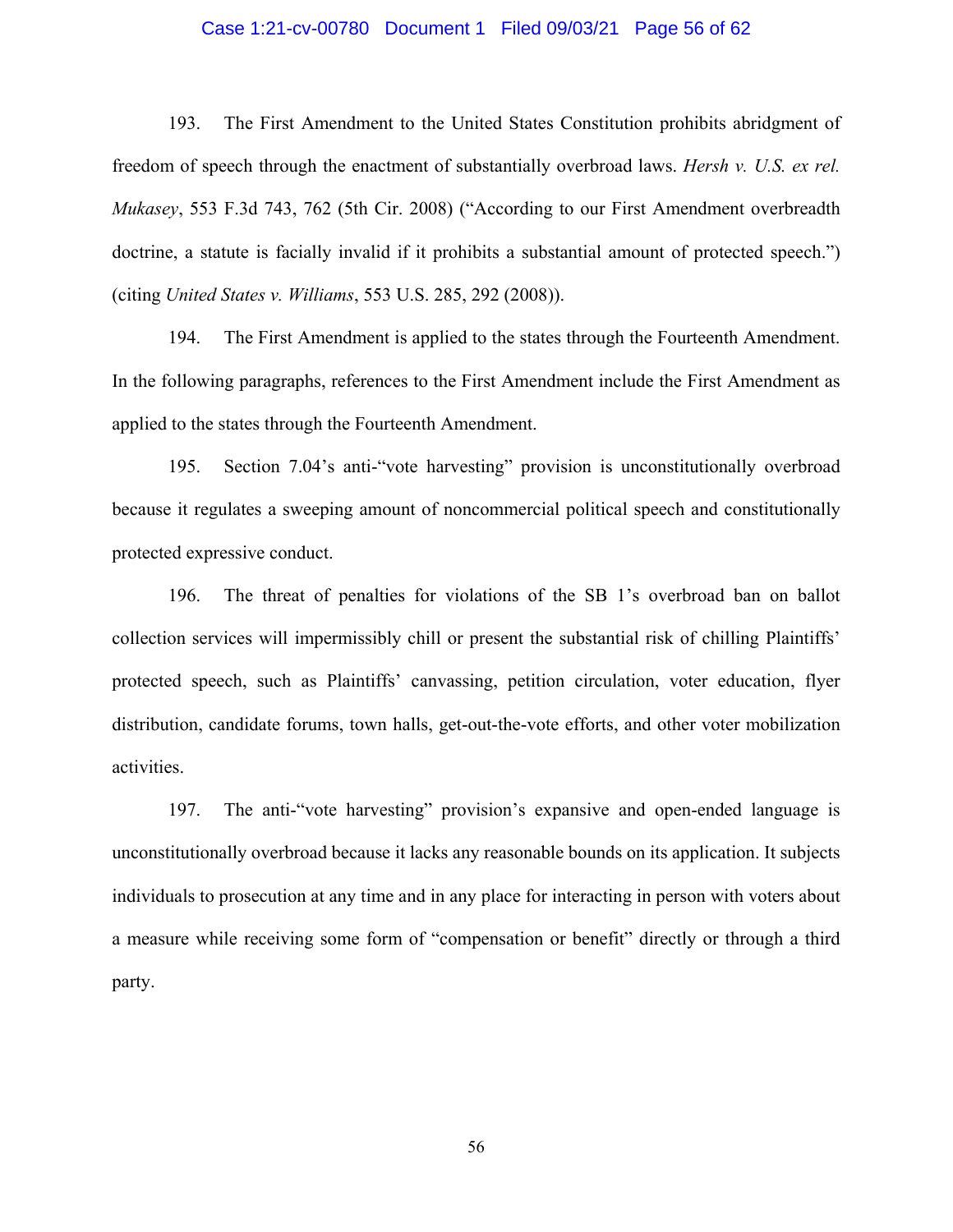### Case 1:21-cv-00780 Document 1 Filed 09/03/21 Page 57 of 62

198. To the extent that SB 1 purports to reach any compensated "interaction" with a voter "involving" an official ballot or ballot application, it regulates a substantial amount of constitutionally protected expression and is unconstitutionally overbroad.

199. Plaintiffs' activities like the circulation of an initiative petition for signatures, canvassing, and flyer distribution are "the type[s] of interactive communication concerning political change that [are] appropriately described as 'core political speech,' for which First Amendment protection is at its zenith." *Meyer v. Grant*, *486 U.S. 414,* 422–23 (1988) (citing U.S. Const., amend. 1). Whether and how a voter should register and ultimately participate in an election is a "matter of societal concern that [Plaintiffs] have a right to discuss publicly without risking criminal sanctions." *Id.* at 421; *see also Buckley v. Am. Constitutional Law Found.*, 525 U.S. 182, 186–87 (1990) (quoting *Meyer*, 486 U.S. at 422).

200. The overbroad ban on ballot collection services directly restricts Plaintiffs' core political speech and expressive conduct in communicating their belief in the capacity of the popular will to shape the composition and direction of the government. Advocating for that belief through endeavors such as educating and assisting others in completing and submitting ballots and learning more about candidates or measures is core political speech.

201. SB 1 also implicates Plaintiffs' First Amendment associational rights to join together to participate in town halls, educational forums, "parties at the polls," training events, and other such in-person events where Plaintiffs' members encounter and interact with each other and other voters.

202. The State has no compelling interest or rational basis for imposing such overbroad restrictions that inhibit Plaintiffs' free speech and associational rights. The bill's carve-out for activities "not performed in exchange for compensation or a benefit" shows that the bill on its face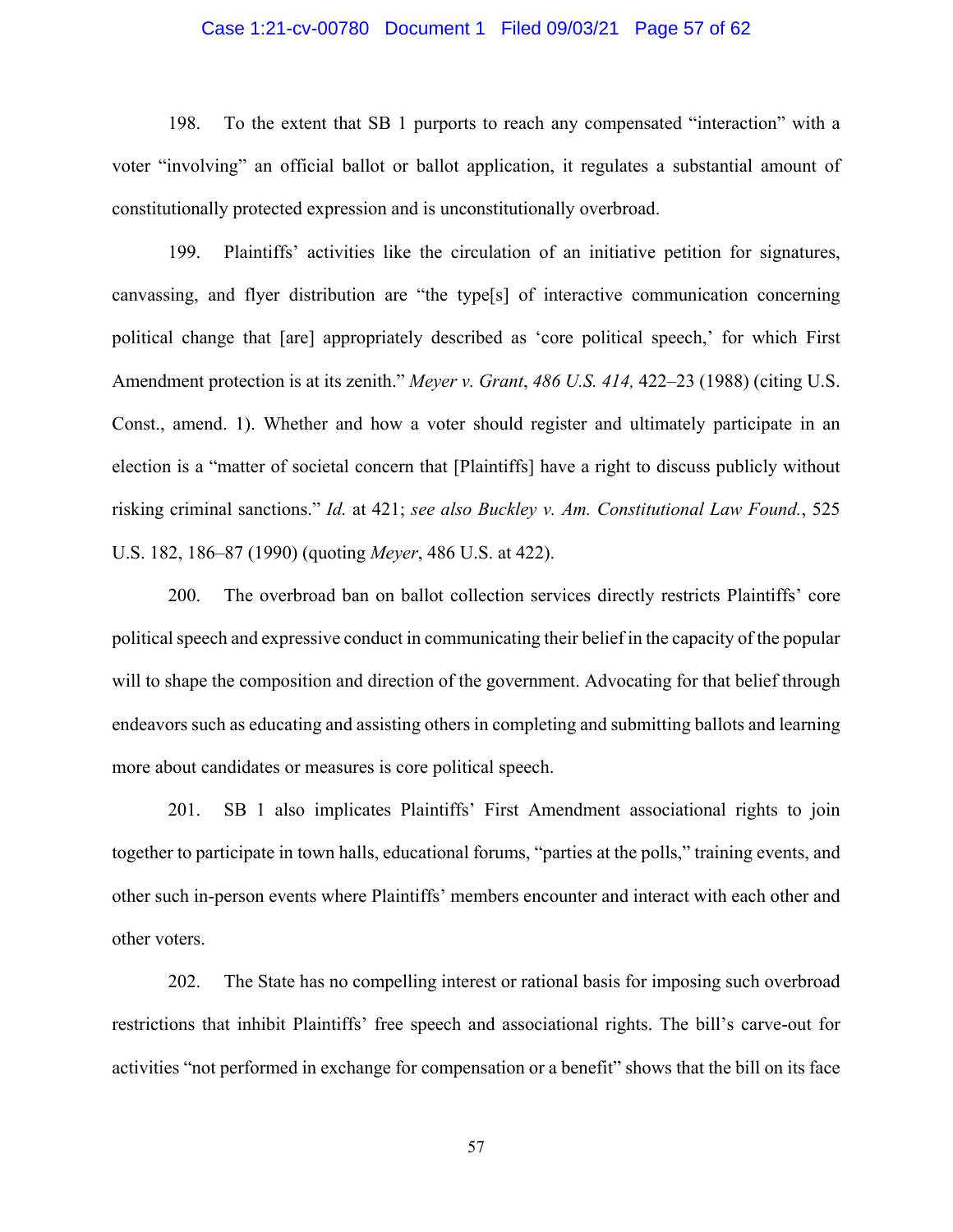#### Case 1:21-cv-00780 Document 1 Filed 09/03/21 Page 58 of 62

advances no state interest, as there is no evidence that organizations like the Plaintiffs need to be more regulated than other organizations that do not give or receive benefits, but nevertheless perform the exact same activities. Nor is there any evidence that compensated activities, such as canvassing and education forums attached to academic stipends and pizza parties, need to be regulated to a greater degree than they would be if they were uncompensated. If these regulations were necessary to prevent voter fraud, there is no rational reason why only those *paid* to canvass, distribute flyers, and educate voters would need to be regulated.

203. The threat of criminal prosecution inhibits Plaintiffs' and their members' full exercise of their First Amendment freedoms.

204. Plaintiffs are entitled to injunctive relief, as well as reasonable attorneys' fees and costs.

#### **COUNT 8**

## **Violation of Plaintiffs' Fourteenth Am. Due Process Rights Pursuant to 42 U.S.C. § 1983 (Plaintiffs OCA-GH, LWVTX, TOP, & WDAF against Defendant Attorney General Ken Paxton, in his official capacity)**

205. The First Amendment to the United States Constitution prohibits the government from limiting the right of free speech if the restriction purporting to limit such speech is too vague to be enforced. *See Bd. of Airport Comm'rs of City of Los Angeles v. Jews for Jesus, Inc.*, 482 U.S. 569, 576 (1987). A statute violates the Due Process Clause if it commands compliance in terms "so vague and indefinite as really to be no rule or standard at all, or was substantially incomprehensible." *Jones v. City of Lubbock*, 727 F.2d 364, 373 (5th Cir. 1984) (internal citations and quotations omitted). "[T]he purpose of the vagueness doctrine is to prevent the government from chilling substantial amounts of speech and facilitating discriminatory and arbitrary enforcement. That is, the vagueness doctrine addresses laws where citizens cannot predict which actions are prohibited and where discriminatory and arbitrary enforcement is possible." *Bode v.*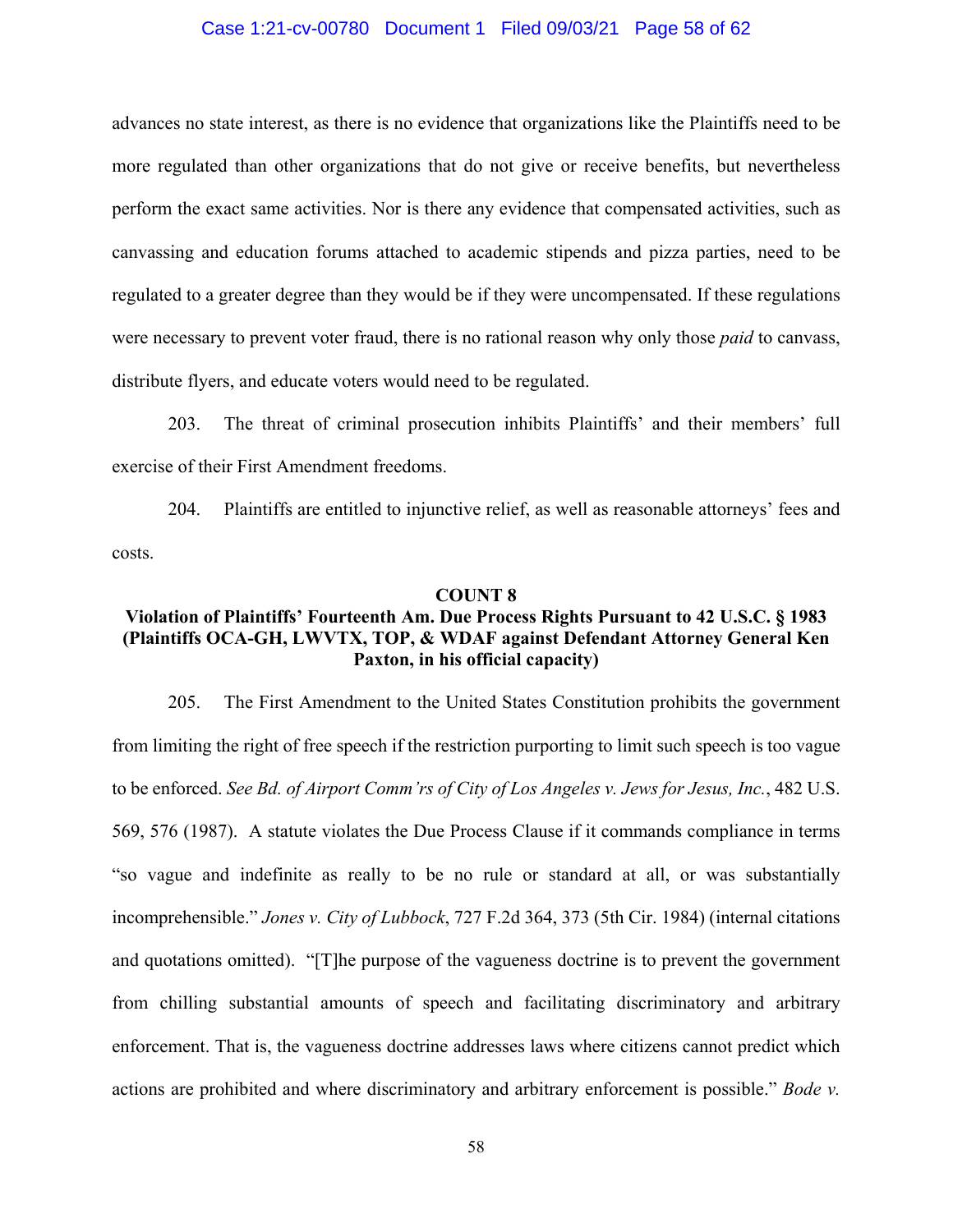#### Case 1:21-cv-00780 Document 1 Filed 09/03/21 Page 59 of 62

*Kenner City*, No. CV 17-5483, 2017 WL 3189290, at \*17 (E.D. La. July 26, 2017) (internal citations and quotations omitted).

206. The applicability of the void for vagueness doctrine is heightened both when criminal sanctions are attached to a vague law and whenever the First Amendment is implicated; both of which are implicated in Section 7.04 of SB 1.

207. The provision banning ballot collection services is substantially vague and violates Plaintiffs' rights under the First and Fourteenth Amendments.

208. The provision banning ballot collection is substantially vague because it fails to sufficiently define any of its terms, including "interaction," "involving a ballot," "other benefit" and "intent to deliver votes."

209. It is unclear what types of "interaction" with voters—whether verbal or non-verbal or whether limited by time and place—are prohibited.

210. It is unclear what an activity "involving" an official ballot or ballot application entails—whether the law prohibits voter interactions in the physical presence of a ballot or ballot application, or whether a passing reference suffices.

211. It is unclear whether providing volunteers with, for example, food or water counts as illegally providing them with "compensation or other benefit" for their advocacy work.

212. The provision banning ballot collection services provides no guidance regarding the standard imposed to evaluate an "inten[t] to deliver votes for a specific candidate or measure."

213. Many non-partisan expressive activities—from knocking on doors for a nonprofit while wearing a campaign shirt to having casual conversations with voters about candidates for office—are subject to the threat of prosecution under this law.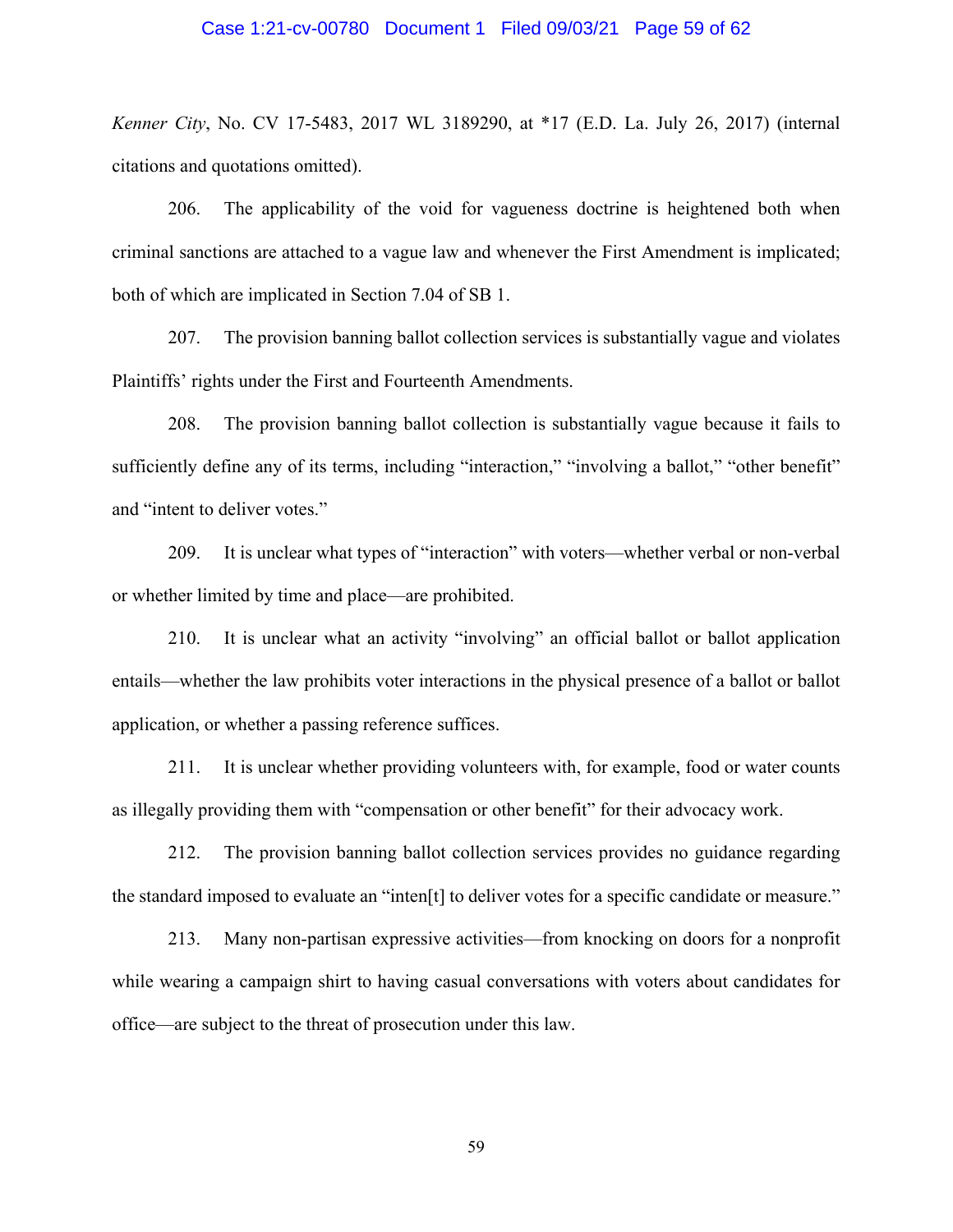### Case 1:21-cv-00780 Document 1 Filed 09/03/21 Page 60 of 62

214. Due to these vague provisions, the so-called anti-"vote harvesting" provision does not give reasonable notice of what constitutes prohibited conduct, including the Plaintiffs and their members who regularly engage in such activities protected under the First Amendment as part of their organizational missions.

215. This overbroad provision risks arbitrary and capricious enforcement that will make it impossible for Plaintiffs to understand in advance what is and is not prohibited in the law.

216. There is no compelling state interest or rational basis for requiring such confusing restrictions that inhibit Plaintiffs' ability to speak and dissuade voters from casting ballots.

217. Section 7.04 is therefore unconstitutionally vague under the Due Process Clause and the First Amendment.

218. Plaintiffs are entitled to injunctive relief, as well as reasonable attorney's fees and costs.

## **PRAYER FOR RELIEF**

WHEREFORE, considering the law and facts alleged herein, Plaintiffs pray the Court grant the following relief:

- 1. Enter declaratory judgment that the State of Texas's statutory scheme as described with specificity herein violates the United States Constitution, the Voting Rights Act, the Civil Rights Act, the ADA and Section 504;
- 2. Preliminarily and permanently enjoin the State of Texas, the Texas Secretary of State, the Texas Attorney General, and appropriate county agencies administering elections from enforcing provisions of the specific provisions of the Texas Election Code as amended by 2021 Senate Bill 1, as named herein, and from prosecuting any individual pursuant to the criminal offenses defined in these provisions, if any;
- 3. Award attorneys' fees to Plaintiffs in accordance with 42 U.S.C. § 1988, 29 U.S.C. § 794a, 42 U.S.C. §12205, and/or any other applicable provision;
- 4. Order that all costs of this action be taxed against Defendants; and
- 5. Grant any additional or alternative relief to which the Plaintiffs may be entitled.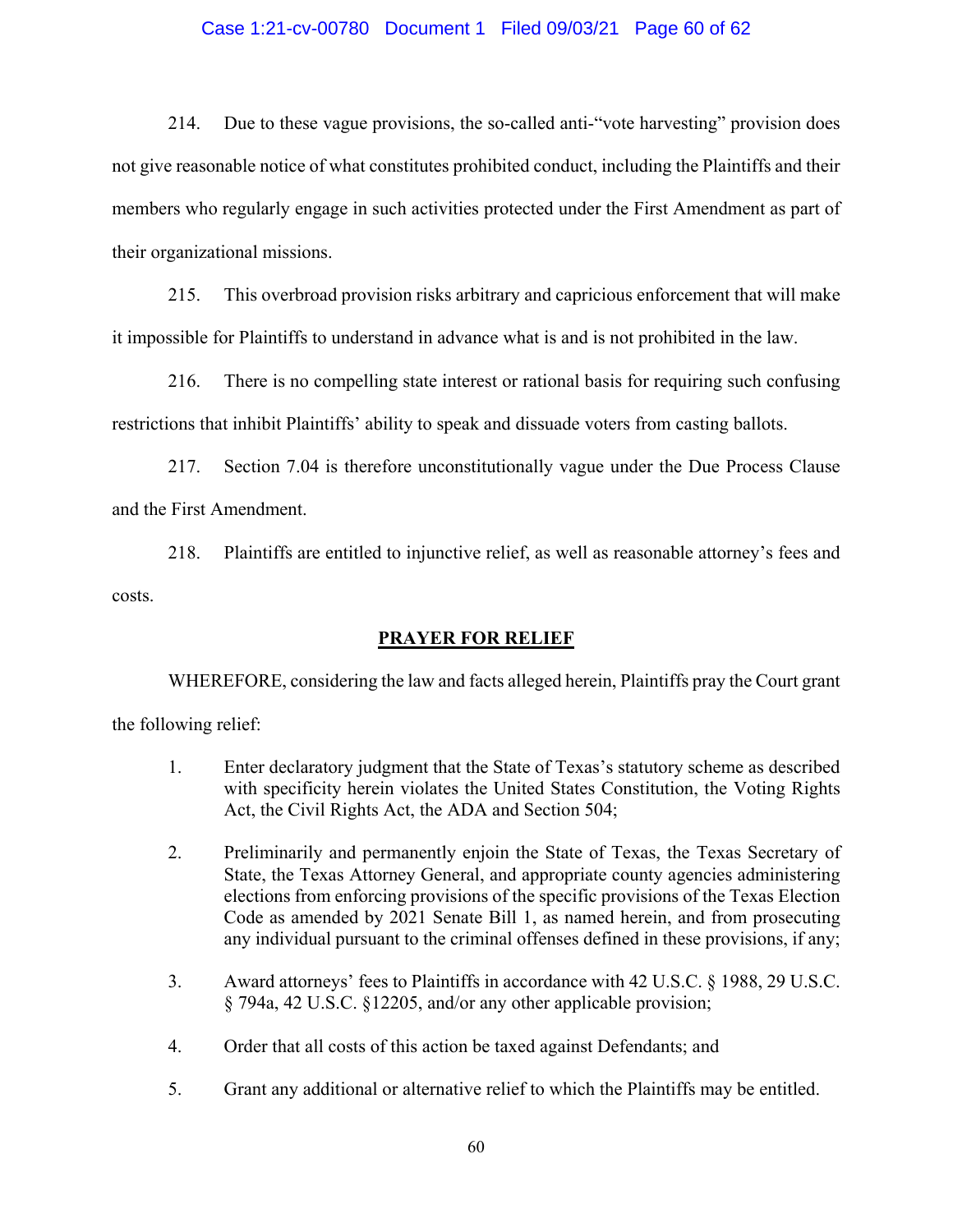Respectfully submitted this 3nd day of September, 2021.

 $\sqrt{s}$  *Ryan V. Cox* Mimi M.D. Marziani Texas Bar No. 24091906 Ryan V. Cox Texas Bar No. 24074087 Hani Mirza Texas Bar No. 24083512 **TEXAS CIVIL RIGHTS PROJECT**  1405 Montopolis Drive Austin, TX 78741 512-474-5073 (Telephone) 512-474-0726 (Facsimile) mimi@texascivilrightsproject.org ryan@texascivilrightsproject.org hani@texascivilrightsproject.org Thomas Buser-Clancy Texas Bar No. 24078344 Savannah Kumar Texas Bar No. 24120098 Andre Segura Texas Bar No. 24107112 **ACLU FOUNDATION OF TEXAS, INC.**  5225 Katy Freeway, Suite 350 Houston, TX 77007 Telephone: (713) 942-8146 Fax: (915) 642-6752 tbuser-clancy@aclutx.org skumar@aclutx.org asegura@aclutx.org Adriel I. Cepeda Derieux\* Sophia Lin Lakin\* Samantha Osaki\* **AMERICAN CIVIL LIBERTIES UNION FOUNDATION** 

125 Broad St., 18th Floor New York, NY 10004 (212) 284-7334 acepedaderieux@aclu.org slakin@aclu.org sosaki@aclu.org